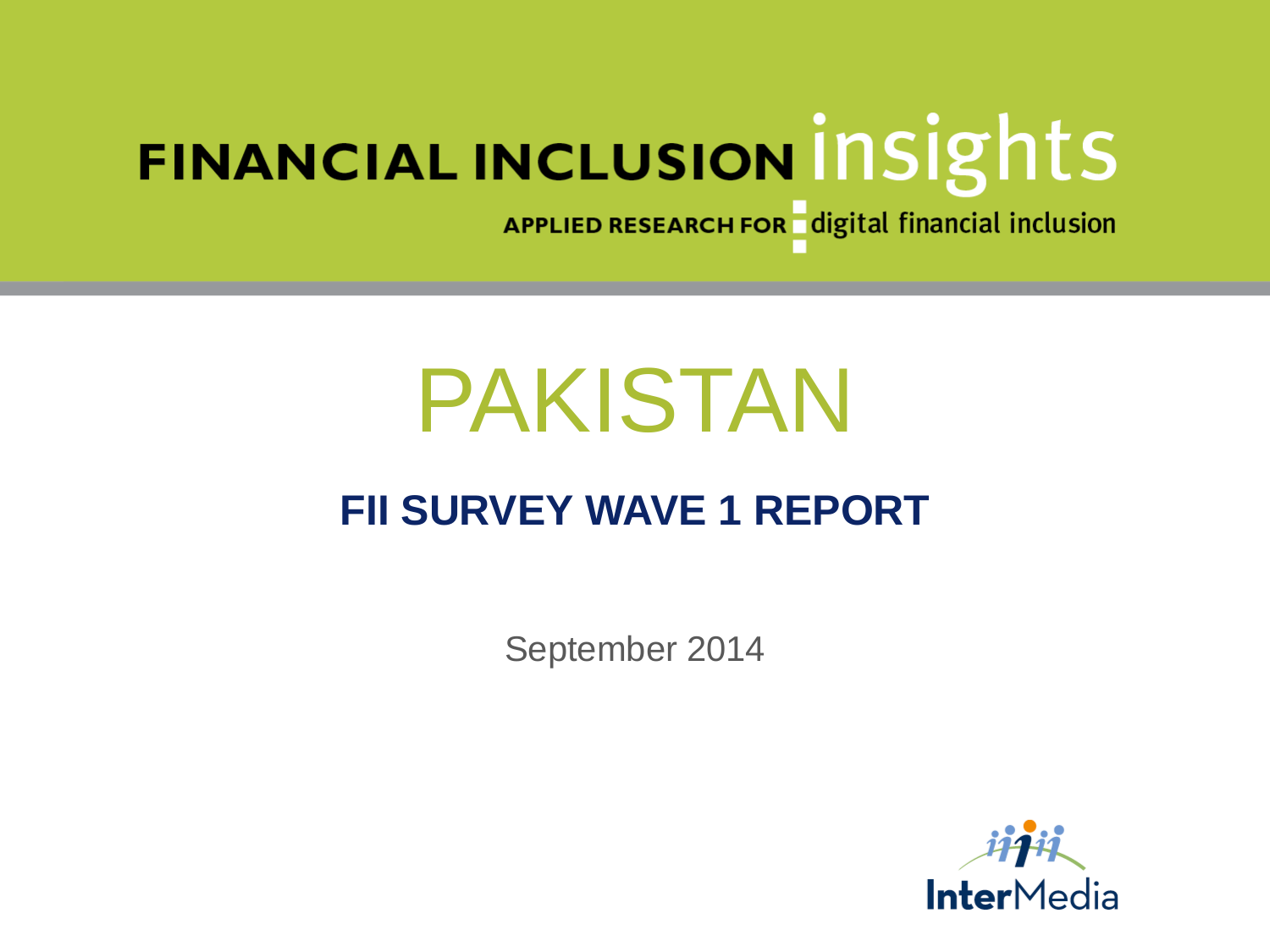APPLIED RESEARCH FOR digital financial inclusion

### **PAKISTAN**



**The Financial Inclusion Insights (FII) program responds to the need identified by multiple stakeholders for timely, demand-side data and practical insights into digital financial services (DFS), including mobile money, and the potential for their expanded use among the poor.** 

**The FII team conducts regular survey and qualitative research in Kenya, Tanzania, Uganda, Nigeria, India, Pakistan, Bangladesh and Indonesia to:** 

- **Track access to and demand** for financial services generally, and the uptake and use of DFS specifically;
- **Measure adoption and use** of DFS among key target groups (females, BOP, rural, unbanked, etc.);
- **Identify drivers and barriers** to further adoption of DFS;
- **Evaluate the agent experience** and the performance of mobile money agents; and
- **Produce actionable, forward-looking insights** to support product and service development and delivery, based on rigorous FII data.

The FII program is managed by InterMedia. Visit the FII Resource Center to learn more: [www.finclusion.org.](http://www.finclusion.org/)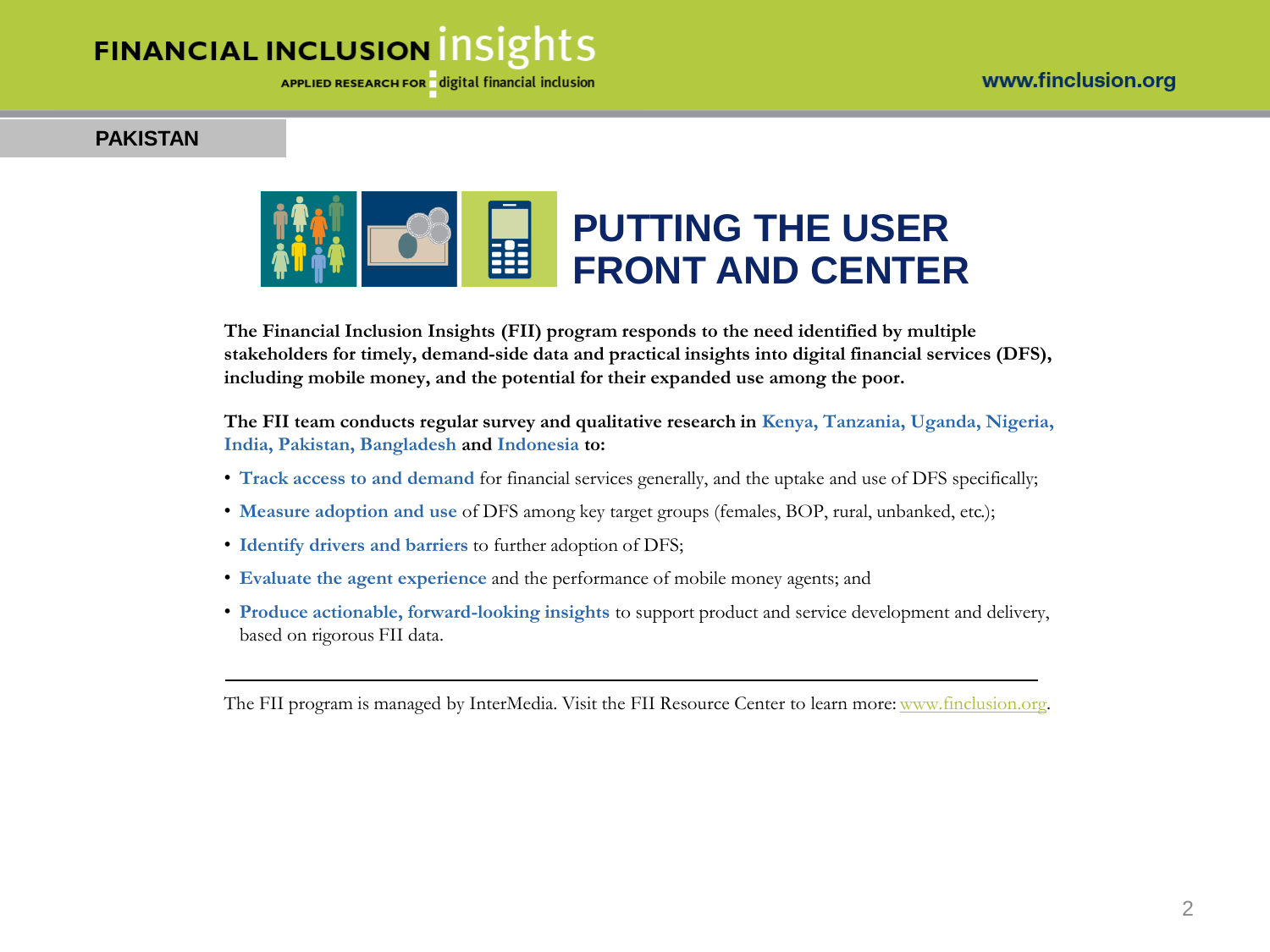APPLIED RESEARCH FOR digital financial inclusion

#### **PAKISTAN**

## **CONTENTS**

| Context: Financial Inclusion in Pakistan         | 4              |
|--------------------------------------------------|----------------|
| Methodology                                      | 5              |
| Summary - Digital Financial Inclusion Indicators | $\overline{7}$ |
| Key Insights                                     | 8              |
| <b>Detailed Findings</b>                         | 15             |
| <b>General Financial Behavior</b>                | 15             |
| <b>Banking Services: Access and Use</b>          | 24             |
| Mobile Phone: Access and Use                     | 30             |
| Mobile Money: Awareness & Use                    | 33             |
| Mobile Money: Agents & Registration              | 40             |
| <b>Gender Issues</b>                             | 47             |
| <b>Sampling Methods</b>                          | 54             |
| Glossary                                         | 58             |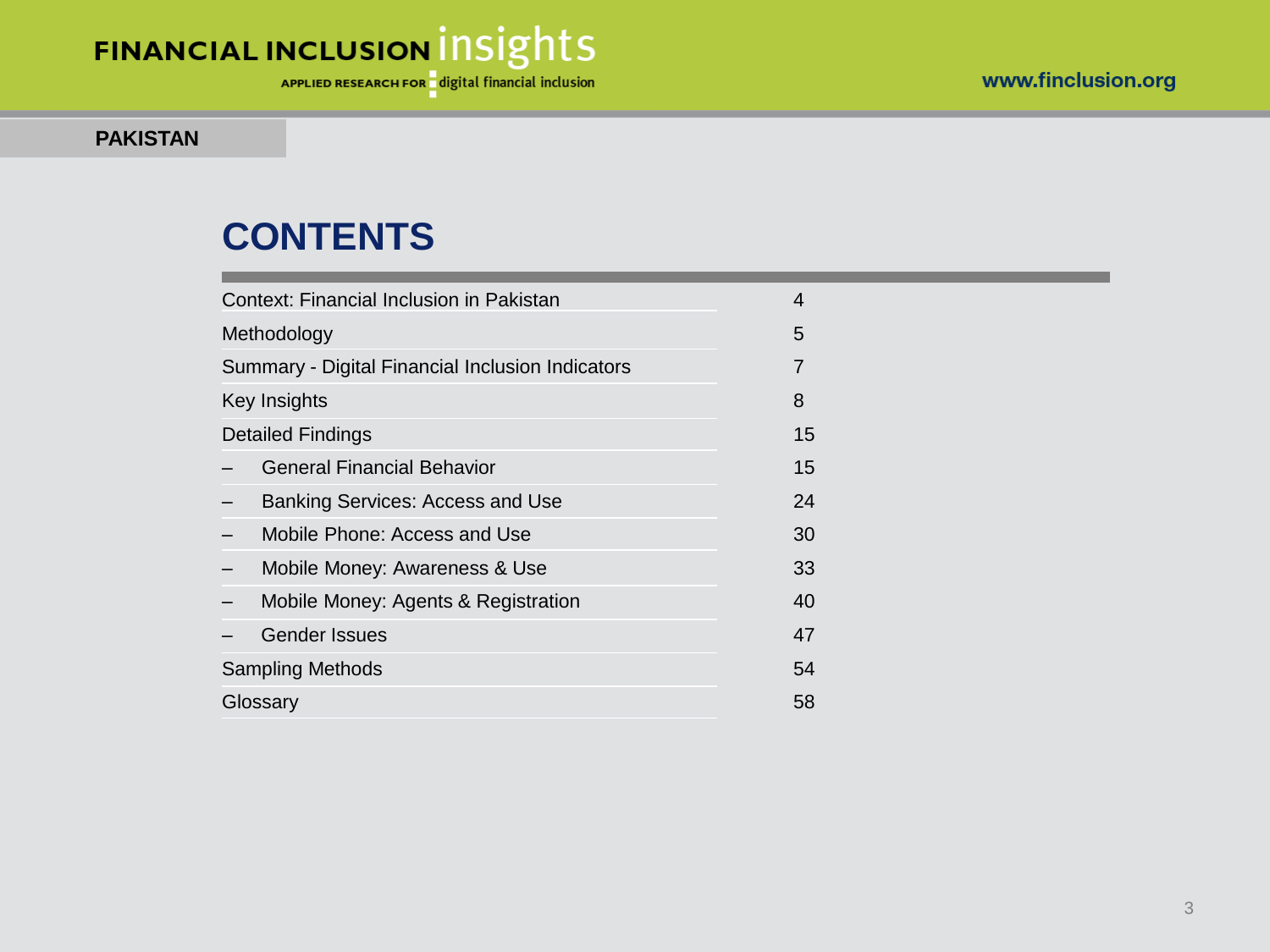APPLIED RESEARCH FOR digital financial inclusion

#### **PAKISTAN**

### **Context FINANCIAL INCLUSION IN PAKISTAN**

- Sixty percent\* of Pakistan's 102 million people live on less than \$2 per day, while 90 percent of Pakistani adults remain unbanked (FINDEX, 2011). Vulnerable groups such as women and rural populations face additional challenges in improving their livelihoods. Mobile phones are increasingly being identified as platforms for helping vulnerable populations; in Pakistan, approximately seven out of 10 people have mobile phone subscriptions (ITU, 2013).
- Digital financial services (DFS), including mobile money, offer a potential solution for providing valuable services to these previously unreached consumers. Currently the mobile money market is dominated by two players: Telenor's EasyPaisa and UBL Omni.
- Pakistan's central bank, the State Bank of Pakistan (SBP), has a history of progressive action in working toward financial inclusion, particularly by expanding its microfinance sector and promoting agricultural lending schemes. The SBP's data from the end of 2013 showed there were just over 974,000 borrowers who received loans from microfinance institutions and almost 1.4 million borrowers of agricultural finance. DFS are a powerful tool to expand these efforts.
- Based on data published in the SBP's latest issue of the quarterly Branchless Banking newsletter (January to March 2014), the number of branchless banking accounts continues to grow (now 3.83 million), but the number of dormant accounts is also growing. The breakdown of modes of branchless banking transaction remained constant with over-the-counter (OTC) transactions accounting for 80 percent of overall transactional volume, while m-wallet transactions stood at 14 percent. Although this ratio has seen little movement, transactions via m-wallets and the volume of these transactions grew by 27 percent and 51 percent, respectively.
- This FII research provides financial inclusion data and insights to track progress and map underserved areas and segments, identify consumer needs and perceptions, and highlight market barriers and opportunities.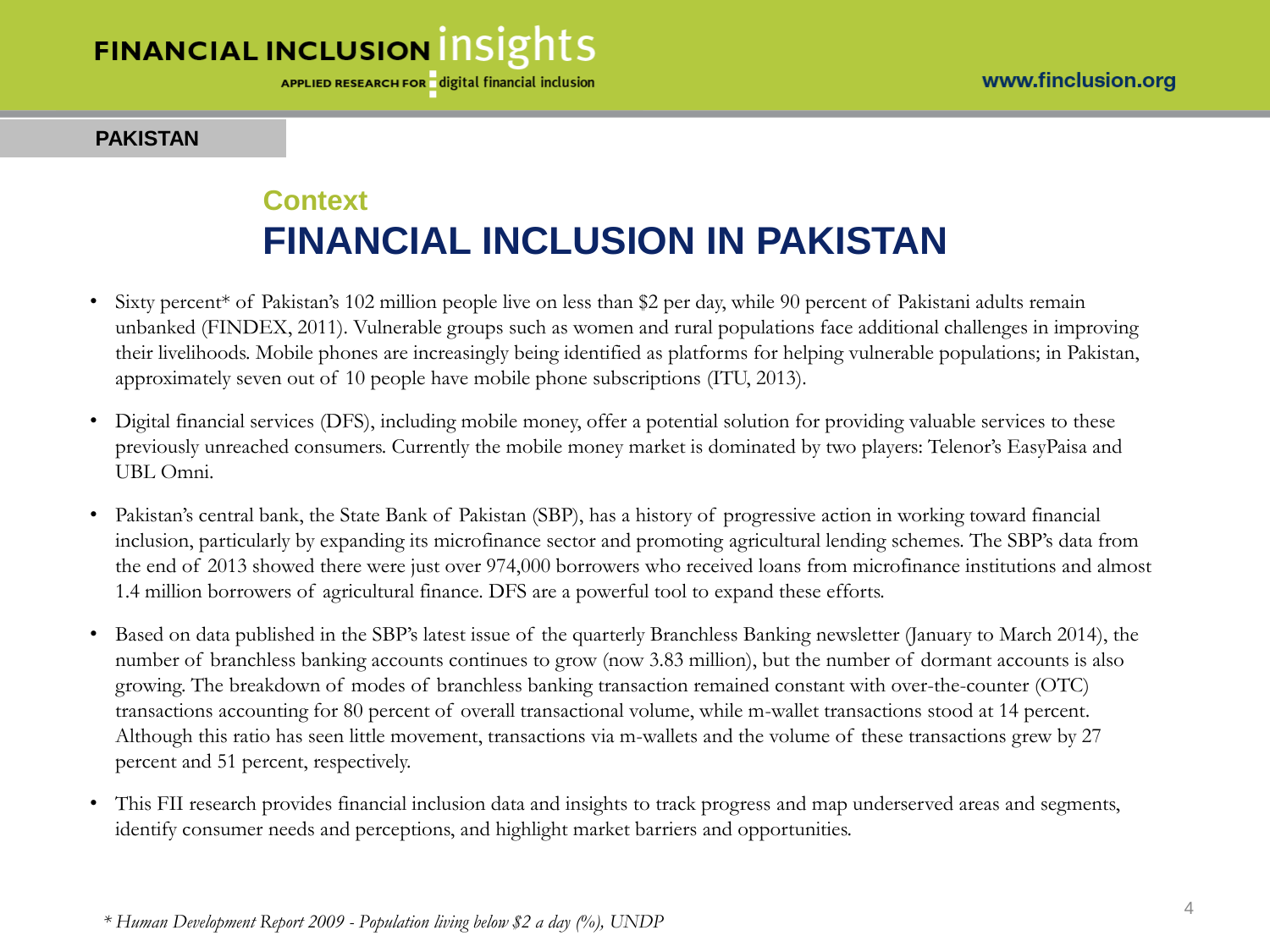APPLIED RESEARCH FOR digital financial inclusion

#### **PAKISTAN**

# **METHODOLOGY**

- The report presents findings on financial behavior among Pakistani adults. In particular, the focus is on the access and use of banking services and mobile money services, as well as triggers and barriers for potential uptake.
- The analysis presented in this report is based on:
	- **The Tracker Survey:** A nationally representative survey of 6,000 Pakistani adults, ages 15 and older, conducted from Nov. 7, 2013, to Jan. 3, 2014, on access and use of financial services, as well as barriers and potential for future use. Reported data: All percentages in this report are weighted to reflect national-level proportions. All bases (n=numbers) in this report are unweighted and represent the actual number of people interviewed in the survey.
	- **The Consumer Focus Groups Study:** A qualitative study with mobile money users and nonusers conducted Feb. 17 to March 20, 2014. The study was designed to provide insights into why and how customers access mobile money; why nonusers are not using mobile money services; barriers to and triggers for uptake and use of mobile money; participants' financial behaviors and current pain points; and the potential for new digital services.
	- **Customer and Agent Interview Study:** A qualitative study was conducted Feb. 28 to March 21, 2014, consisting of interviews with mobile money agents and exit interviews with mobile money users to provide insights into overthe-counter (OTC) transactions and understand barriers to and triggers for uptake and use of mobile money.
- This program of research will be repeated in 2015.
- InterMedia partnered with PIPO Gallup to conduct this research in Pakistan.

*The Financial Inclusion Insights program is being carried out with funding from the Bill & Melinda Gates Foundation. All survey materials and data resulting from this study are the property of the Bill & Melinda Gates Foundation, but the findings and conclusions presented in this report are those of the authors and do not necessarily reflect positions or policies of the foundation.*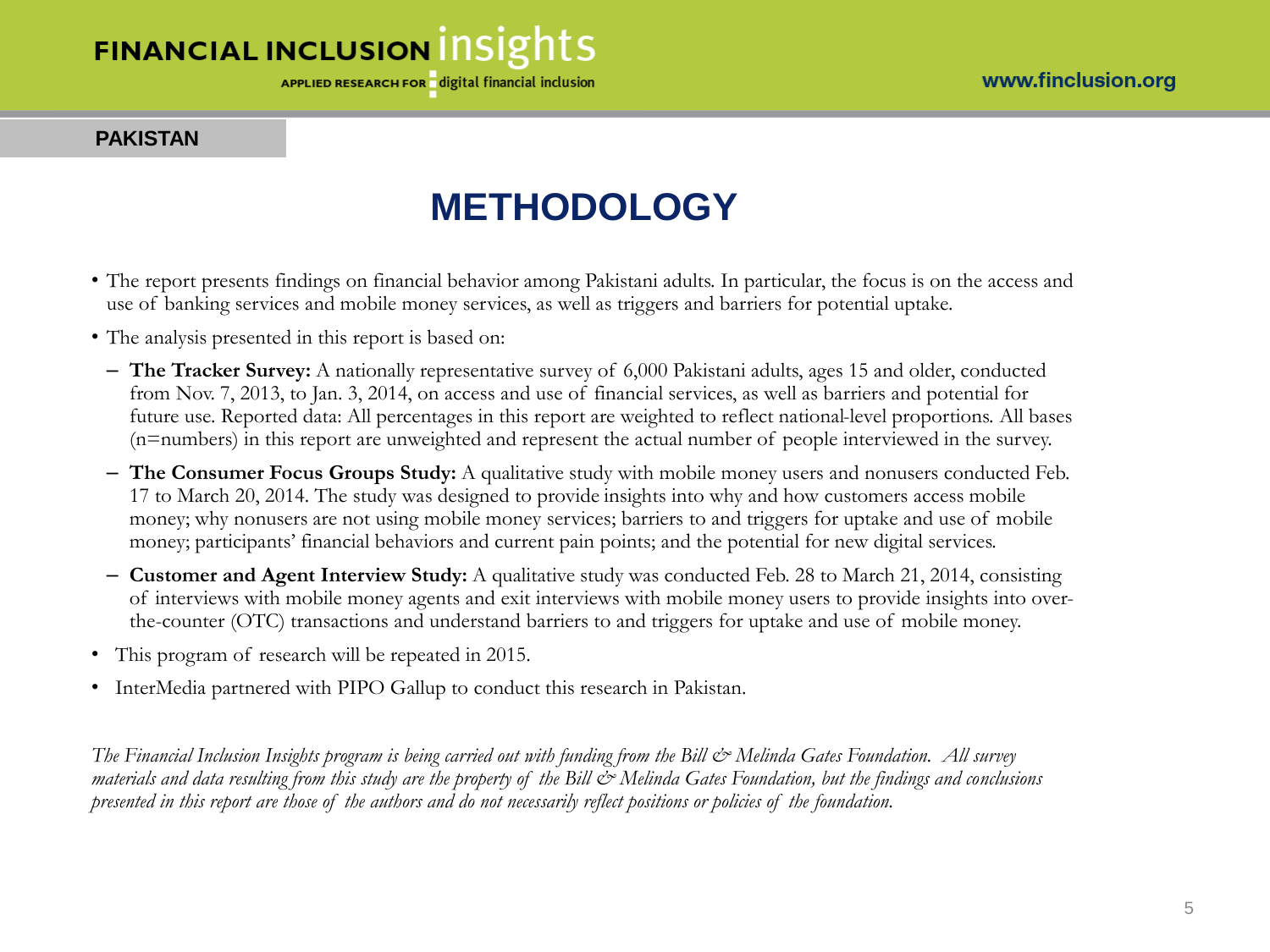APPLIED RESEARCH FOR digital financial inclusion

www.finclusion.org

#### **PAKISTAN**

### **A note about the FII Tracker Surveys and the Financial Inclusion Tracker Survey (FITS)**

Separate from the nationally representative FII Tracker Surveys of individuals in Pakistan, InterMedia also conducted the Financial Inclusion Tracker Survey (FITS) in Pakistan in May-September 2012. Below is an explanation of the differences between the two types of surveys.

#### **FII:**

The FII Tracker Surveys are conducted with randomly selected Pakistani adults (age 15+). The sample is designed to be proportional to population size in every region of the country and is further stratified, clustered and randomized through to individual respondent selection. New samples of respondents are selected for each survey wave.

FII Tracker Surveys can be considered nationally representative of the population and are thus optimal for tracking activity over time in Pakistan.

#### **FITS**:

.

The FITS was a survey of 4,940 Pakistan households focused on understanding household economic activity and its relationship to the use of mobile money. This survey was part of a longitudinal panel study where subsequent surveys return to the same households each time.

As part of the FITS, information was gathered from certain individuals in these households about their mobile money access and use habits. However, this data was not necessarily nationally representative as a result of the household-based sampling structure.

The primary purpose of the FITS data was to support analysis of the impact of mobile money use on household economic activity, particularly in the management of economic shocks.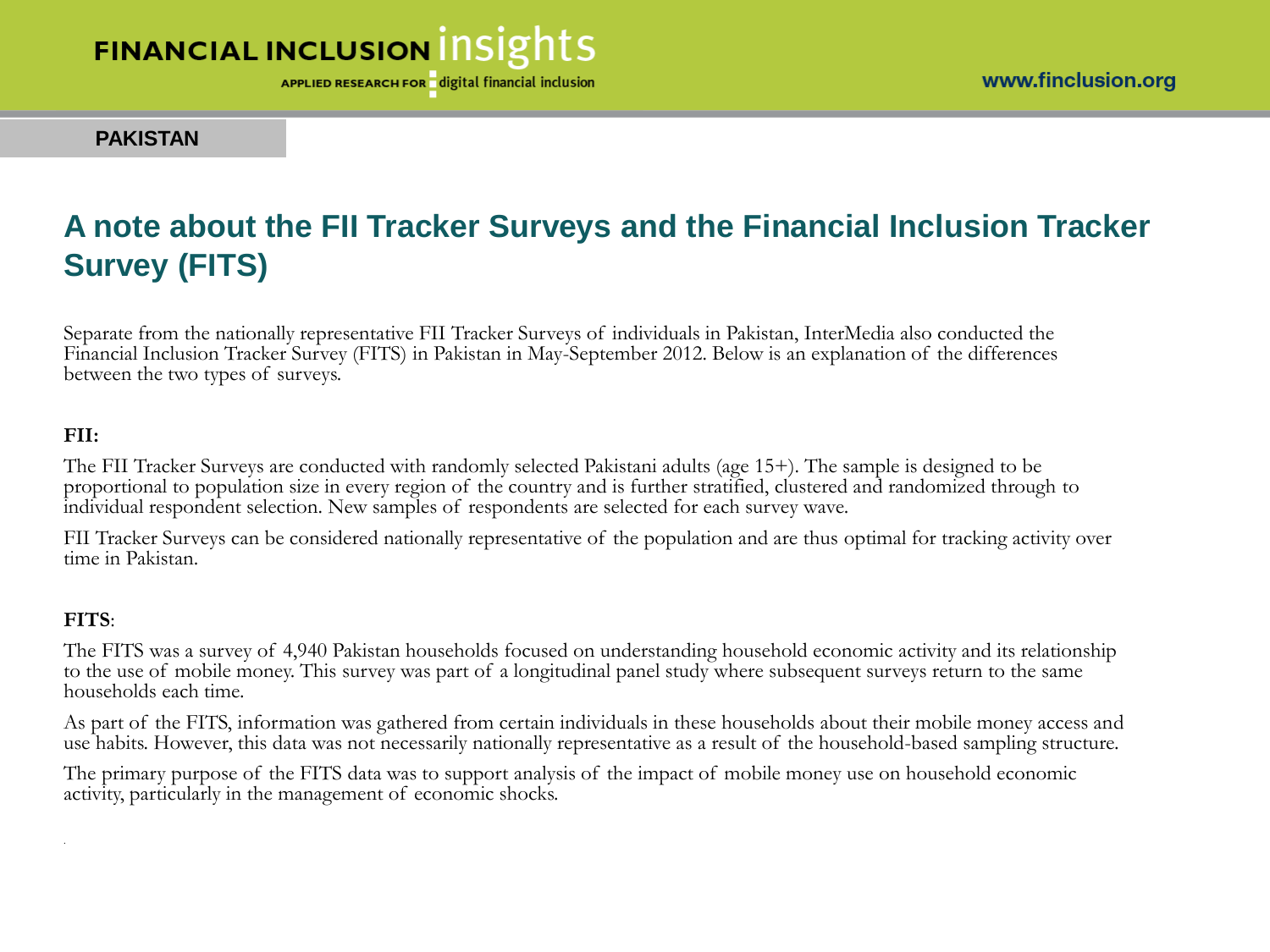APPLIED RESEARCH FOR digital financial inclusion

#### www.finclusion.org

#### **PAKISTAN**

### **FSP DIGITAL FINANCIAL INCLUSION INDICATORS**

*(Digital stored-value accounts include bank accounts and mobile money accounts)*

| <b>Cross Country Indicators</b>                                                                                                                      | $\frac{9}{6}$ | <b>Basen</b> |
|------------------------------------------------------------------------------------------------------------------------------------------------------|---------------|--------------|
| % of adults (15+) with access to digital financial services (including bank account, mobile money account and OTC)                                   | 14%           | 6,000        |
| % of adults (15+) with a registered bank account or mobile money account                                                                             | 8%            | 6,000        |
| % of adults (15+) with active digital stored-value accounts                                                                                          | 7%            | 6,000        |
| % of adults (15+) below the poverty line (<\$2/day) with active digital stored-value accounts                                                        | 4%            | 3,177        |
| % of males (15+) with active digital stored-value accounts                                                                                           | 10%           | 3,076        |
| % of females (15+) with active digital stored-value accounts                                                                                         | 3%            | 2,924        |
| % of rural males (15+) with active digital stored-value accounts                                                                                     | 8%            | 2,247        |
| % of rural females (15+) with active digital stored-value accounts                                                                                   | 2%            | 1,763        |
| % of adults (15+) who use at least one digital financial service beyond basic wallet, P2P and bill pay payments                                      | 1%            | 6,000        |
| % of adults (15+) below the poverty line (<\$2/day) who use at least one digital financial service beyond basic wallet,<br>P2P and bill pay payments | 0.2%          | 3,177        |
| % of males (15+) who use at least one digital financial service beyond basic wallet, person-to-person (P2P) and bill pay<br>payments                 | 1%            | 3,076        |
| % of females (15+) who use at least one digital financial service beyond basic wallet, P2P and bill pay payments                                     | 0.3%          | 2,924        |
| % of rural males (15+) who use at least one digital financial service beyond basic wallet, P2P and bill pay payments                                 | 0.5%          | 2,247        |
| % of rural females (15+) who use at least one digital financial service beyond basic wallet, P2P and bill pay payments                               | 0%            | 1,763        |
| % of adults (15+) who use mobile money (OTC or their own account)                                                                                    | 7%            | 6,000        |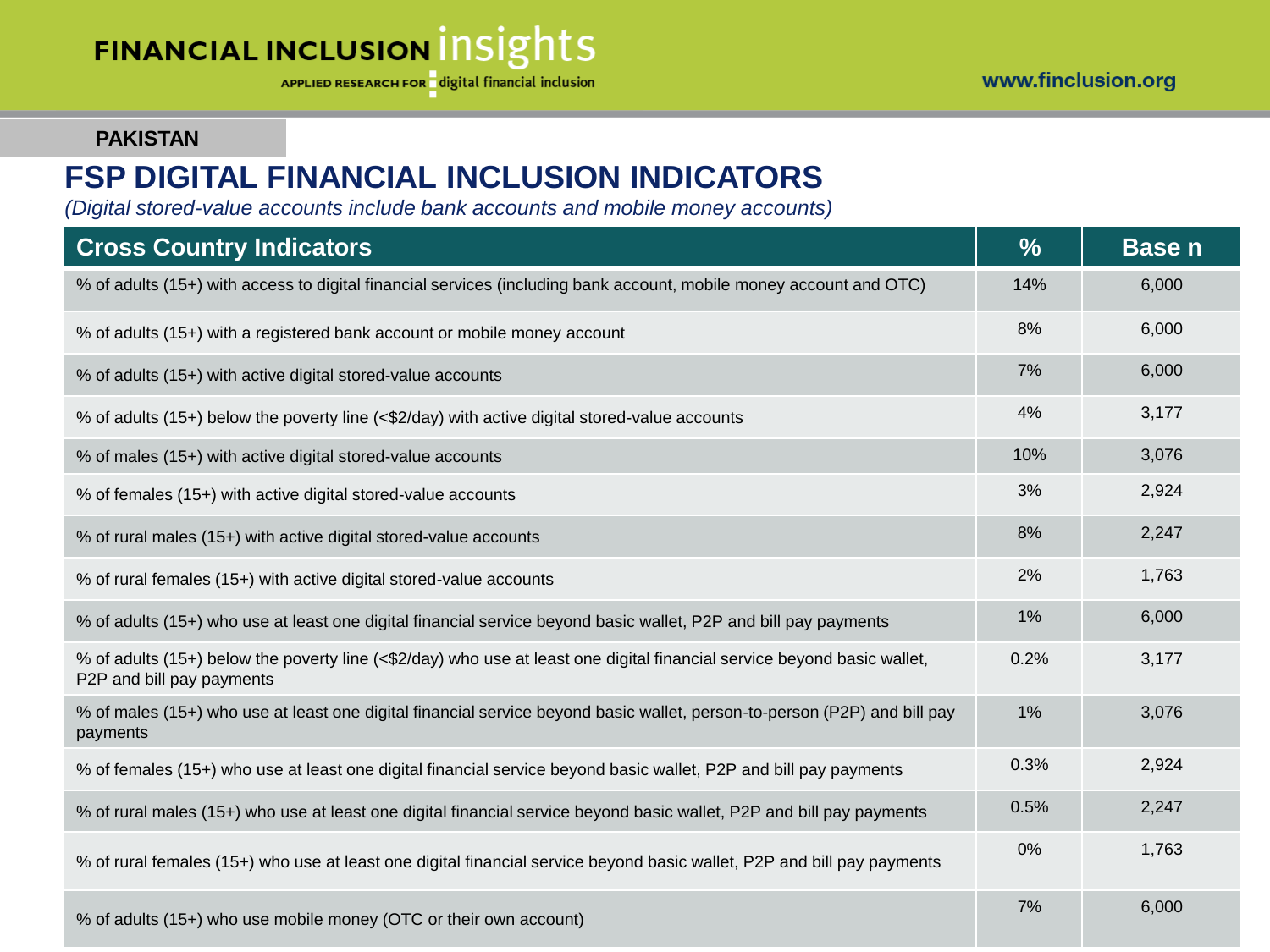

APPLIED RESEARCH FOR digital financial inclusion

**PAKISTAN** 

# **KEY INSIGHTS**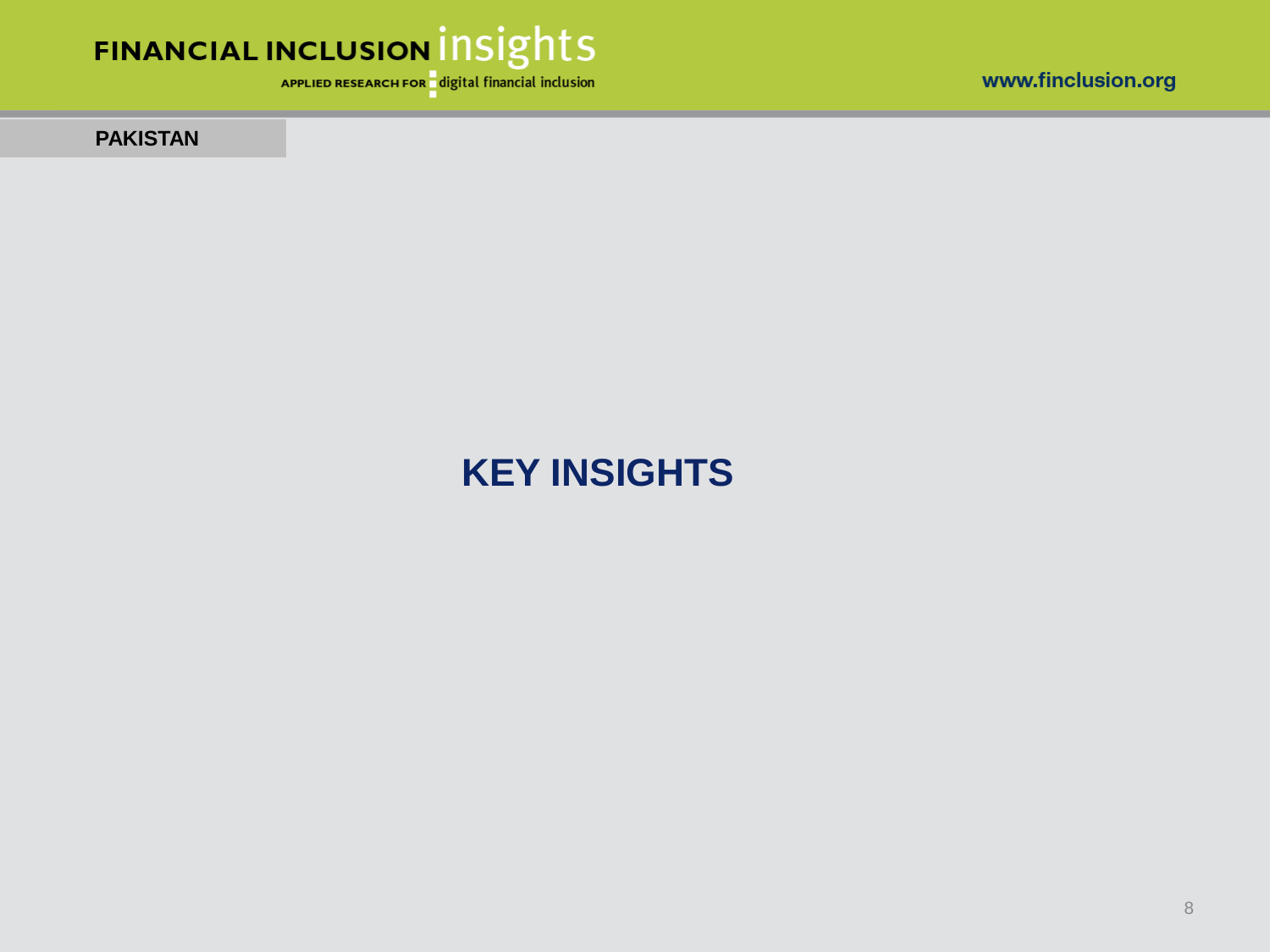### **PAKISTAN**

### **Financial behavior**

#### **For payments, a preference for cash and informal financial services currently prevails.**

- *Payment means*: 99 percent of payments overall are reportedly made in cash, with gold a distant second (less than 1 percent).
- *Recipients*: Household family members were the primary recipients of payments (56 percent); utility payments were second (41 percent) followed by retail (35 percent) and school payments (29 percent).
- *Size of payment*: The mean payment made was an estimated \$24.94.

### **Financial services beyond payments were also done on a largely informal level.**

- *Saving*: Thirty-six percent of respondents save money through some means be it formal or informal. Of this 36 percent, the top two reasons individuals save are to cope with emergencies (39 percent) and save for a future purchase (22 percent). Of respondents who save money, 63 percent kept it in cash inside the home; 33 percent kept it with savings groups such as ROSCAs.
- *Insurance*: Only 1 percent of the respondents owned an insurance policy; 90 percent of these policies were for life insurance.
- *Lending*: Currently, 46 percent of outstanding loans were from family or friends, while 42 percent were with shopkeepers, and just 5 percent with banks or MFIs.

### **Types of Payment Recipients**



# 36% 7% 1% Save Borrow Hold insurance

### **Use of Financial Services**

*Source: InterMedia Pakistan FII Tracker survey (N=6,000, 15+) November 2013-January 2014*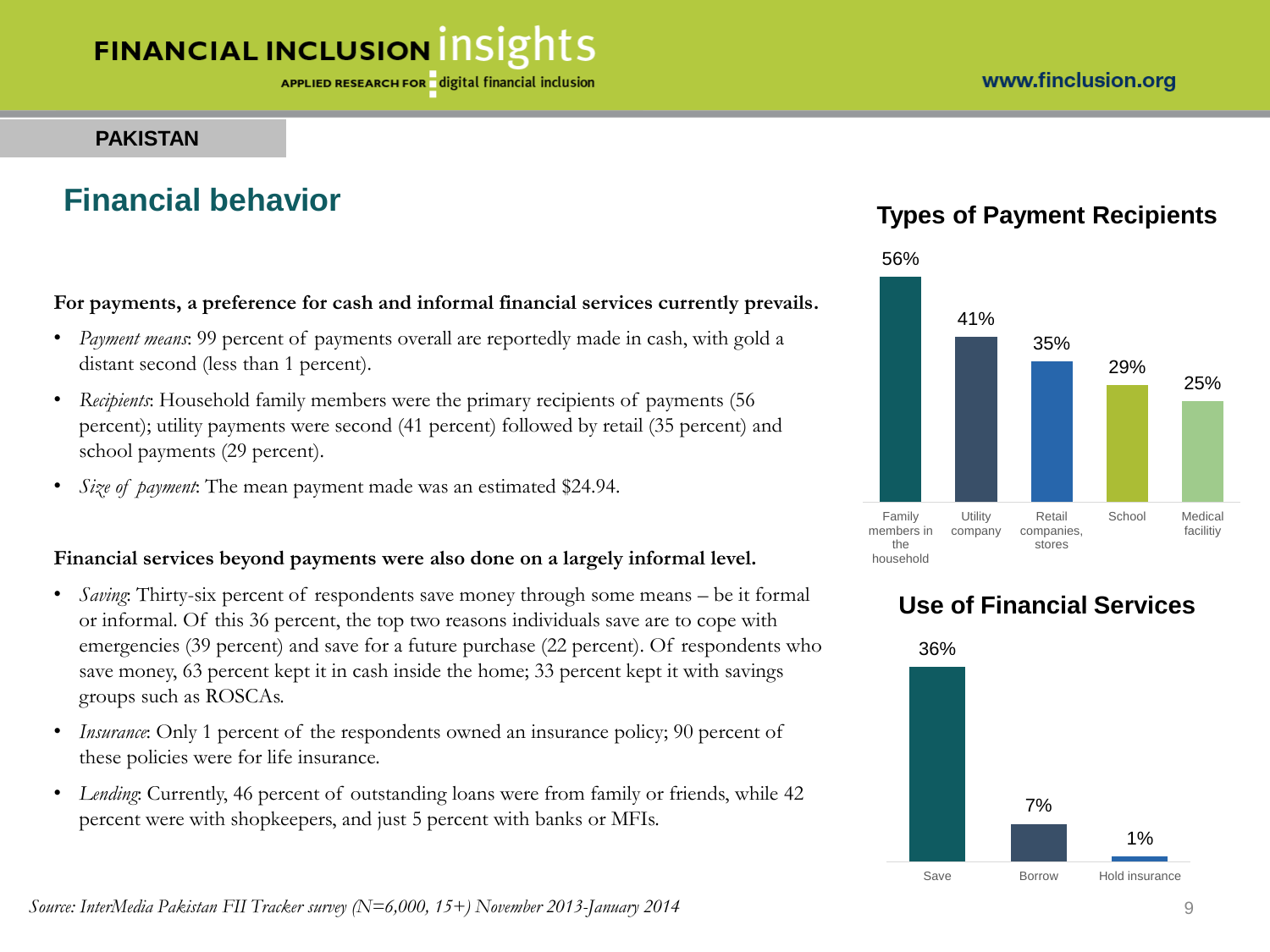APPLIED RESEARCH FOR digital financial inclusion

#### **PAKISTAN**

### **Financial inclusion overview**

Percentage of Pakistani adults who fall into each category



### **Key takeaways:**

- Eight percent of Pakistani adults have a registered digital stored-value account either bank or mobile money. The large majority of digital stored-value account holders have bank accounts. Seven percent of Pakistanis are registered bank account holders.
- Although 7 percent of the respondents use mobile money, only 0.4 percent have registered their own accounts. This indicates the majority of mobile money users access the service through an agent, through family or through a friend (over the counter).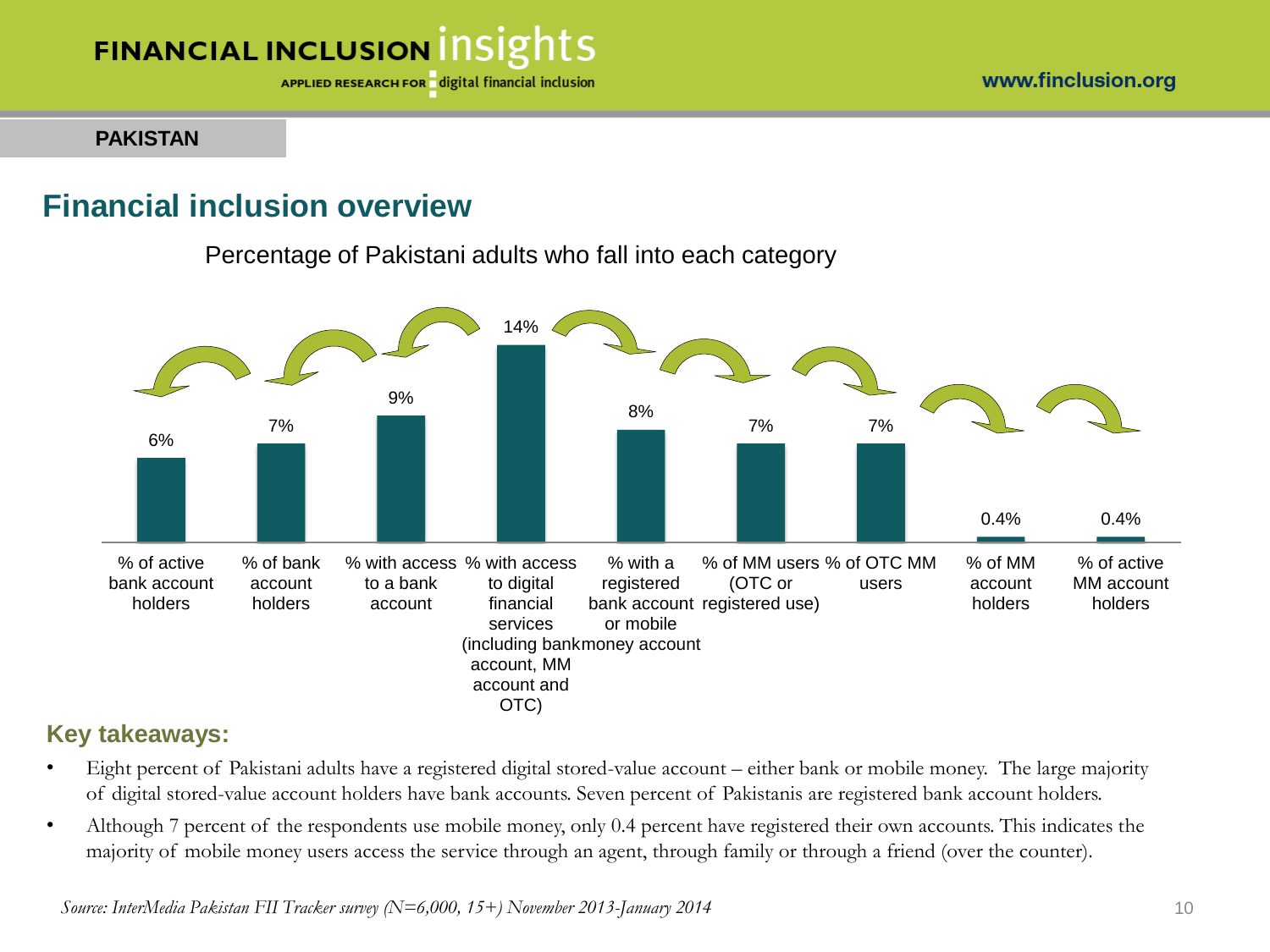APPLIED RESEARCH FOR digital financial inclusion

#### www.finclusion.org

#### **PAKISTAN**

### **Bank account use**



- Significant gaps exist between urban/rural, by poverty level and by gender.
- Similar demographic trends hold for those who hold bank accounts as for those who have used mobile money.



*Source: InterMedia Pakistan FII Tracker survey (N=6,000, 15+) November 2013-January 2014*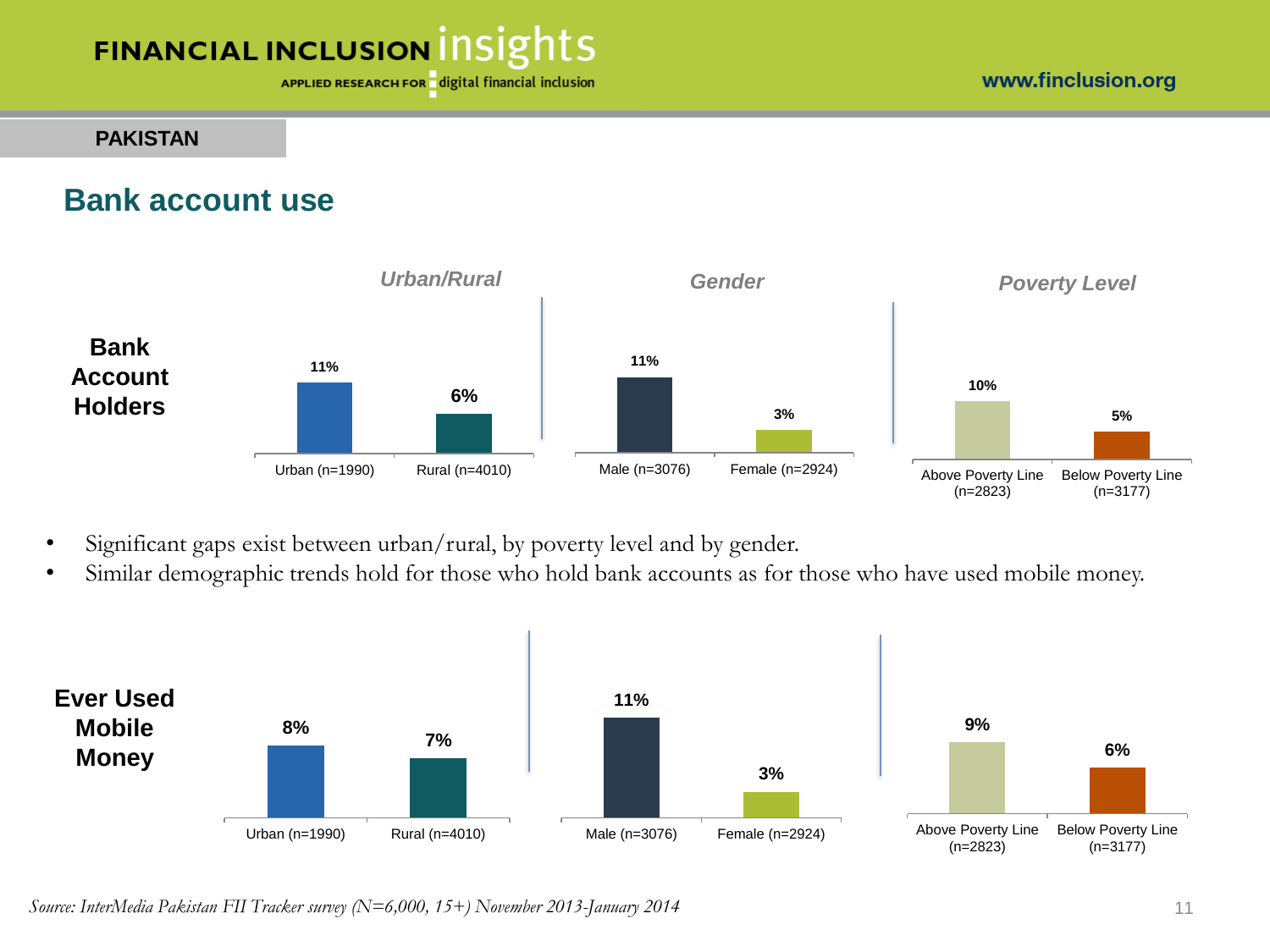#### www.finclusion.org

# FINANCIAL INCLUSION INSIGHTS

APPLIED RESEARCH FOR digital financial inclusion

#### **PAKISTAN**

### **Mobile phone access & use**

**Nearly 80 percent of Pakistanis have access to mobile phones, either through owning their phones or through borrowing. A significant gender gap exists however (see section on gender).**

- The 42-percent gender gap (80 percent vs. 38 percent) for mobile ownership is significant; however, among non-owners of mobile phones, women are more likely to borrow a phone (52 percent) than men (43 percent).
- While virtually all mobile users make and receive calls, only 33 percent of women versus 48 percent of men send and receive text messages.
- Seventy-six percent of Pakistani adults still use basic phones, while 28 percent use feature phones and 3 percent have smartphones.
- Those who own SIM cards often own multiple SIMs 1.38 SIMs per mobile owner on average.
- Pakistanis aged 20-24 have the highest access rate with 72 percent owning a mobile phone.

### **Mobile phone ownership & access**

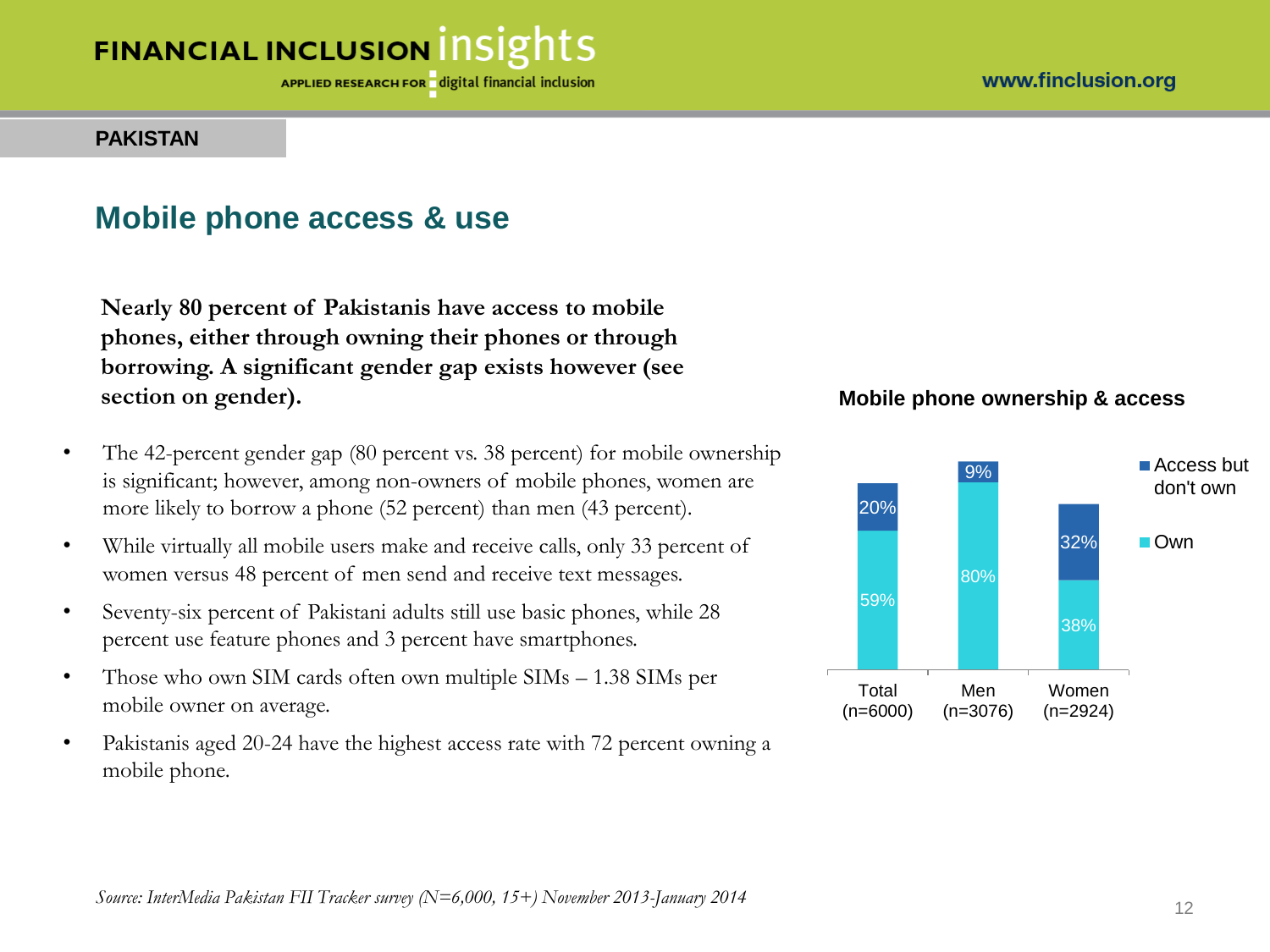#### www.finclusion.org

# **FINANCIAL INCLUSION INSIGHTS**

APPLIED RESEARCH FOR digital financial inclusion

#### **PAKISTAN**

### **Mobile money**



- **Gender –** A gender gap in awareness (72 percent of men are aware of mobile money vs. 57 percent of women) and in mobile money use is likely due to social restrictions on women spending time outside the home, and the fact that using mobile money often involves interacting with men outside of the family (see Gender section).
- **P2P transfers –** Eighty-eight percent of respondents (83 percent of males, 94 percent of females) send money to or receive money from other people. Thirty-one percent of mobile money users use mobile money to send or receive P2P transfers.
- **Rural areas** Use of mobile money in rural areas is almost on par with urban populations, which is likely due to effective mobile phone advertising campaigns and the lack of alternative options for financials services (resulting in latent demand).
- Major mobile money use cases The majority of users utilize only basic mobile money services.

Percentage of mobile money users who use mobile money to…

**52% Withdraw/deposit money**

**31% Send/receive P2P Transfers 1 2 24%**



Base: mobile money users (n= 428)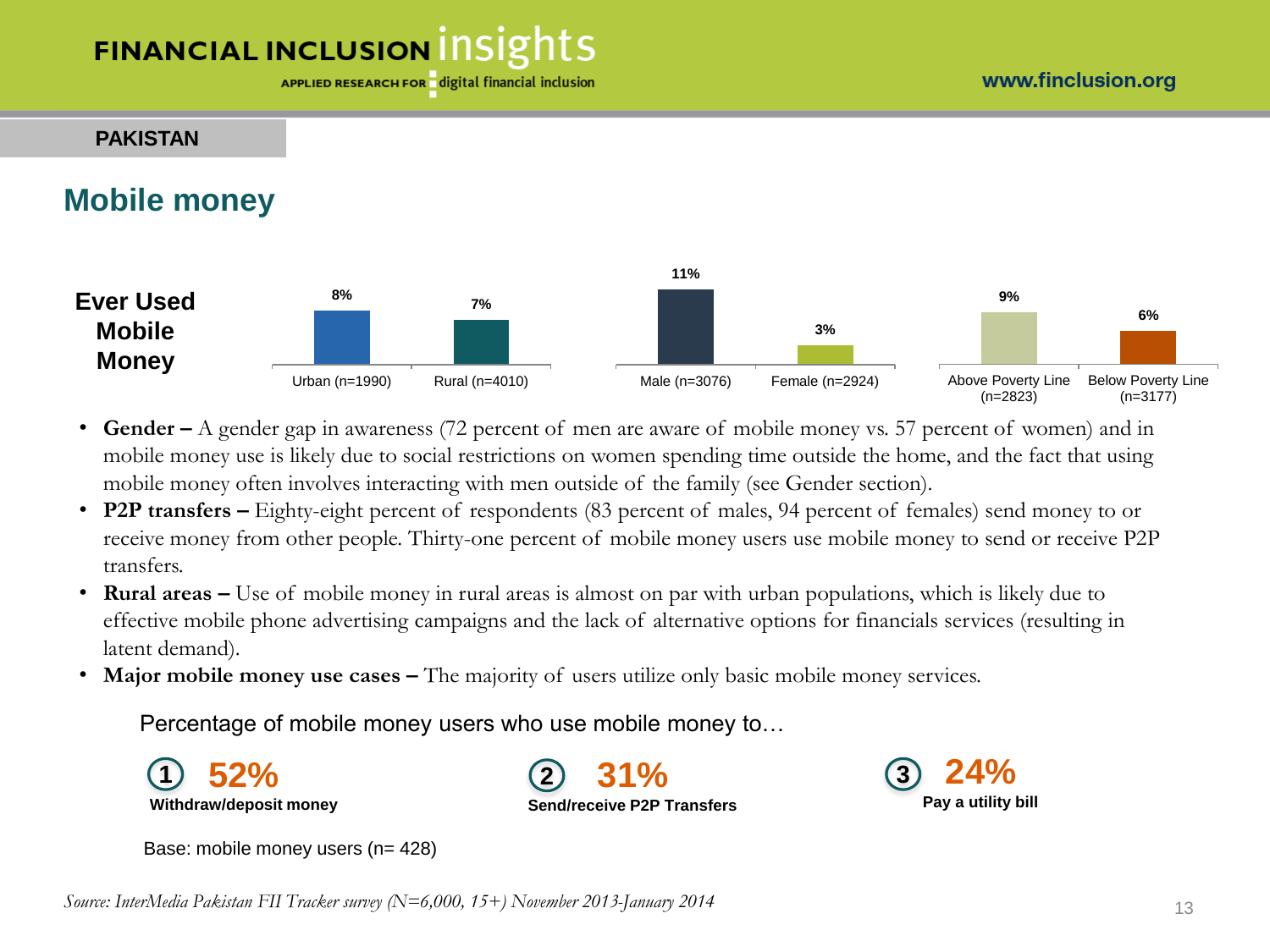APPLIED RESEARCH FOR digital financial inclusion

#### **PAKISTAN**

### **Mobile money drivers & barriers**

**Over-the-counter (OTC) use dominates the market as competitors vie for share.**

- Ninety-four percent of the respondents who use mobile money services have not registered their own accounts, preferring to conduct transactions OTC through an agent's account.
- For each mobile money offering, television was the primary source of people's awareness of the product. As 83 percent of all respondents own a TV, this is an effective outreach channel.
- For both OTC and registered mobile money transactions, transaction fees are a cost consideration relative to negligible fees for bank deposits and personal delivery.

### **Six reasons users choose not to register mobile money accounts**

#### **(based on consumer focus groups)**

- Lack of education/literacy
- Lack of awareness about available services
- Unfamiliar with options
- OTC considered convenient enough
- Safety and security concerns
- Perception that accounts are for the rich

### **Percentage of Mobile Money Users with Registered Accounts**



*\**(n=428) a*ctive mobile money account holders can have accounts with more than one provider.*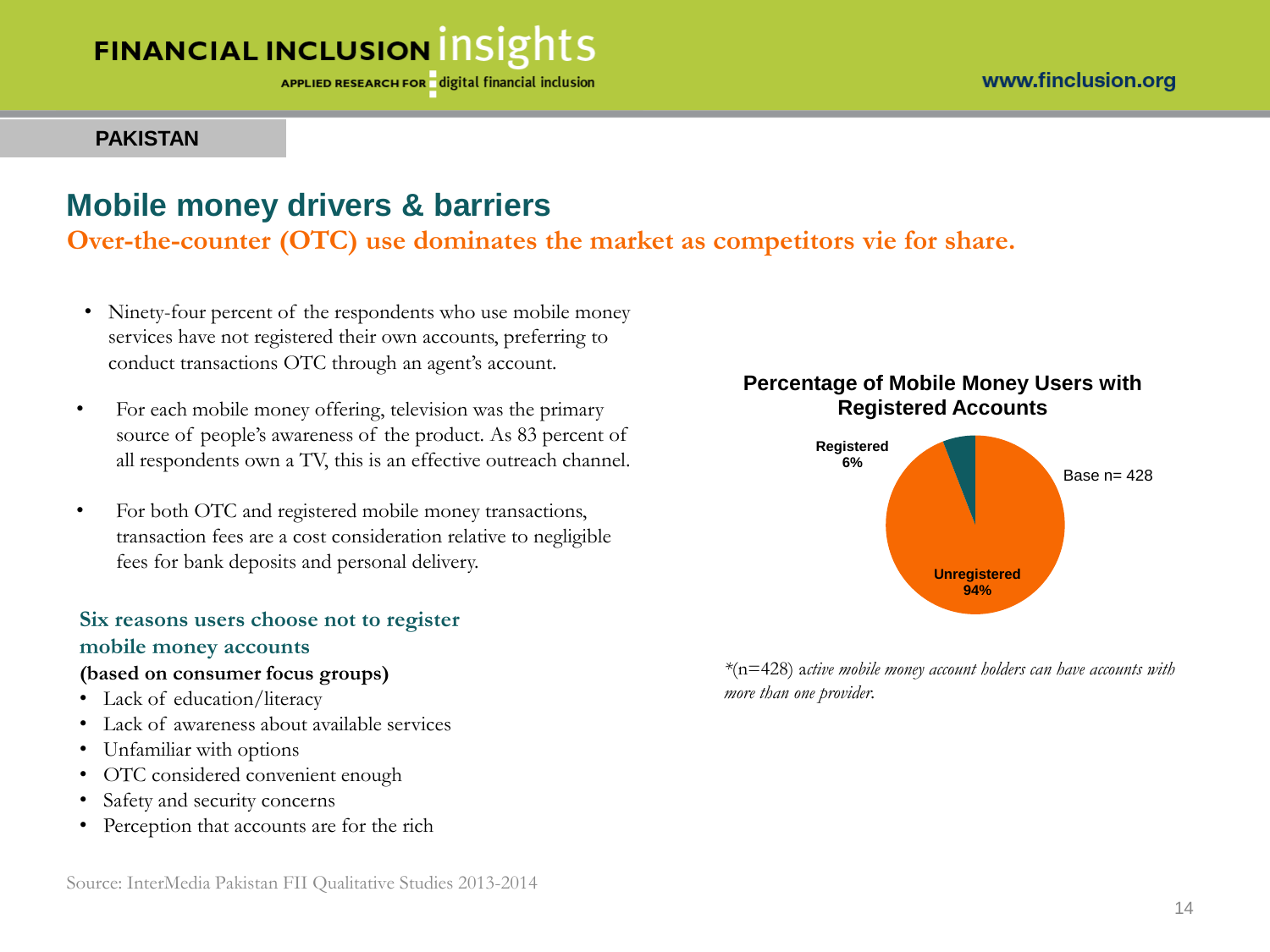

APPLIED RESEARCH FOR digital financial inclusion

www.finclusion.org

**PAKISTAN** 

### **DETAILED FINDINGS GENERAL FINANCIAL BEHAVIOR**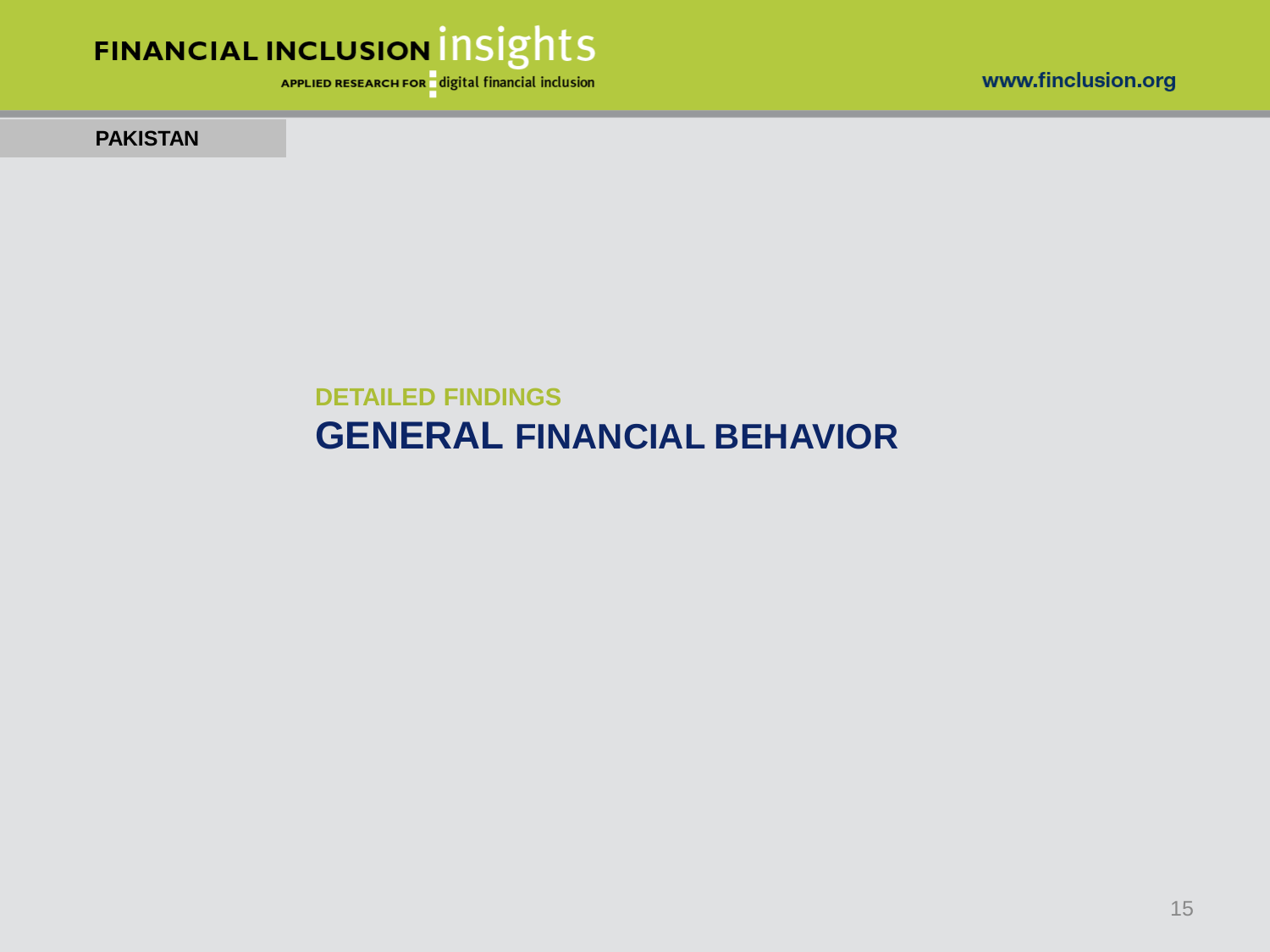APPLIED RESEARCH FOR digital financial inclusion

### **PAKISTAN**

### **Employment & income General financial situation - males working in agriculture are the largest population segment**

- The largest segment of the population earns their primary income from agriculture (21 percent); business owners represent 14 percent of the population and another 14 percent are skilled craftsmen.
- This range of occupations applies mostly to the male population as they are more than eight times more likely than women to be gainfully employed.



Men Women

84%

### **Primary Occupations**



*Source: InterMedia Pakistan FII Tracker survey (N=6,000, 15+) November 2013-January 2014* 

9%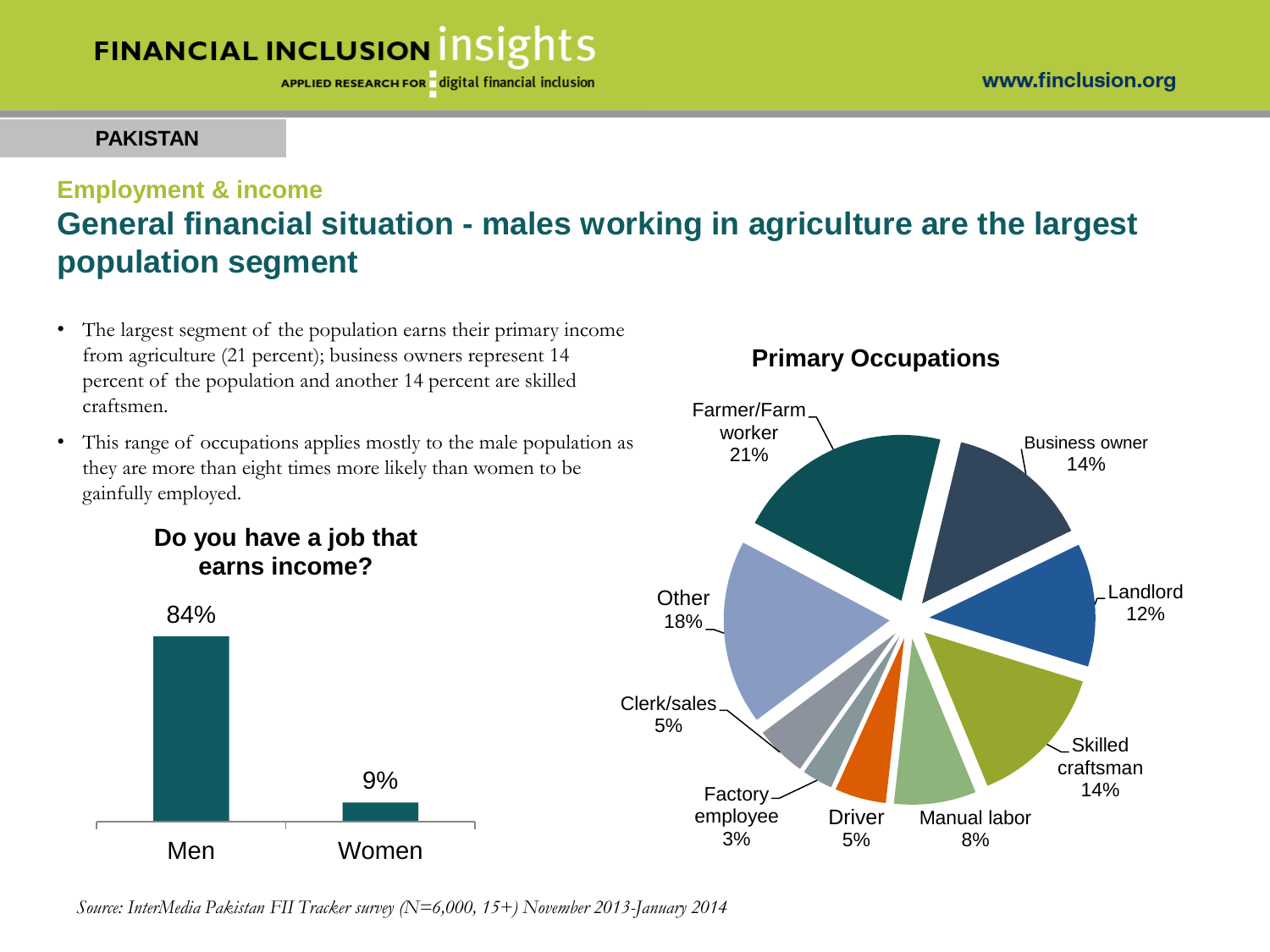APPLIED RESEARCH FOR digital financial inclusion

### **PAKISTAN**

### **Transactions Cash is preferred for payments, although preferences vary by transaction size**

- Eighty-seven percent of respondents considered cash to be the best option when paying for small transactions, such as purchasing food.
- For large transactions, such as buying land, only 55 percent considered cash to be the best payment option. These transactions are often processed with both parties, buyer and seller, visiting the bank together.

**Top advantages to using cash**  *% of all respondents (N=6,000)*

- Must make daily/regular purchases in cash (51%)
- More expensive if not paid in cash (47%)
- I can access cash whenever I want (43%)
- Can only make certain infrequent payments in cash  $(39\%)$
- Accustomed to using cash (39%)
- It is easier to keep/transact in cash (33%)



### **Top disadvantages to using cash**

*% of all respondents (N=6,000)*

- Tempted to spend more than I need (55%)
- Can get mugged/robbed (53%)
- Can lose cash by accident (42%)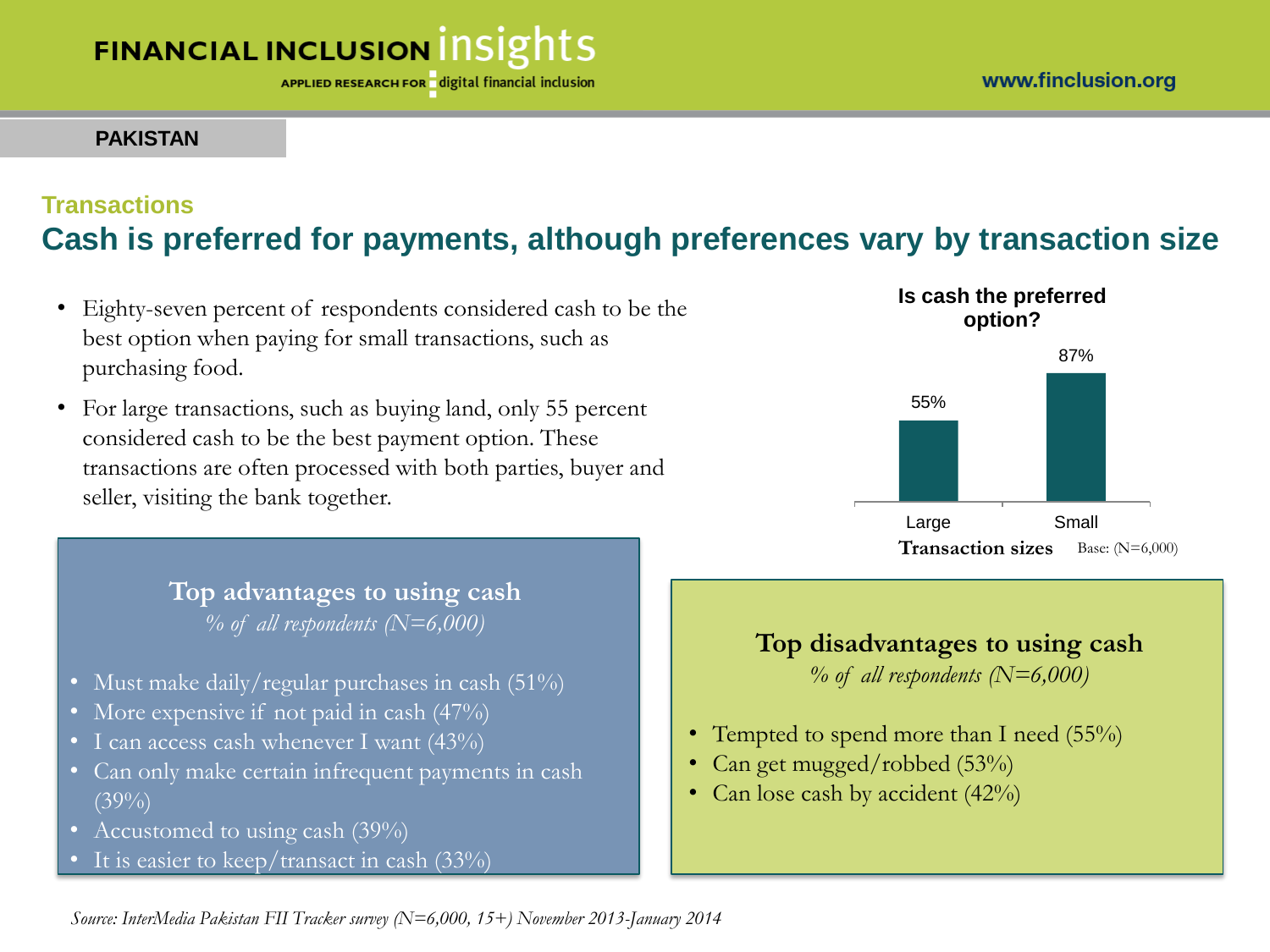APPLIED RESEARCH FOR digital financial inclusion

### **PAKISTAN**

### **Transaction – sending payments**

### **Payments are predominantly transacted in cash and within 2 kilometers of an individual's residence**

- As is the case in many countries, in Pakistan, sending money to family members is both important and expected. The vast majority of transactions to family members occurred in cash and between parties who are located close by (less than 2 kilometers apart).
- Payments to other entities such as government, school, or utilities tended to be farther away, but were also predominantly paid in cash.



| <b>Base</b>                             | 3449 | 2566 | 2112    | 1830    | 1548 |
|-----------------------------------------|------|------|---------|---------|------|
| <b>Transactions done in cash</b>        | 99%  | 99%  | $100\%$ | $100\%$ | 99%  |
| Recipient is located less than 2km away | 93%  | 55%  | 82%     | 66%     | 48%  |

*Source: InterMedia Pakistan FII Tracker survey (N=6,000, 15+) November 2013-January 2014*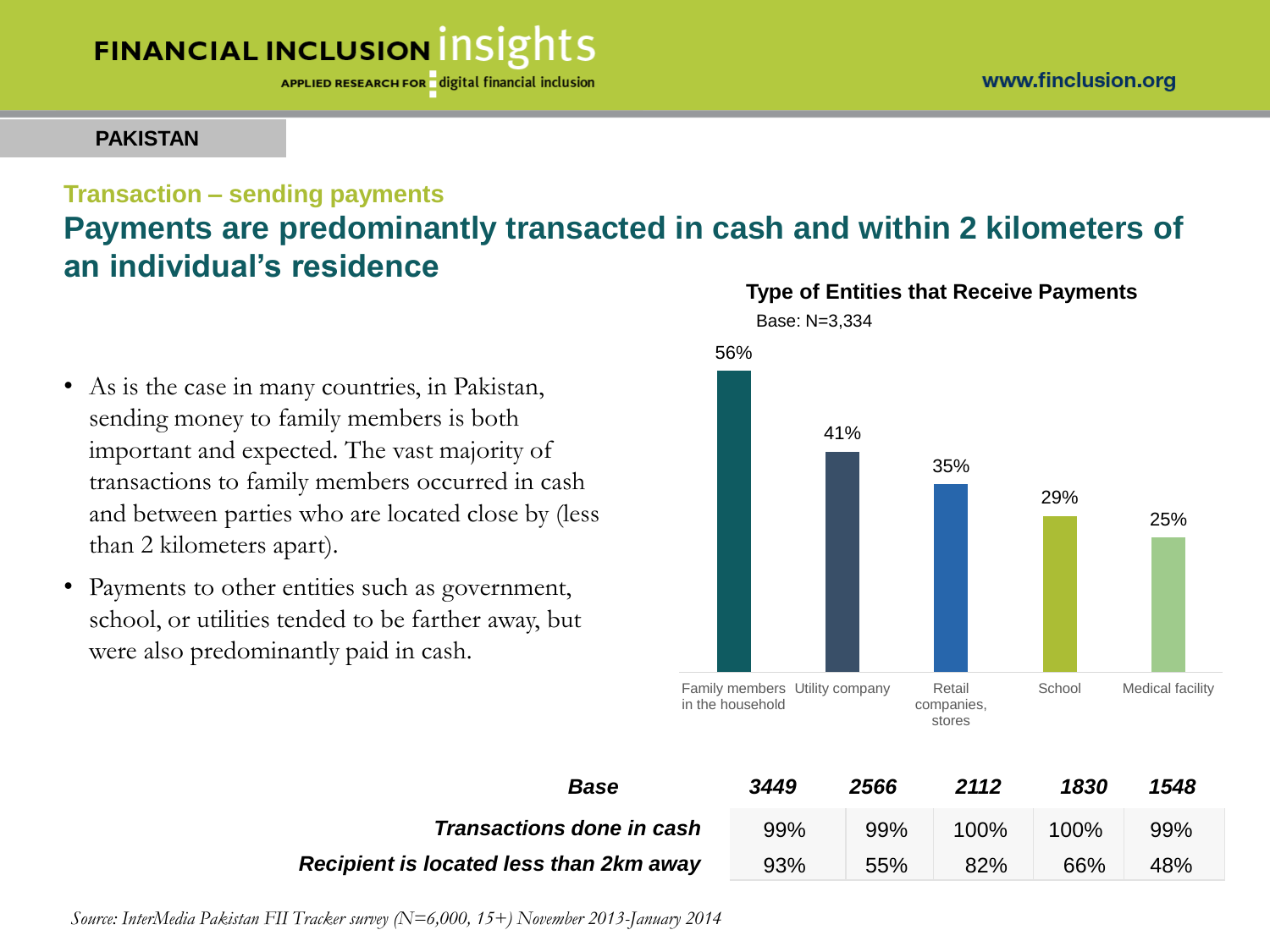### **PAKISTAN**

### **Savings methods For savings, cash and committees (ROSCAs) are the preferred methods**

- For the 36 percent of respondents who save money, cash is the preferred means, largely for security reasons – more than three times as many savers reported having money stolen from their bank or MFI accounts than by hiding cash.
- As a savings method, ROSCAs\* (committees) are also popular, especially with women 38 percent of women vs. 27 percent of male savers use ROSCAs to save.

*"…my wife has been putting [funds in] a committee for a while now. So we don't put committees in with new people because you can't trust them." (*Female, ROSCA user, urban, Punjab)

- Some savers choose to prepay shopkeepers as soon as they get their paycheck which serves as a credit for everyday purchases such as staples like oil, sugar and tea. And often because there is a bond of trust developed through frequent business dealings, shopkeepers may offer credit should the customer need to make extra purchases, or if their paycheck is delayed.
- Durable items (e.g., refrigerators, cars, or mobile phones) are perceived as safe and have the benefit of holding their value; these can be used as a form of savings as they could theoretically be sold if the owners needed cash at some point in the future.

| <b>Saving Channels</b><br>Base: Savers, n=2164 | %   |
|------------------------------------------------|-----|
| In cash in a hiding place in house or on self  | 63% |
| Committees (ROSCA/ASCA, SACCO)                 | 33% |
| Deposit with a shopkeeper                      | 7%  |
| Saving by buying durable items                 | 7%  |
| With a family member                           | 6%  |
| Current/checking account at a bank or MFI      | 4%  |

#### **What are female ROSCA users saving for?**

"*I usually buy gold jewelry.*"

"*I give it to my husband occasionally if he needs money to invest in his business.*"

"*I always plan what I am going to use the money on, beforehand.*"

*"If a sibling is getting married then I plan my expenses ahead of time. I always have a list of things I need to spend money on when I receive my committee."*

**(Females, urban, Punjab)**



**Safety - percent of savers who have had money stolen in the last six months**

\* A Rotating Savings and Credit Association (ROSCA) is a group of individuals who operate as an informal financial institution through repeated contributions and withdrawals to and from a common fund.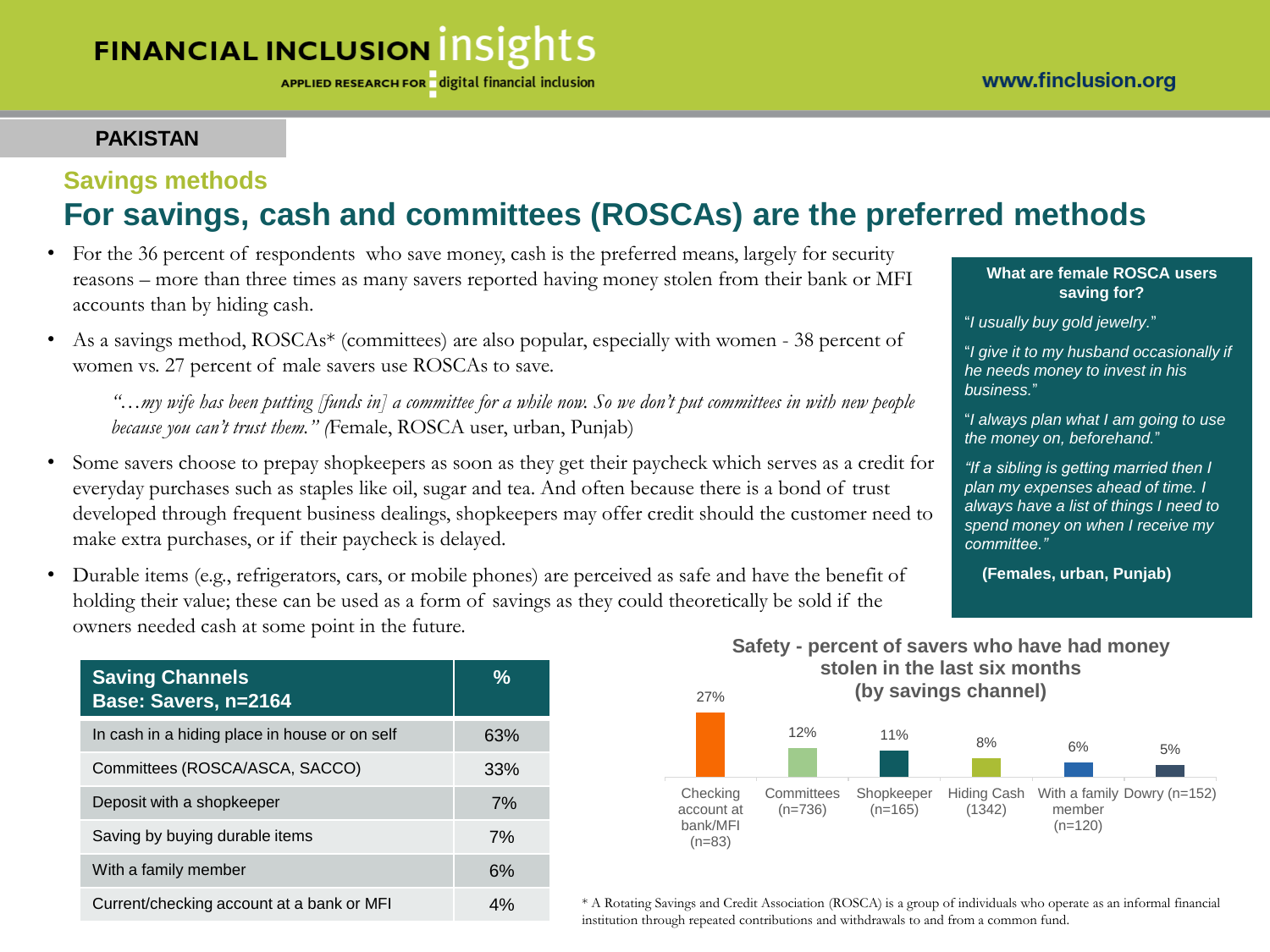APPLIED RESEARCH FOR digital financial inclusion

#### **PAKISTAN**

### **Methods of saving**

### **Certain segments, such as small-business owners, have different savings method preferences**

- Small-business owners choose to save most frequently with a shopkeeper; this most likely reflects ongoing business relationships built on trust.
- This also reflects potentially shorter-term holdings of savings as the funds are mostly likely to cover inventory or other supply chain costs which are frequent and recurring regularly.
- Just 9 percent of small-business owners choose to save through a ROSCA, compared with 33 percent overall, likely reflecting greater access to other potentially safer forms of saving such as via dowry and with a shopkeeper.
- As men make up the majority of small business and shop owners, 15 percent of men versus 2 percent of women made their primary income in this way.



#### **How small-business owners save, n=277**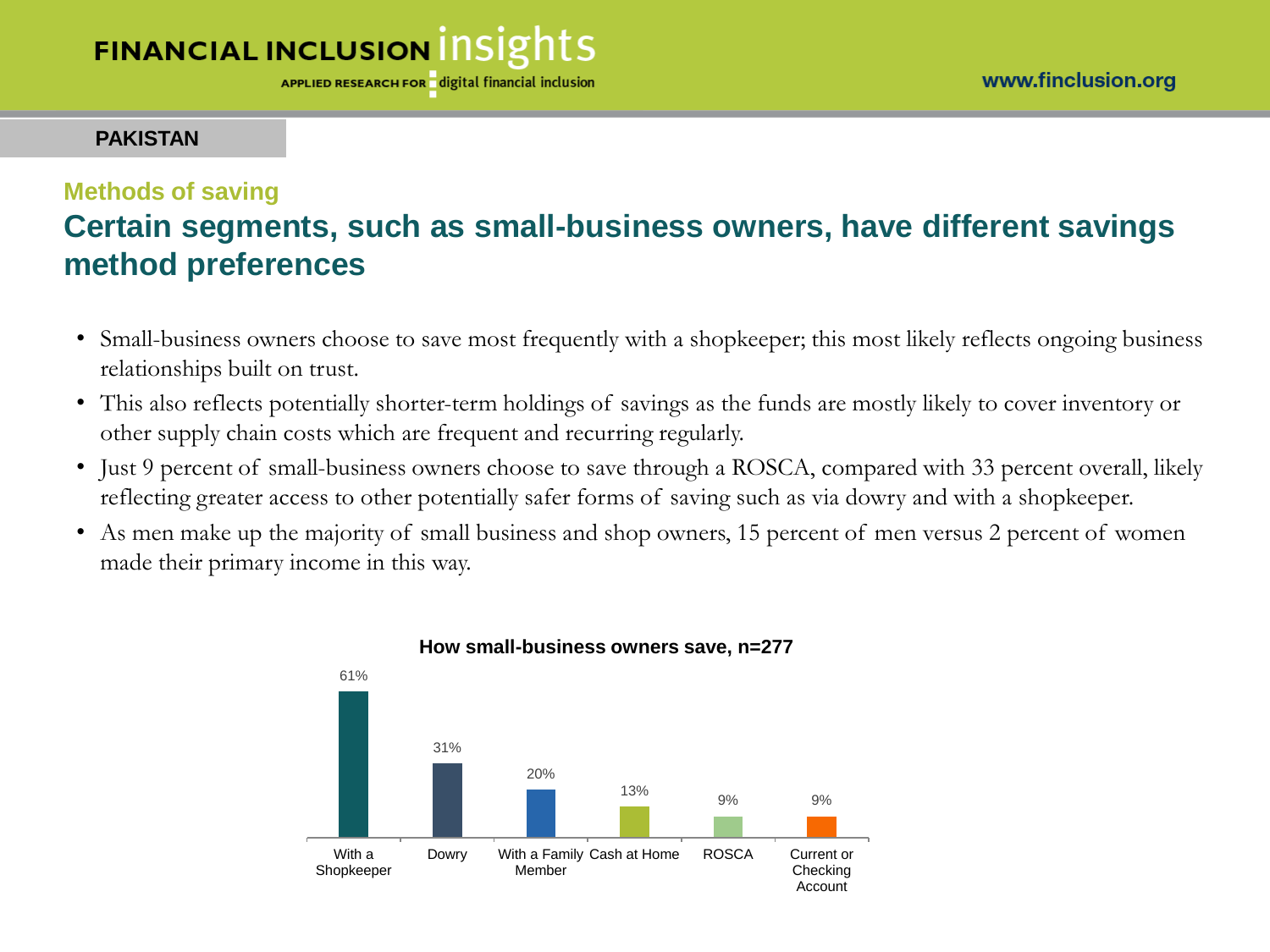### **PAKISTAN**

### **Reasons for saving**

### **Emergencies and future purchases or events are the main reasons for saving**



- The most common financial emergencies involve medical expenses, and households end up using their savings to pay for these -- the government health system is often perceived as undependable.
- Another big expense item is the pilgrimage to Mecca that many people save for their entire lives.
- Often a family will save for years for a daughter's dowry, purchasing durable items such as TVs, beds, cutlery, and, in particular, jewelry, which holds value well over time. How much gold a bride wears on her wedding day is a measure of pride and wealth for a family, and, therefore, a long- term savings priority.
- These patterns vary little between urban and rural populations.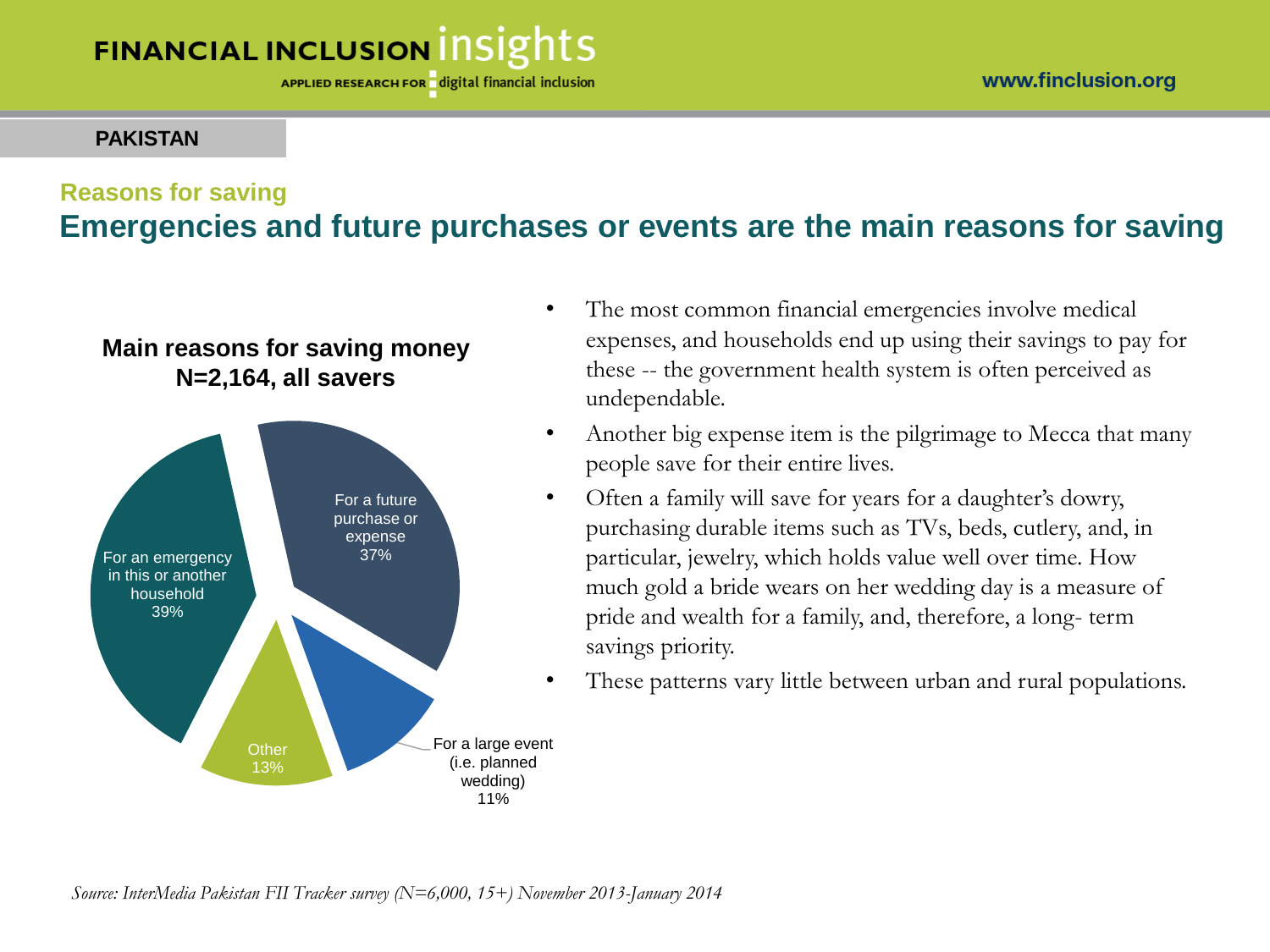APPLIED RESEARCH FOR digital financial inclusion

### **PAKISTAN**

Banks or MFIs

**Average interest rates as reported** 

Shopkeepers

Personal Acquaintances

**9%**

**by borrowers** 

**2%**

**1%**

### **Borrowing**

### **Pakistanis typically borrow from personal acquaintances and shopkeepers or from banks, depending largely on the transaction size**

- Reasons for borrowing mirror those for savings; paying for emergencies is the most common reason.
- Though fewer in number, bigger loans are typically from banks, while smaller loans are through "trust circles" from family or friends (called "Quarz-e-Hasna"). These personal loans are mostly given interest-free as charging interest is generally looked down upon.
- The average amount borrowed from banks was nearly quadruple that of loans from personal acquaintances and almost double that of loans from shopkeepers.
- The higher interest charged by MFIs and banks (9%) may provide some evidence for why borrowers lean towards more informal sources for loans.





### **Purpose for borrowing (n=456) Average transaction amount**





*Note on regional differences:* On a provincial level, the research found that people living in Sindh were most likely to borrow. Further study is recommended.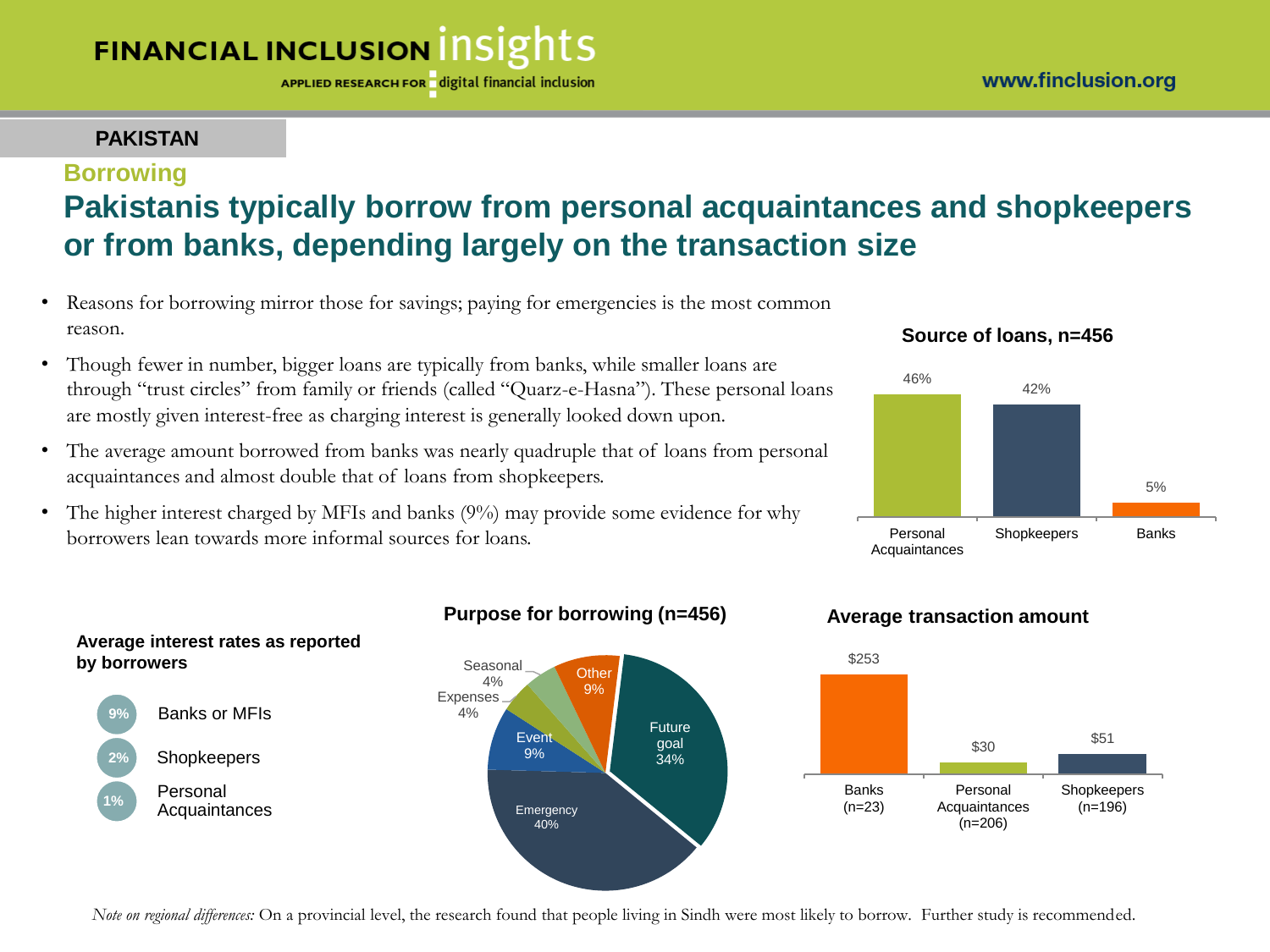APPLIED RESEARCH FOR digital financial inclusion

### **PAKISTAN**

### **Borrowing Certain patterns emerge in lending between demographic groups**

- **Gender:** A small gender gap exists in borrowing rates; however, women's 25 percent higher median borrowing amount of \$50.58 is most likely due to women being charged with managing the household purchases.
- **Rural/urban:** Rural populations actually have a higher borrowing rate, likely reflecting more interconnected social networks in rural versus urban areas, as well as a more frequent need for financial support.
- **Poverty:** The borrowing rate for populations below the poverty level is twice that of those above the poverty level, although in smaller amounts (by three times); this reflects both the greater needs of the poor to seek help sustaining their lives and businesses, and the existence of active borrowing.



\* Have you taken a loan or have you been paying for an outstanding loan in the past 12 months?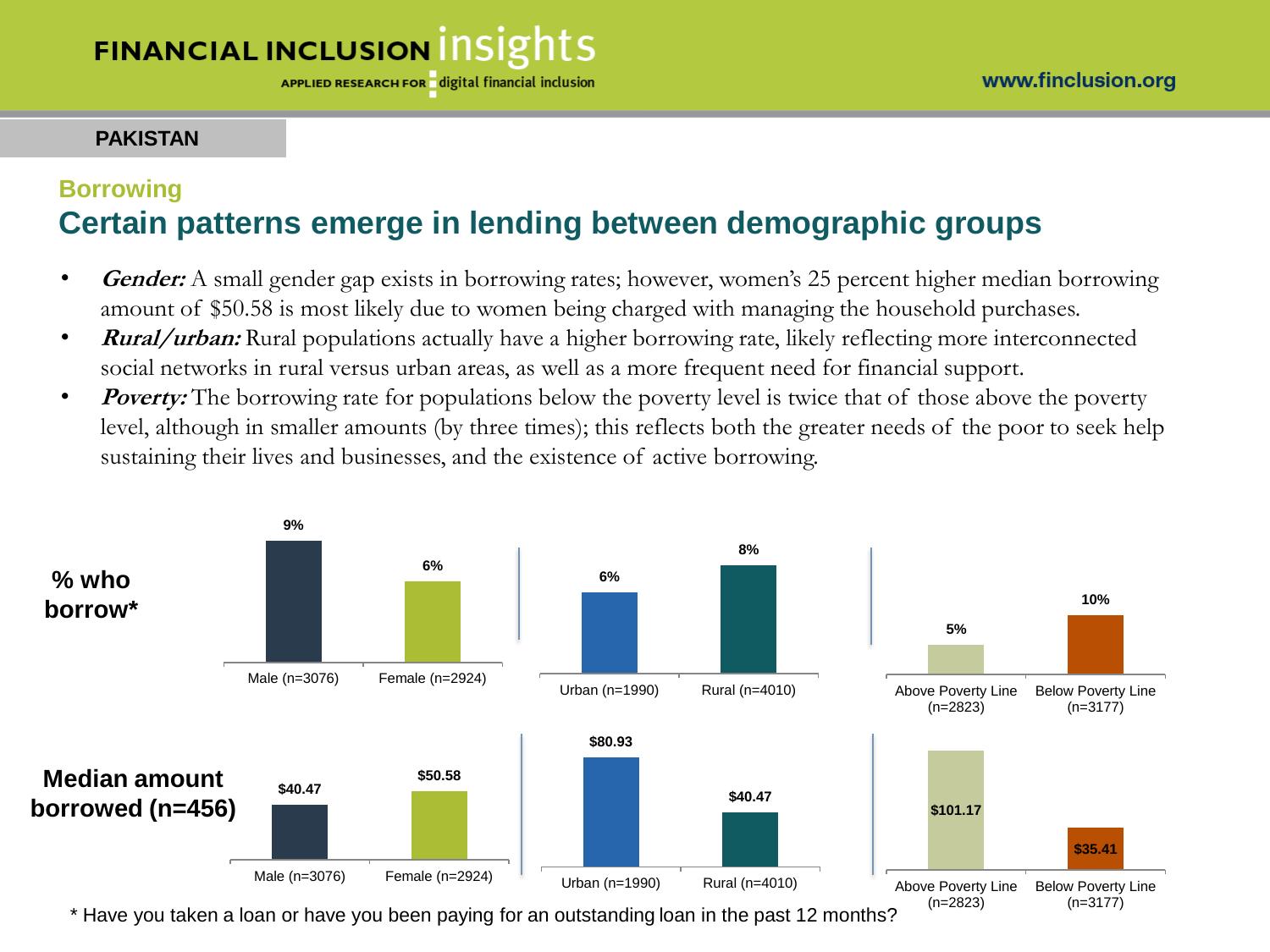



APPLIED RESEARCH FOR digital financial inclusion

**PAKISTAN** 

### **DETAILED FINDINGS BANKING SERVICES: ACCESS AND USE**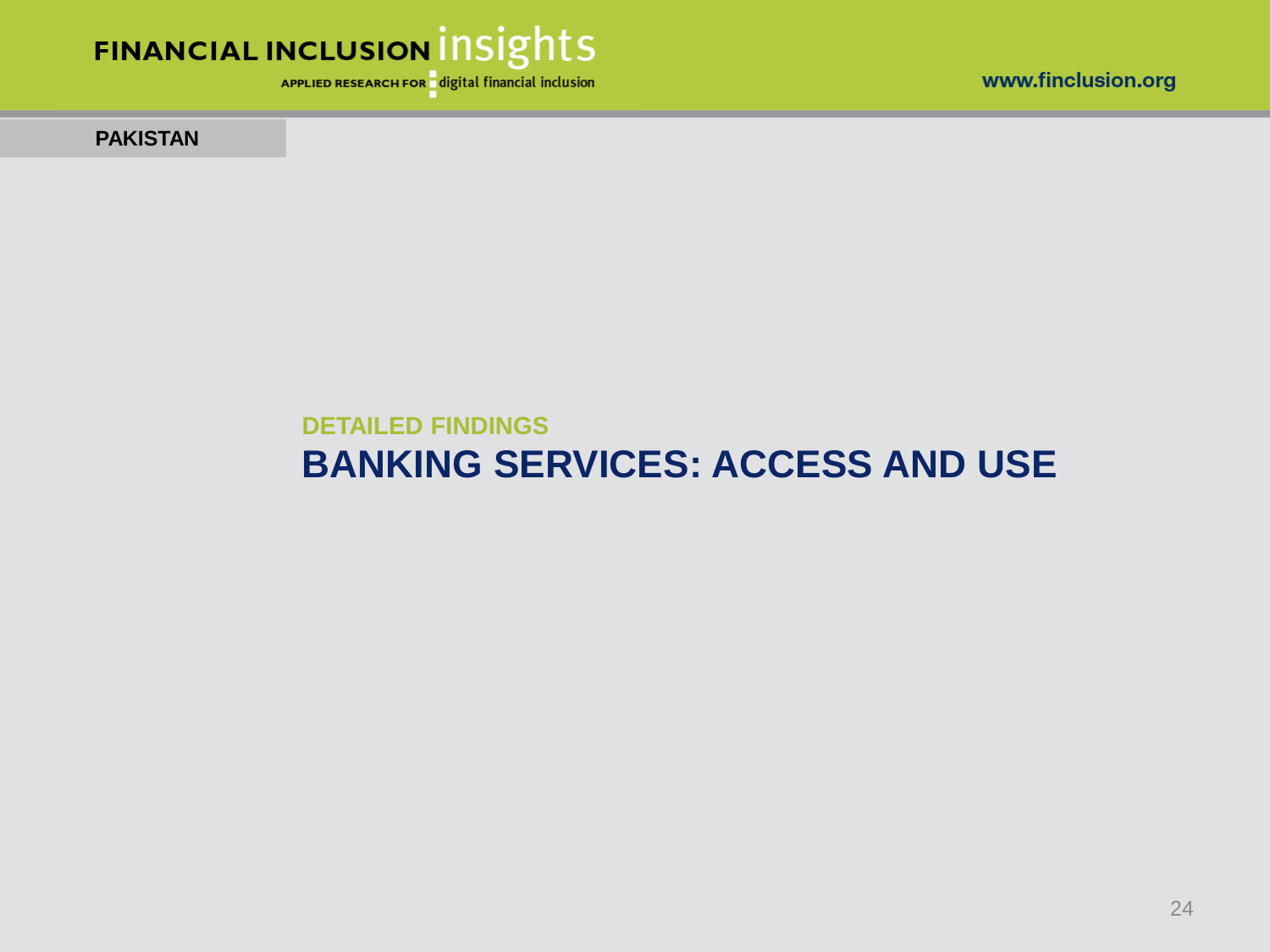#### APPLIED RESEARCH FOR digital financial inclusion

#### **PAKISTAN**

### **Bank account holders**

### **Bank account ownership varies somewhat across demographic groups**



- Male urban dwellers living above the poverty line are more likely than other demographic groups to have access to bank accounts.
- Sharing accounts was not widely reported just 1.2 percent of those interviewed, who did not own a bank account, had access to another person's account.
- Gaps between those with no formal education and those with higher levels of education suggest that education plays an even more important role than gender or rural vs. urban locations do in determining bank account access and use.

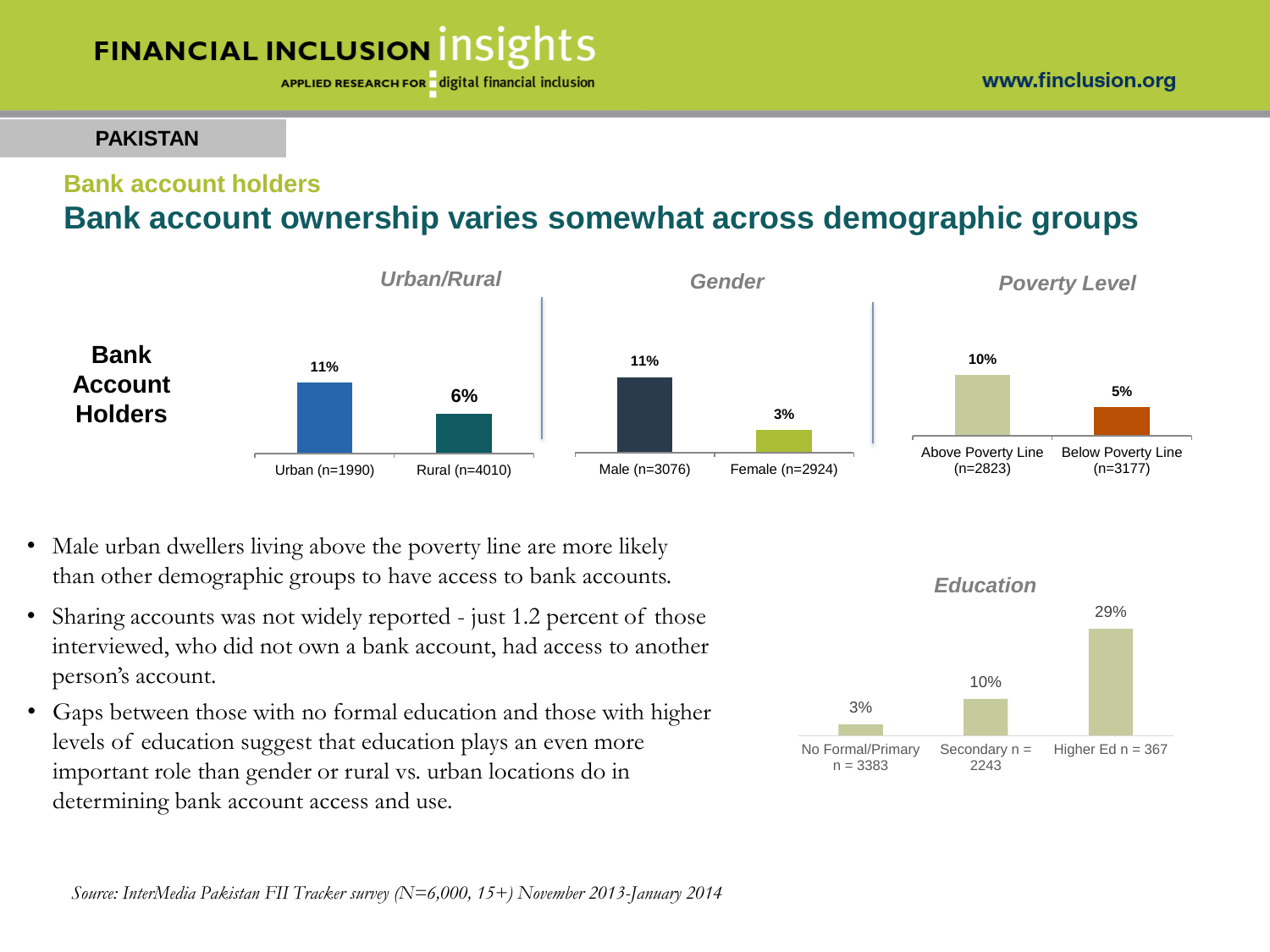APPLIED RESEARCH FOR digital financial inclusion

### **PAKISTAN**

### **Uses of bank accounts Sending and receiving money are the most common reasons to open a bank account Reasons for starting to use a bank account (n=476)**

- Sending and receiving money were the main reasons 49 percent of bank account holders originally opened new bank accounts (25 percent and 24 percent, respectively).
- A government or organization requesting an account be opened represented 45 percent of new bank account openings; this includes programs such as relief funds for internally displaced people or other social welfare payments.
- Advertising sparked just 2 percent to open accounts.



Types of Accounts (n=476)

62% 42% 0% 1% Current/ Checking Savings Student Fixed

• Pakistanis use bank accounts for more than just cash-in, cash-out (CICO) transactions and storing money - two-fifths of respondents with bank accounts have savings accounts.

*Source: InterMedia Pakistan FII Tracker survey (N=6,000, 15+) November 2013-January 2014*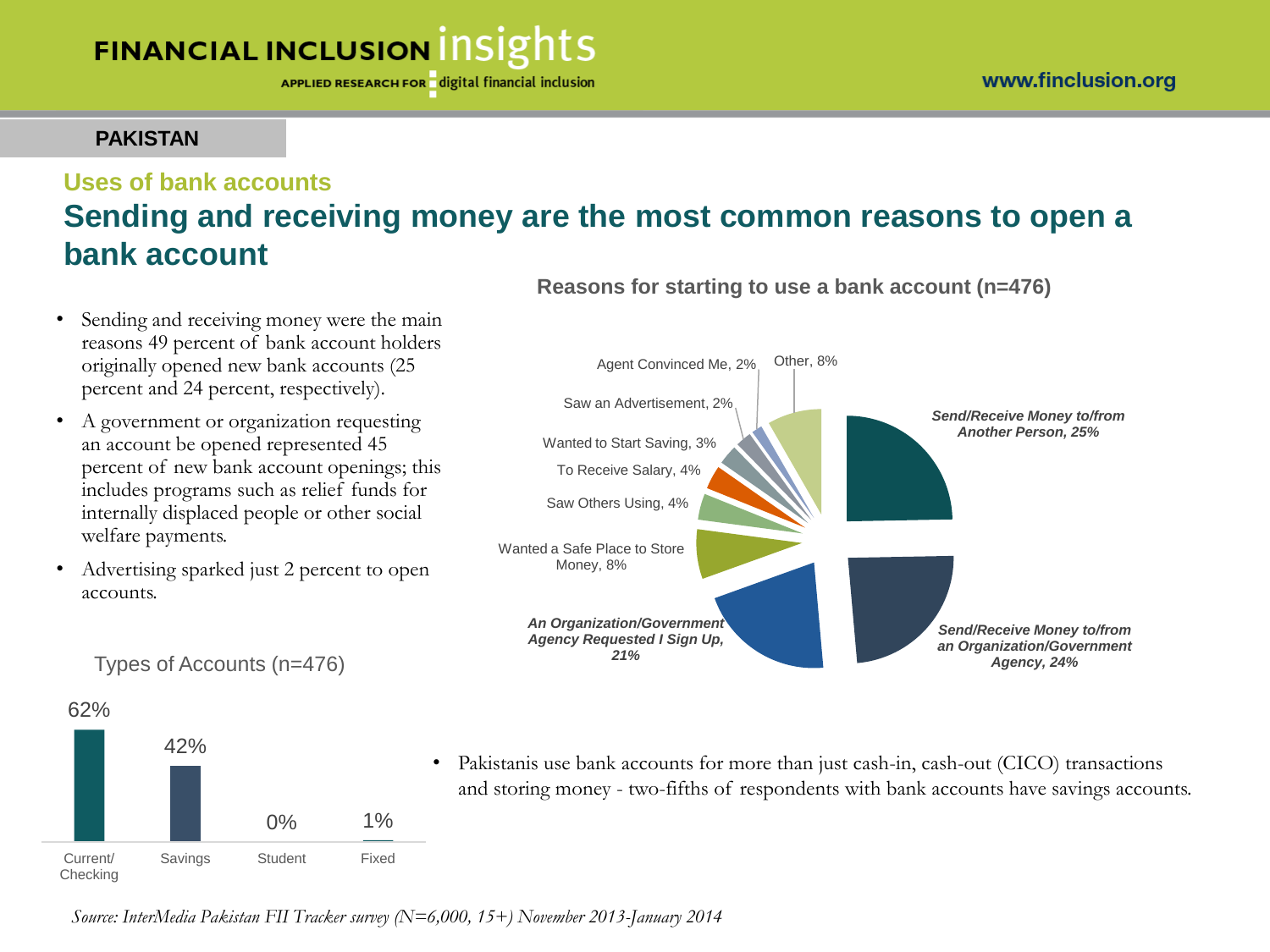APPLIED RESEARCH FOR digital financial inclusion

### **PAKISTAN**

### **How bank accounts are accessed In-person bank transactions are preferred over ATMs and other options because they are perceived to be a safer means of handling money**

- Going to the bank and transacting in person is the strongly preferred channel for accessing bank accounts among Pakistanis, while ATMs are second.
- Despite a typically short wait time, the ease and security of transacting inside the bank is perceived as worth the effort.
- Although transactions via ATM, on average, require less travel time (because there are more ATM locations), the chances of being robbed or otherwise losing the money (especially at night) outweigh the hassles of going to a bank.
- Overall, safety is a priority over expediency and ease of use in completing transactions.
- Although bank mobile apps are widely available, very few people use them (just a handful of respondents). The competitive nature of the market, however, means that all banks are beginning to offer this option.



What is the main reason you prefer this method? (n=524)



*Source: InterMedia Pakistan FII Tracker survey (N=6,000, 15+) November 2013-January 2014*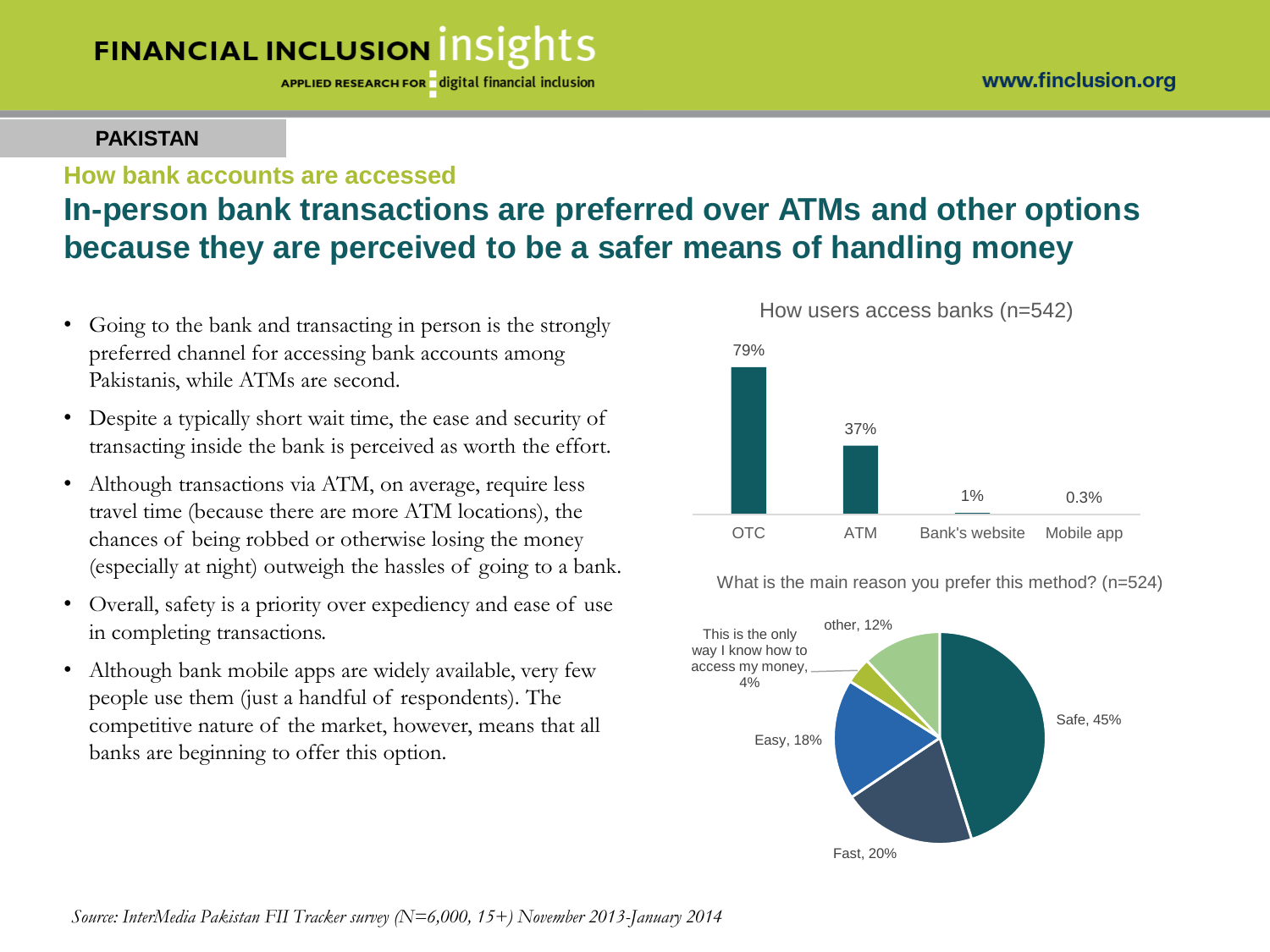APPLIED RESEARCH FOR digital financial inclusion

### **PAKISTAN**

### **Savings in formal banks**

### **Despite saving through informal channels, many Pakistanis believe they do not have enough money to save through a bank**



Base: Percentage of respondents without a bank account.  $n = 5,524$ 



*Source: InterMedia Pakistan FII Tracker survey (N=6,000, 15+) November 2013-January 2014*

- The majority of rural respondents fell into the group indicating they couldn't afford a bank account, but nearly half of these people were above the poverty line.
- Furthermore, many of those who indicate they cannot afford a bank account make monthly contributions between 1,500 PKR (\$14.84) and 2,000 PKR (\$19.78), to their savings instrument of choice.
- Committees such as ROSCAs and SACCOs, or hiding cash, are more common means of saving money for bank account holders than using their own bank accounts.

#### Non-bank account holders' top four means of savings (n=5,524)

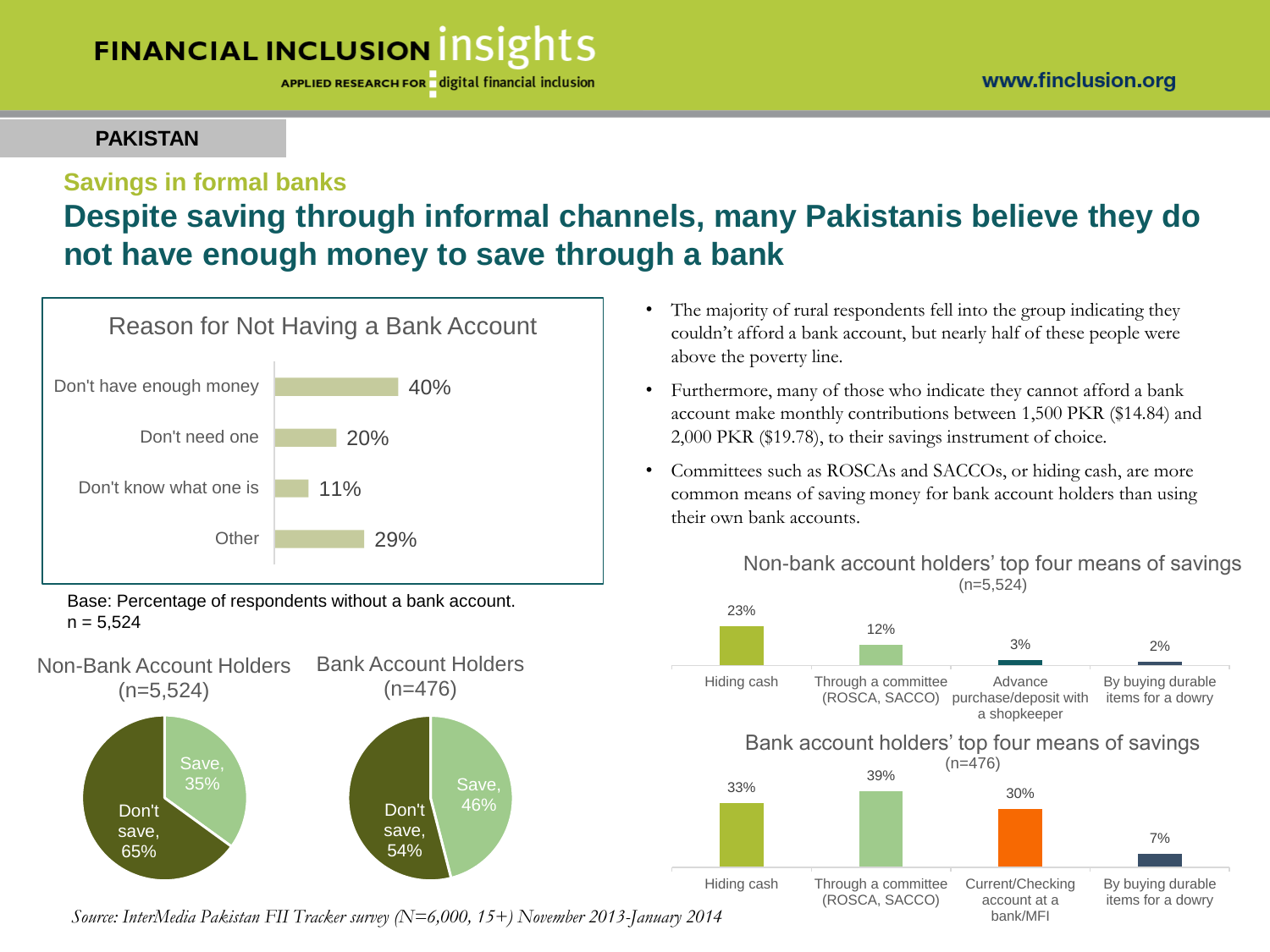APPLIED RESEARCH FOR digital financial inclusion

### **PAKISTAN**

### **Trust in formal financial institutions Pakistanis trust state banks most and foreign banks the least**



**Trust levels in banks**

- State-owned banks are the most highly trusted among formal banks, and foreign banks are the least trusted with 42 percent saying they rather don't trust or do not trust them at all.
- This notion is reaffirmed by separate findings that 83 percent of Pakistanis believe banks are acting in the best interest of their customers and 71 percent believe their money is safe with banks.

*Source: InterMedia Pakistan FII Tracker survey (N=6,000, 15+) November 2013-January 2014*

**Problems faced at banks**

- Eighty percent of bank account holders reported never having encountered issues while at a bank branch.
- The most common problems that were reported were electronic systems failure.

#### Percentage of bank account holders facing problems at a bank

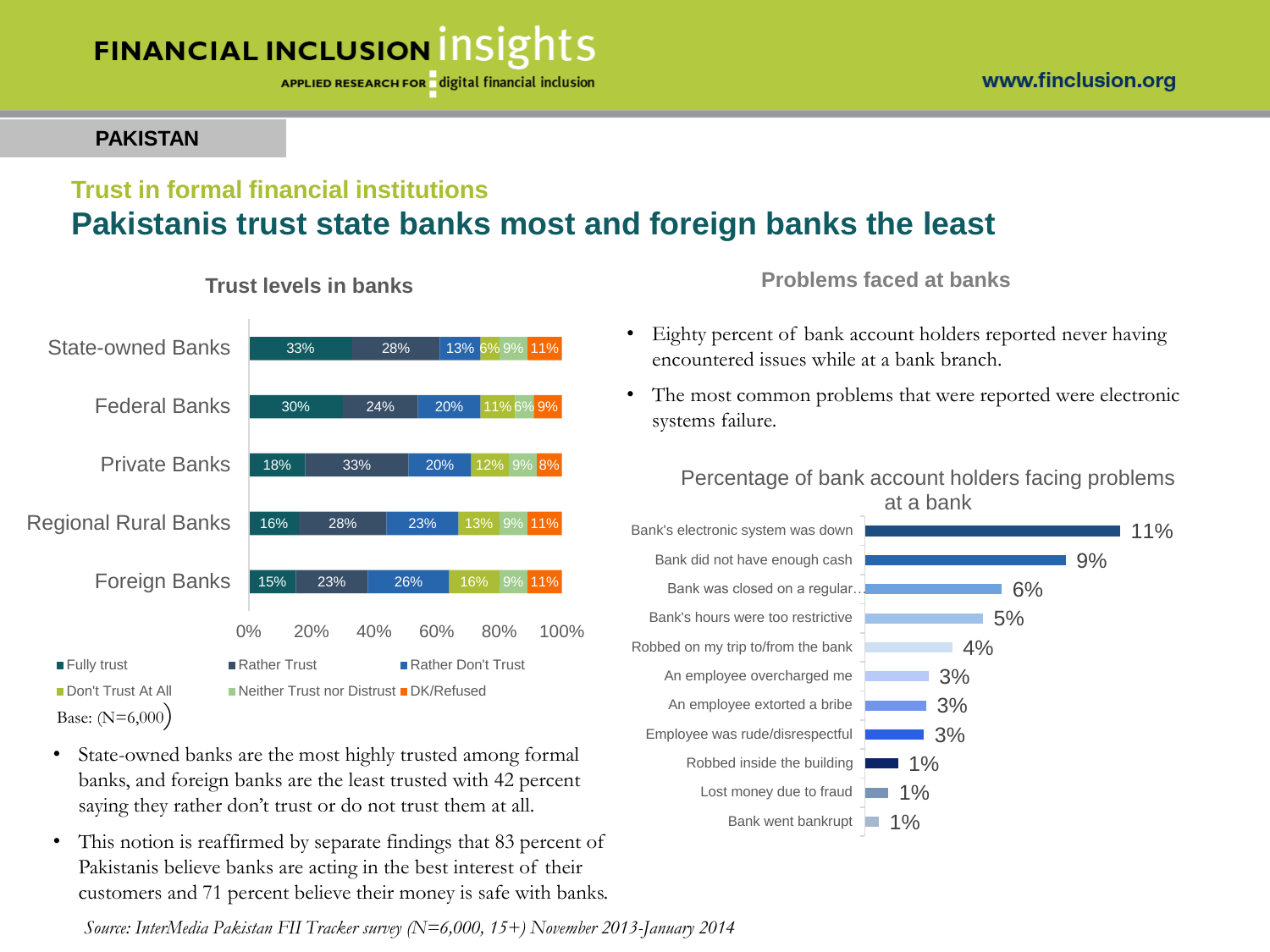



APPLIED RESEARCH FOR digital financial inclusion

**PAKISTAN** 

### **DETAILED FINDINGS MOBILE PHONE: ACCESS & USE**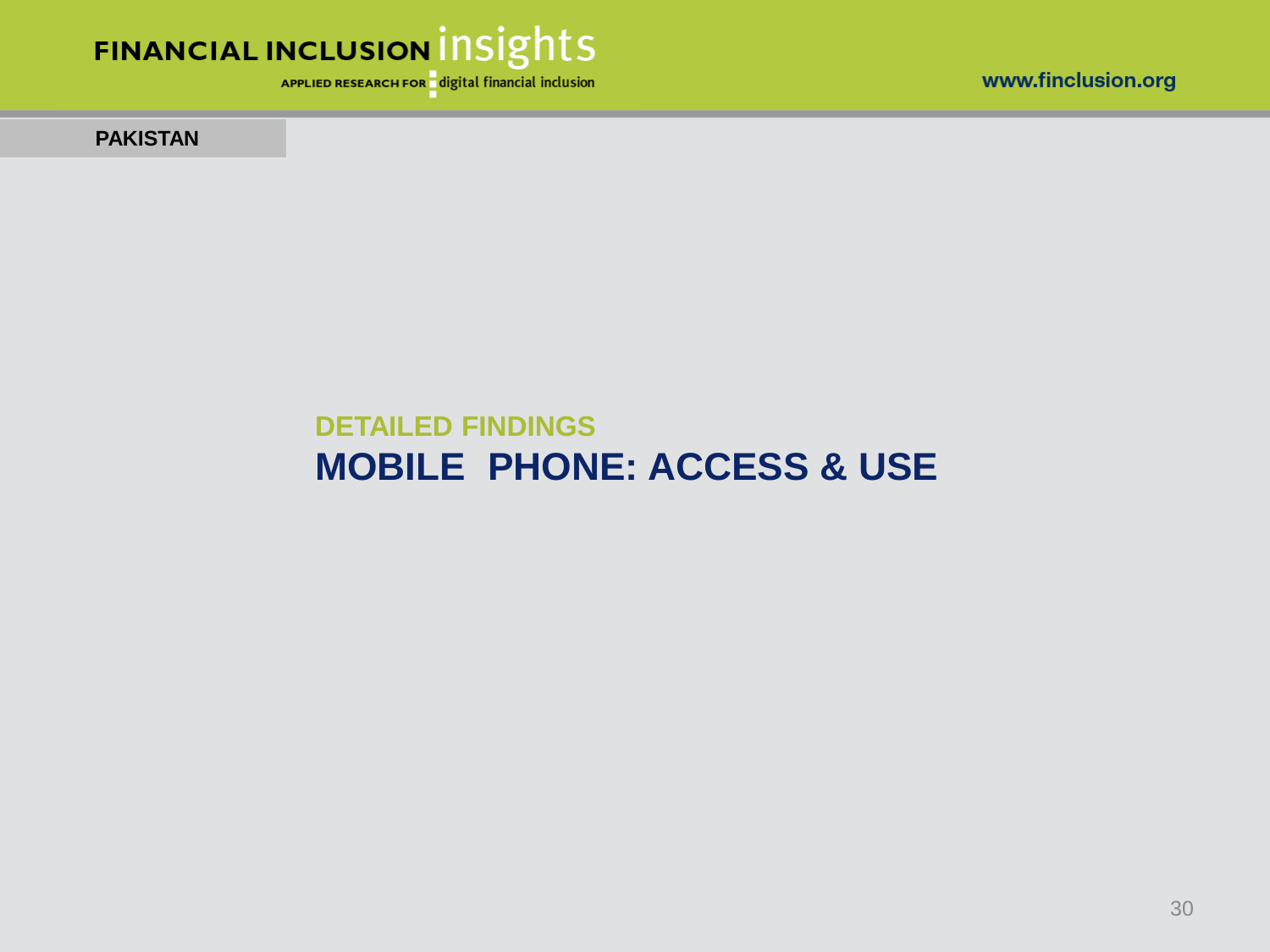APPLIED RESEARCH FOR digital financial inclusion

### **PAKISTAN**

### **Mobile phone ownership Trends emerge in mobile ownership and access**

- Nearly 80 percent of Pakistanis have access to mobile phones, either through owning themselves or through borrowing.
- Seventy-six percent of Pakistani adults still use basic phones, while 28 percent use feature phones and 3 percent have smartphones.
- Those who own SIM cards often own multiple SIMs, and knowing how many SIMs each person has enables a more accurate assessment of data to track user numbers and usage.

*Mobile phone owners are price savvy – often owning multiple SIM cards to take advantage of savings offers, such as getting the cheapest call rates when making in-network calls. (Source: focus groups)*

• Age is also a strong determinant of whether Pakistanis own a mobile phone – those aged 20- 24 were most likely to own a mobile phone.







*Source: InterMedia Pakistan FII Tracker survey (N=6,000, 15+) November 2013-January 2014*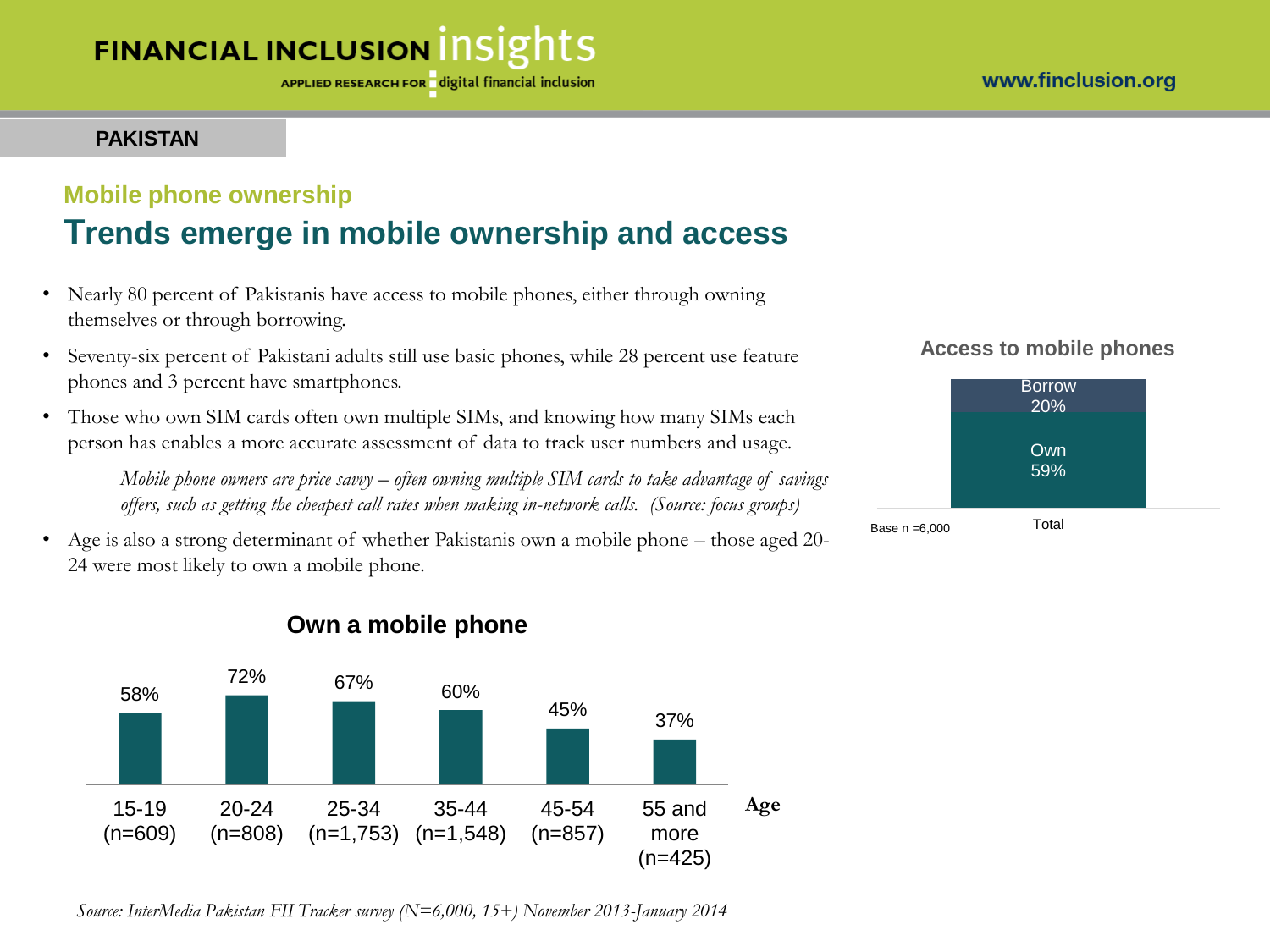### **PAKISTAN**

### **Mobile phone use Mobile phones are used primarily for voice while some barriers to text use exist**

- While virtually all mobile phone users use voice to send and receive calls, just 42 percent use text messages.
- For text/SMS, many users find reading and writing messages a challenge due to language or character alphabet communication as well as low technical literacy.



*Barriers to effectively using text/SMS observed in the focus groups*

- **Text language barriers**  Many participants in the study's focus group discussions did not understand the SMSs sent in English.
- **Interface language barriers** An influx of Chinese phones have been well received due to their low price point but have proved to be challenging, even for the literate, as the interface is in Chinese. Thus, users require assistance operating their mobile phones and seek support from a number of sources.

*"[With the phones from China] we have this problem that the China [phone] menu [is] almost completely in Chinese. Some menus of theirs … we fail to comprehend. Their games [on the phones] are also written in Chinese and we don't understand them. And SMS language setting is another story.*" (Male, user, urban, Sindh)

- **Keyboard issues**  Participants also have difficulties writing SMS in Urdu because it is hard to type in Urdu on a Qwerty keyboard. However, this still seems to be the preferred format because it allows both English and Urdu words to be spelled out using the Roman alphabet.
- **Technical literacy challenges**  Many who are less tech savvy struggle with options despite understanding them linguistically.

Source: InterMedia Pakistan FII Qualitative Studies 2013-2014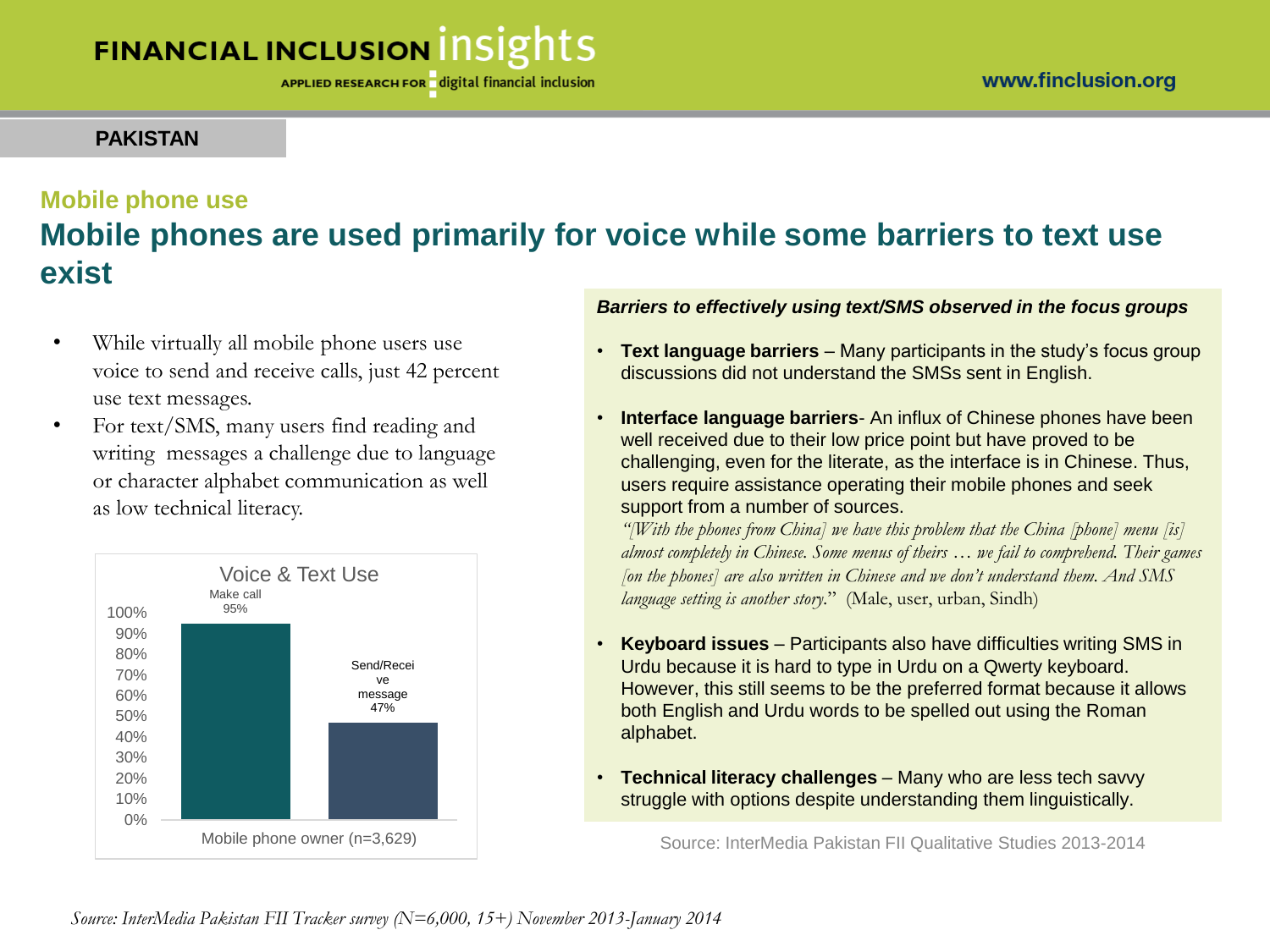



APPLIED RESEARCH FOR digital financial inclusion

**PAKISTAN** 

### **DETAILED FINDINGS MOBILE MONEY: AWARENESS & USE**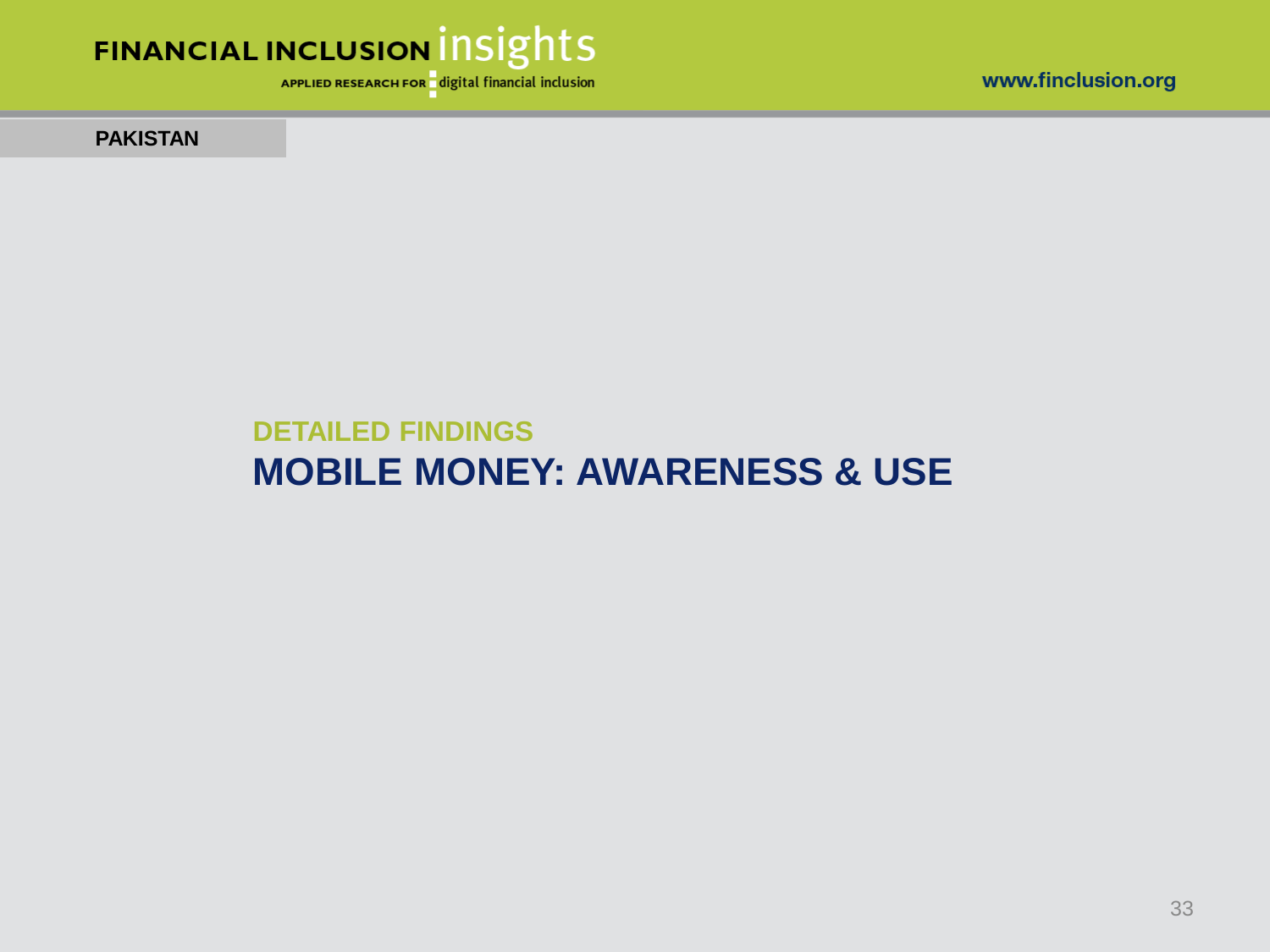APPLIED RESEARCH FOR digital financial inclusion

#### **PAKISTAN**

### **Mobile money trends by key demographic groups**

- **Awareness pathway to use**  While awareness is well over 50 percent in all demographics, actual mobile money use is just 7-11 percent across demographics.
- **Gender**  A gender gap in awareness and in the use of mobile money is likely due to social restrictions on women spending time outside the home and the fact that using mobile money often involves interacting with men outside of the family (see Gender section).
- **Rural areas**  Due to effective mobile-phone advertising campaigns in the rural areas, awareness and use alike are almost in line with urban populations. In addition, rural inhabitants may be more motivated to use mobile money than urban residents in that there are few formal banking services in rural areas, so mobile money is becoming a more convenient, if not the only, option.



*Source: InterMedia Pakistan FII Tracker survey (N=6,000, 15+) November 2013-January 2014*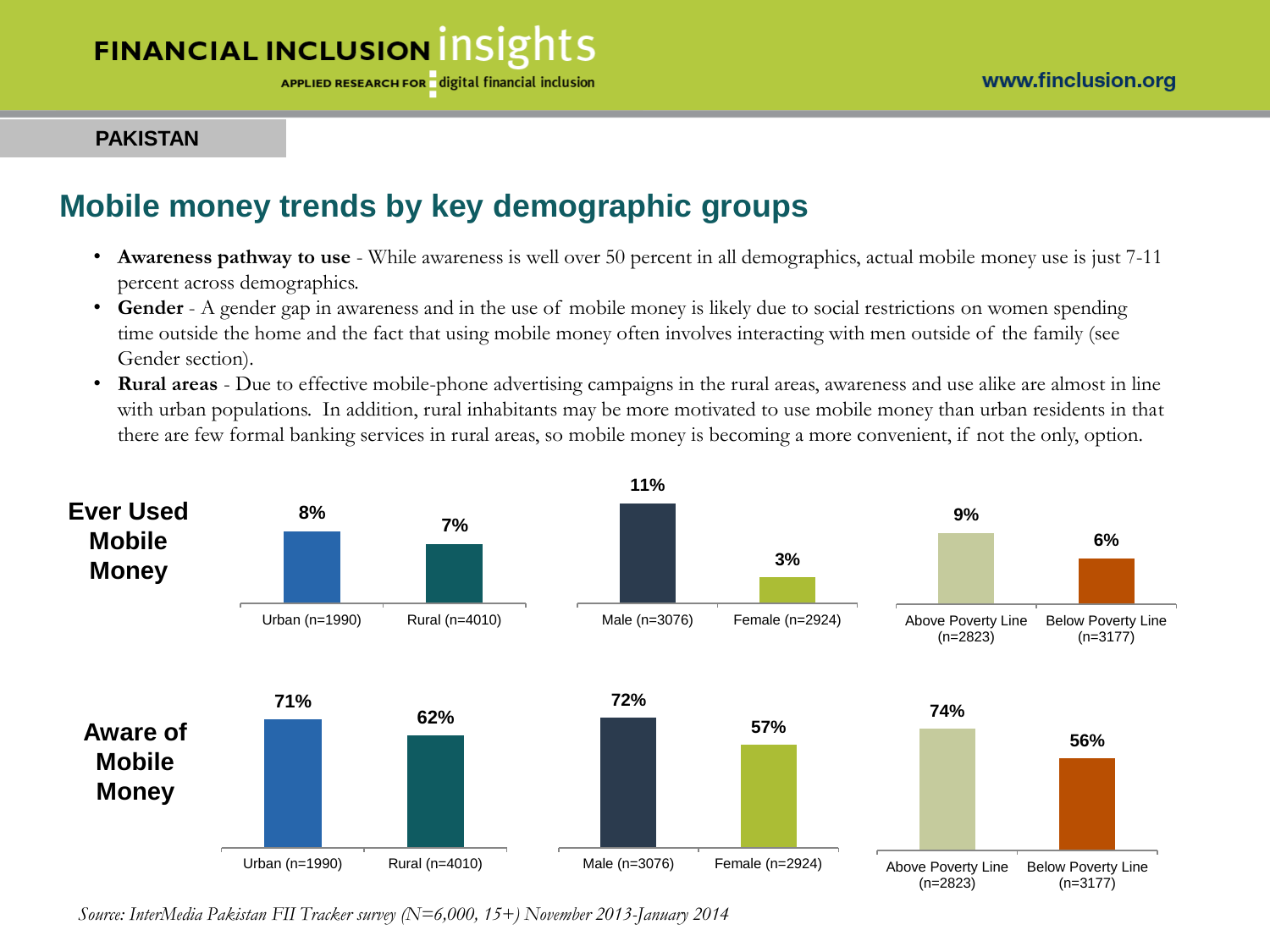APPLIED RESEARCH FOR digital financial inclusion

### **PAKISTAN**

### **Mobile money providers Telenor EasyPaisa dominates the current market**

| <b>Mobile money provider</b> | % of mobile money users who had<br>used a provider (n=428) |  |  |
|------------------------------|------------------------------------------------------------|--|--|
| <b>Telenor EasyPaisa</b>     | 87%                                                        |  |  |
| <b>UBL Omni</b>              | 13%                                                        |  |  |
| <b>Mobilink Mobicash</b>     | 9%                                                         |  |  |
| Ufone/Upayment               | 5%                                                         |  |  |

*\*Active mobile money account holders can have accounts with more than one provider.* 

### **Customer Demographics**



During the study's focus group discussions, Easy Paisa was the most well known, trusted brand and most commonly available provider at agent locations, and was said to have better service:

- *"Well since Easy Paisa started first, it is the most famous. Whoever comes asks for Easy Paisa. Then we [tell] them that we have MobiCash or UPaisa and don't have Easy Paisa. So if someone agrees [to use other services] then we do the transaction, otherwise it's up to them."* (Mobile money agent, male, Karachi, rural, multiple providers, one year of experience)
- *"Their [Easy Paisa] agents are more and their… system is running very well compared to [others]."*  (Mobile money agent, male, Lahore, urban, single provider, one year of experience)
- *"Because it [Easy Paisa] is very old and customers have trust. It has service everywhere and no money is lost."* (Mobile money agent, male, Karachi, urban, multiple providers, three years of experience)

*Source: InterMedia Pakistan FII Tracker survey (N=6,000, 15+) November 2013-January 2014*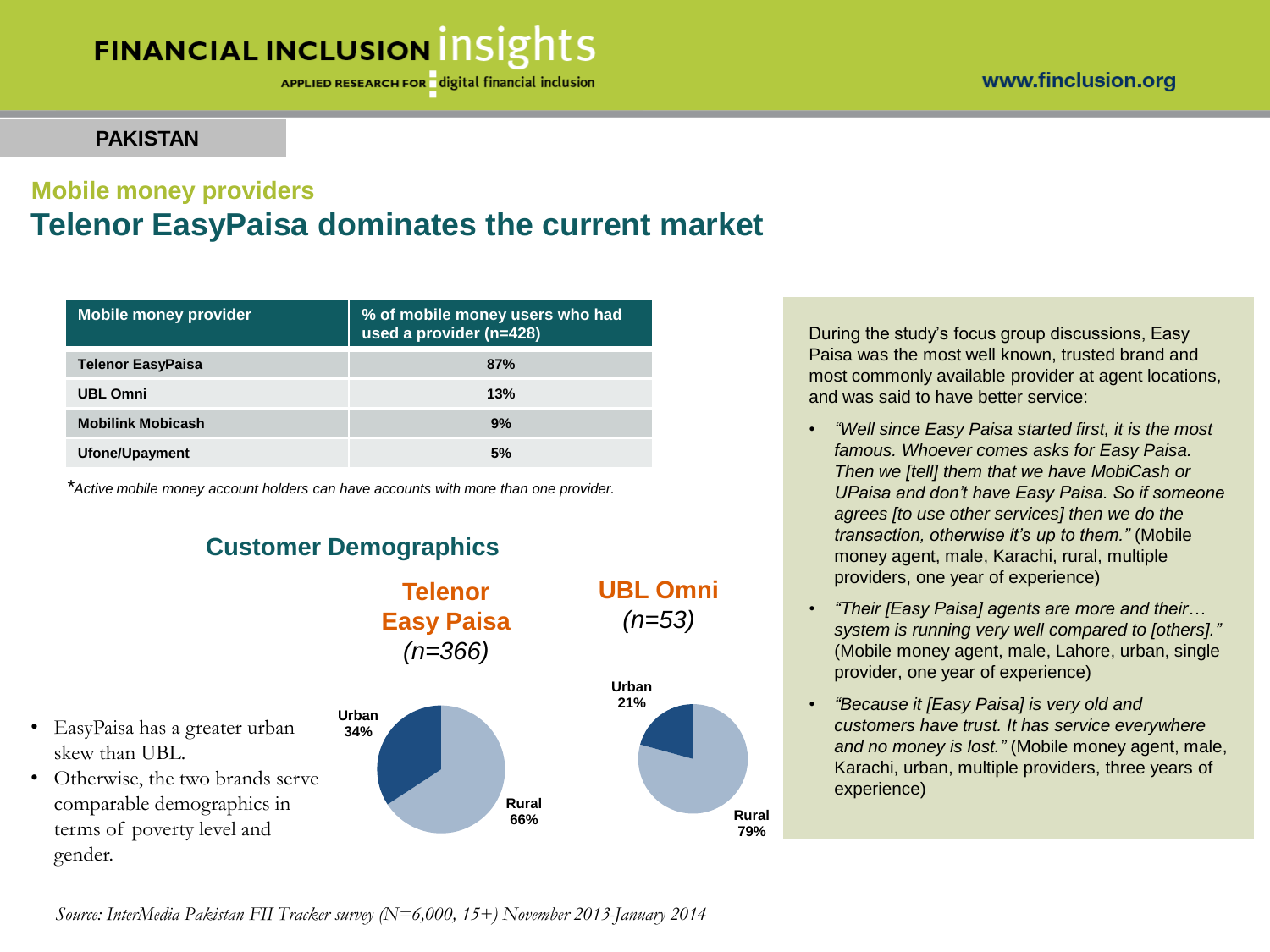APPLIED RESEARCH FOR digital financial inclusion

### **PAKISTAN**

### **Brand awareness: channel of communication TV is the primary channel to learn about mobile money**

- For each mobile money offering, television was clearly the primary source of people's awareness of the product. Eighty-three of all respondents own a TV so this can be an effective outreach channel.
- Billboards were the second most common source of awareness about mobile money, ranging from 11 to 17 percent of responses for each mobile money service.
- Mobile money providers deliver extensive marketing campaigns due to the highly competitive nature of the market. Later entrants to the market, Telenor and Mobilink, in particular, are making substantial investments in marketing to catch up to the current market leaders.
- However, there are still some misconceptions about the services and many potential users are not familiar with the range of service offerings available through mobile money (see focus group box).



*Source: InterMedia Pakistan FII Tracker survey (N=6,000, 15+) November 2013-January 2014* 

#### **Focus Group Findings**

#### **More awareness needed among nonusers**

Although there is brand awareness when it comes to mobile money, most nonusers are unfamiliar with the true potential of mobile money. Most assumed it was simply a money transfer tool targeted at the rich rather than the poor.

#### **Some nonusers identified opportunities for mobile money that already exist**

*"If we can do our shopping through mobiles that would be great."* 

(Male, nonuser, rural, Punjab)

#### **Lack of trust is also a barrier to use for nonusers of mobile money**

"*What if the receiver does not receive the money, then we are at a loss.*"

(Male, nonuser, rural, Punjab)

Studies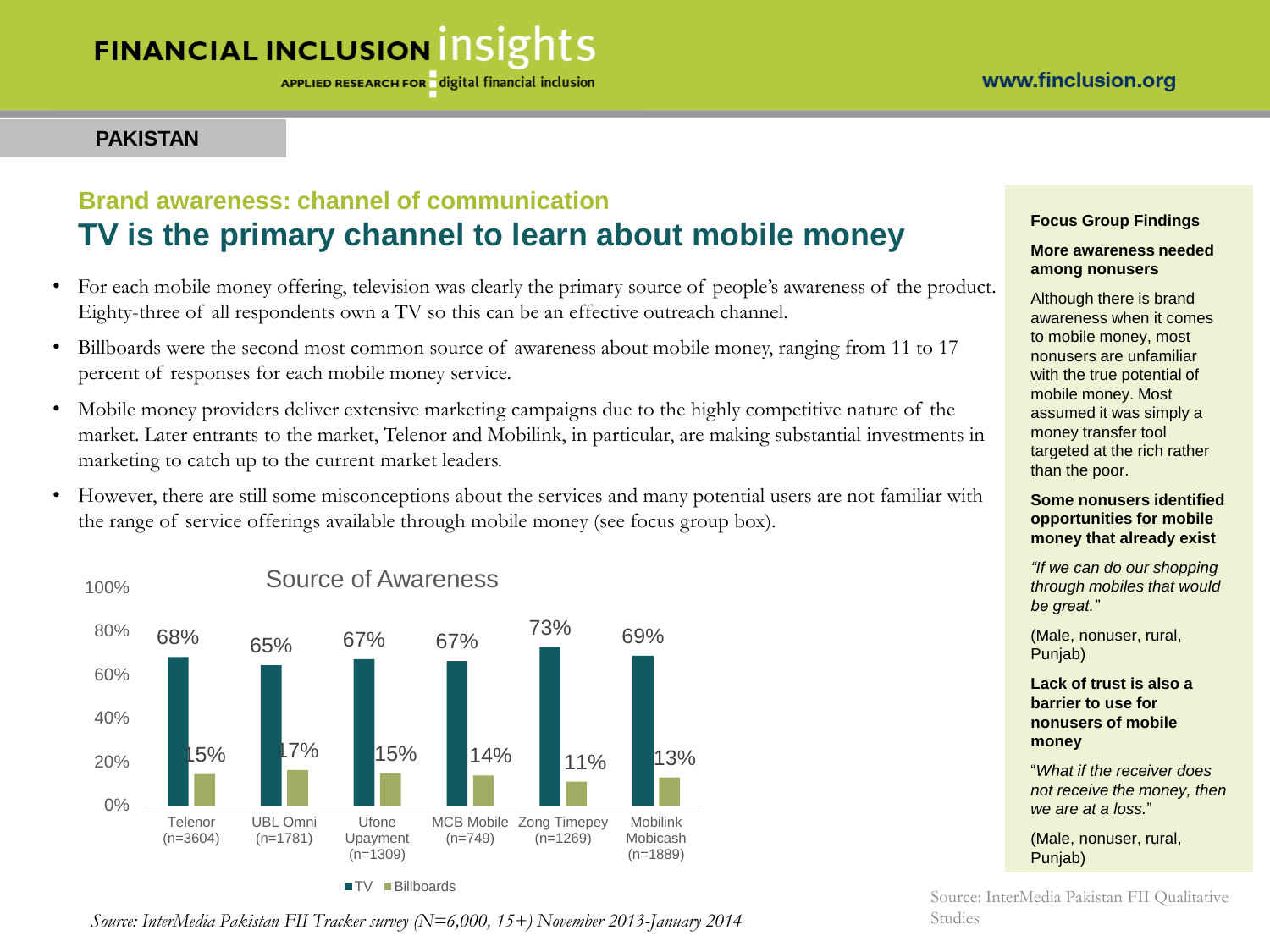#### www.finclusion.org

# **FINANCIAL INCLUSION INSIGHTS**

APPLIED RESEARCH FOR digital financial inclusion

#### **PAKISTAN**

### **Mobile money uses Users still limited to basic mobile money services**

### **Percentage of respondents who use mobile money for these top three purposes**

**Base: mobile money users (n=428)**



**31% Send/receive P2P Transfers 1 2 24%**



- Withdrawing and depositing money were the main purposes for using mobile money.
- Clear gender trends emerge as women more often pay the utility bills while men generally deposit the most money.
- Immediate need for the services such as for emergency money transfers or urgent bill payments – led many to try mobile money for the first time.
- Continued mobile money use led to greater trust in the services among users. (Source: focus groups).



*Source: InterMedia Pakistan FII Tracker survey (N=6,000, 15+) November 2013-January 2014*

**P2P transfers –** Eighty-eight percent of respondents (83 percent of males, 94 percent of females) send money to or receive money from other people. Thirty-one percent of mobile money users use mobile money to send or receive P2P transfers.

#### Reasons for first starting to use mobile money

*"My out-of-city relatives needed some money urgently, so I phoned them and they told me to send it and I asked them if there was an easier way, and they said do it like this and it will get it in a few hours, and I went to a franchise and sent it from there."* (Male, user, urban, Sindh)

*"It started with someone asking us to send them some money urgently, using this service, and even though we had doubts as to its effectiveness, we used it to send money to that person at their own risk. But thank God he received the money."*

(Female, user, urban, Punjab) Source: InterMedia Pakistan FII Qualitative Studies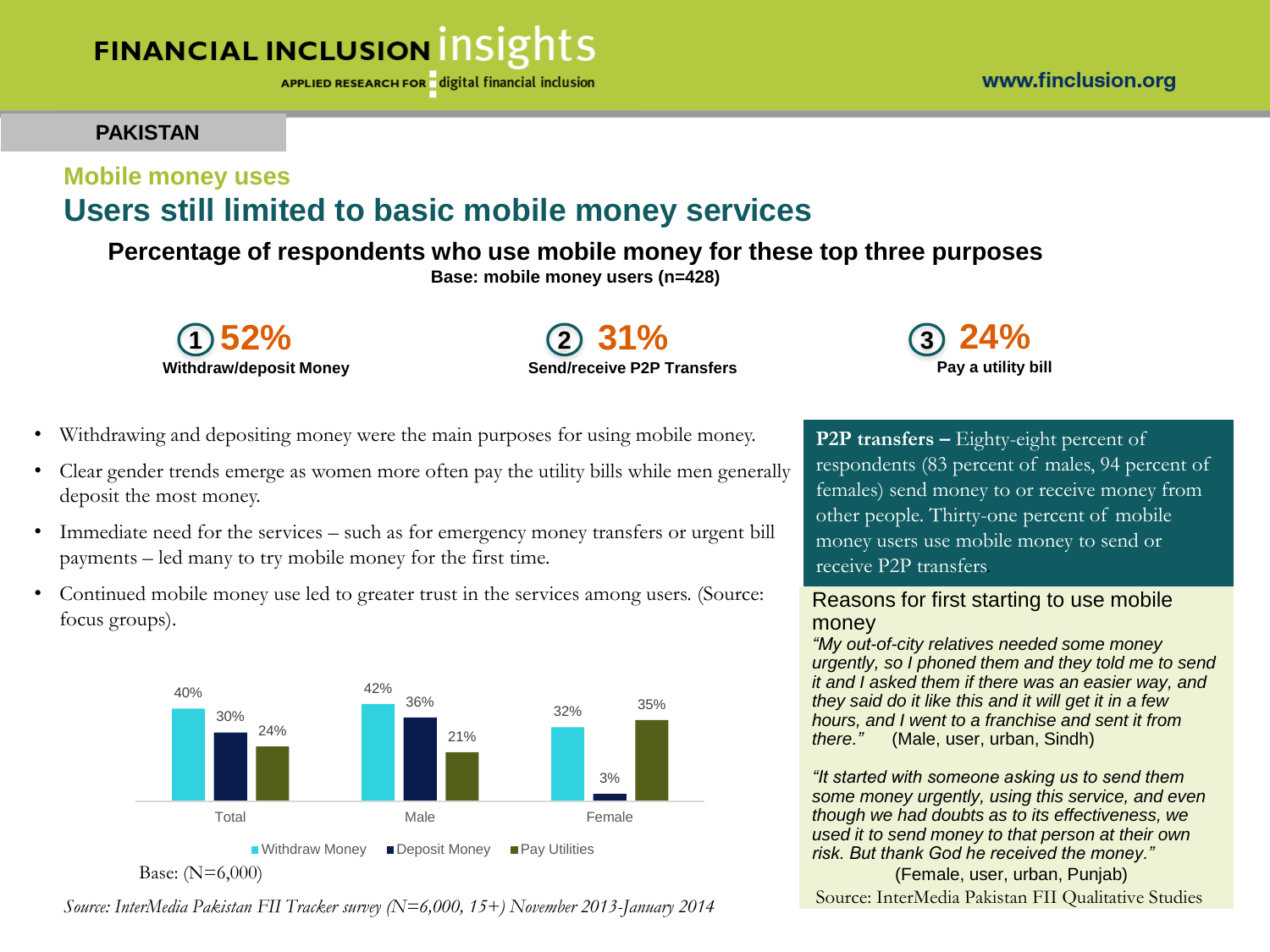APPLIED RESEARCH FOR digital financial inclusion

### **PAKISTAN**

### **Sending/receiving money**

### **Mobile money transaction fees are a cost consideration relative to negligible fees for bank deposits and personal delivery**



- As transaction fees for personal delivery of cash and bank deposits are low, the relative cost of mobile money services is a consideration for senders and receivers of money.
- With an average transaction valued at PKR 2,921 (\$28.90), the mobile money fee equates to 4 percent of the cost.\*
- However, this does not take into account time, transport and other costs that would be incurred informally with a bank deposit or by using personal delivery methods.

Average time to complete a **\*** *The average cost was calculated based on respondents' three most recent OTC mobile money transactions.* 15 minutes *Source: InterMedia Pakistan FII Tracker survey (N=6,000, 15+) November 2013-January 2014*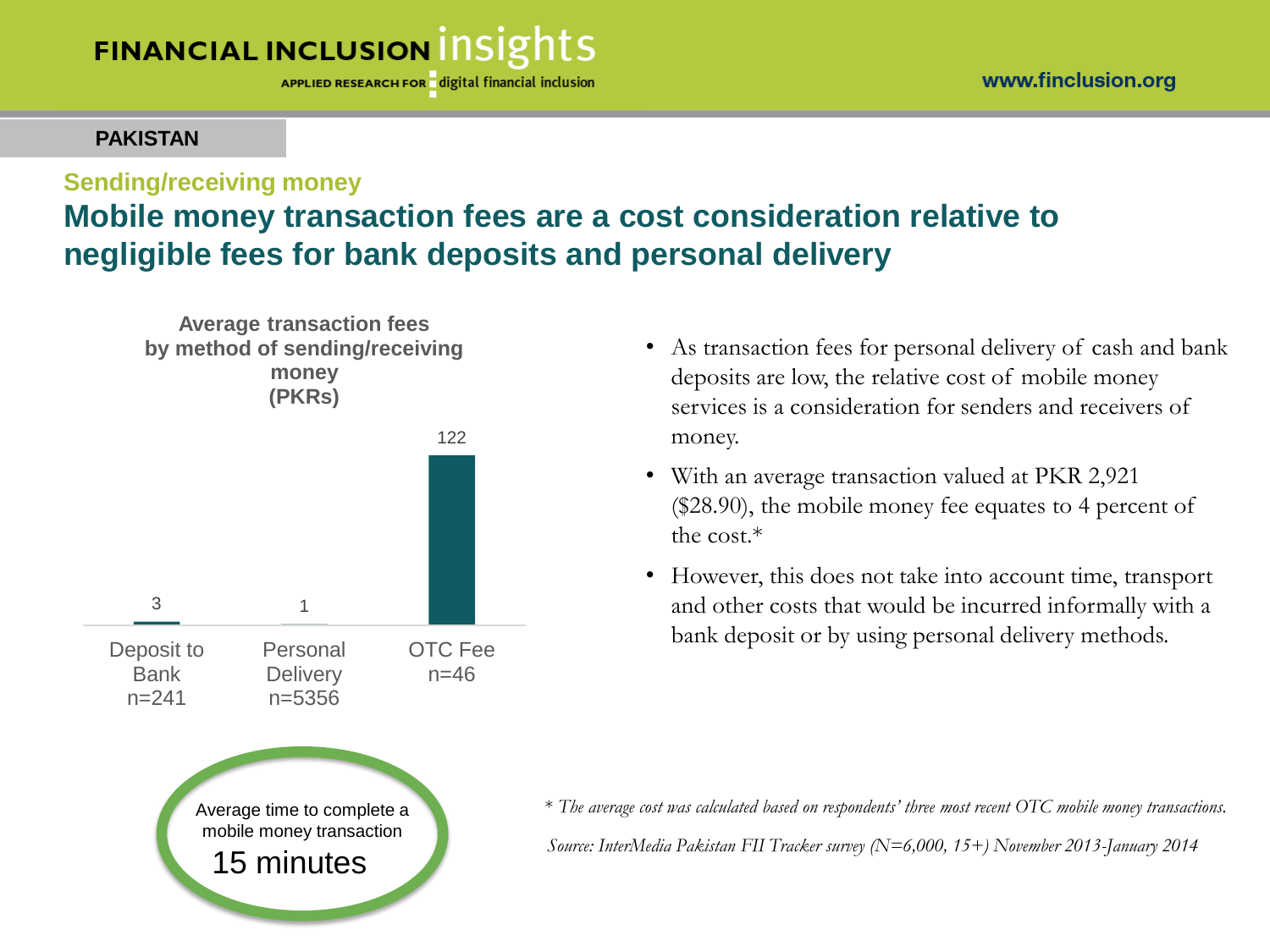APPLIED RESEARCH FOR digital financial inclusion

**PAKISTAN**

### **Mobile phone capabilities of mobile money nonusers**

**Owning one's own mobile phone is a strong factor in motivating people to use mobile money** 

- Sixty percent of nonusers had access to a basic phone, while 22 percent had access to a feature phone; this is considerable lower than the population average of 78 percent and 28 percent, respectively.\*
- Nonusers are more at ease with making and receiving phone calls than sending and receiving text messages (SMS).

| Task                                            | <b>Without Help</b> |
|-------------------------------------------------|---------------------|
| <b>Receive phone calls</b>                      | 67%                 |
| <b>Make phone calls</b>                         | 66%                 |
| <b>Send and receive SMS</b>                     | 29%                 |
| (Mobile money (MM) nonusers, base:<br>$n=5,572$ |                     |



*\*Some respondents had access to more than one type of phone.* 

*Source: InterMedia Pakistan FII Tracker survey (N=6,000, 15+) November 2013-January 2014*

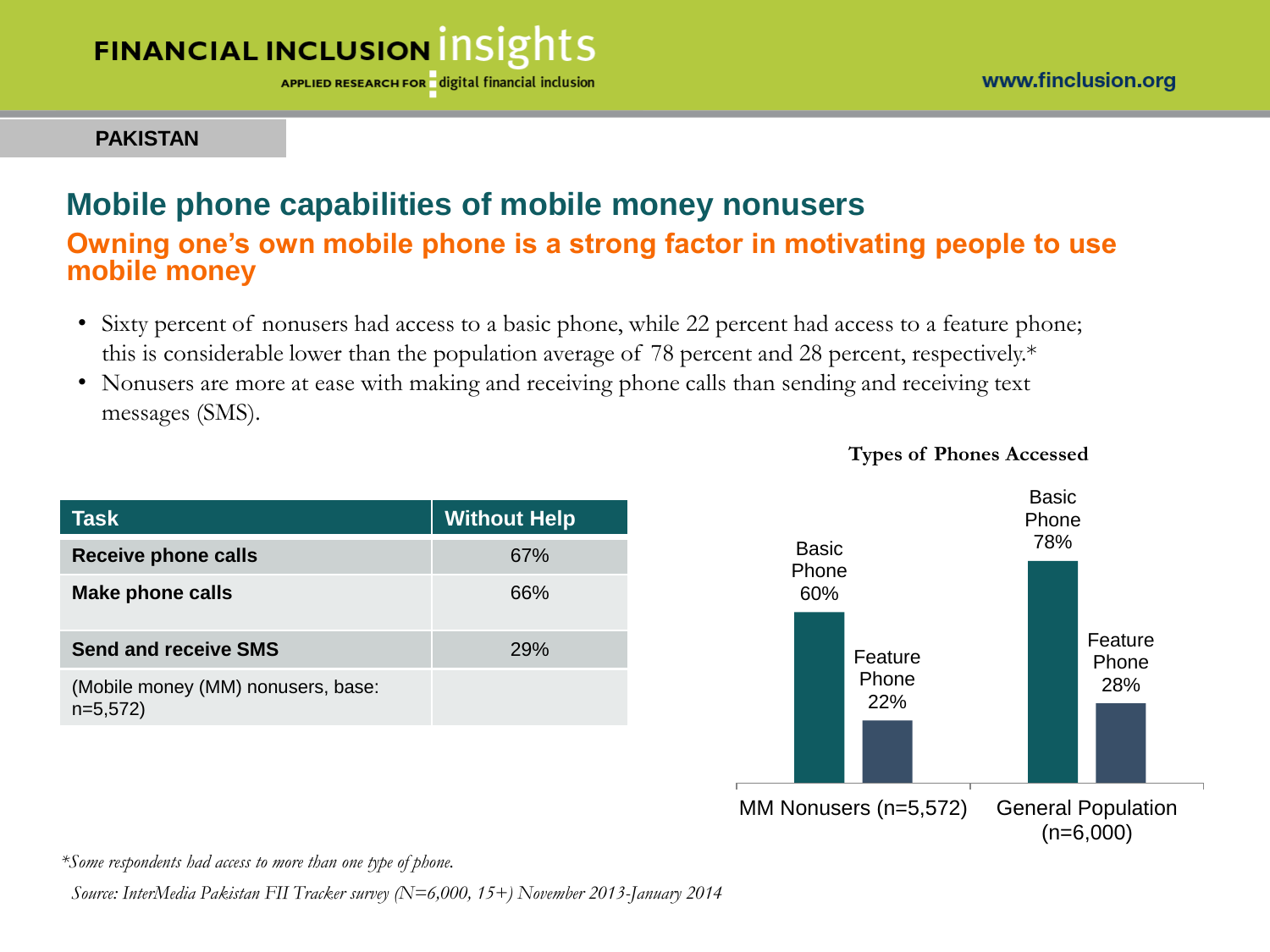

APPLIED RESEARCH FOR digital financial inclusion

www.finclusion.org

**PAKISTAN** 

### **DETAILED FINDINGS MOBILE MONEY: AGENTS & REGISTRATION**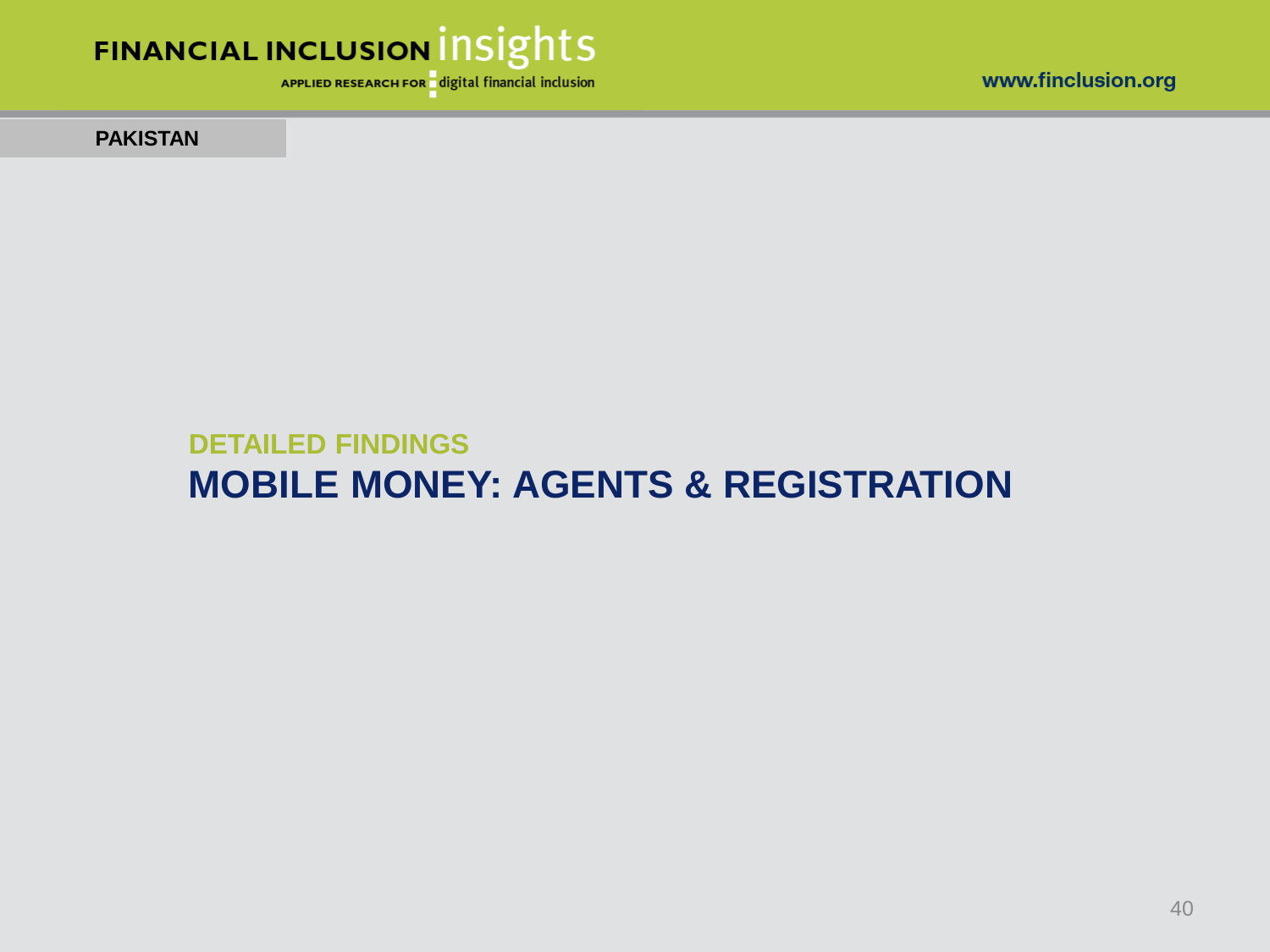APPLIED RESEARCH FOR digital financial inclusion

#### **PAKISTAN**

### **Mobile money registration**

### **Ninety-four percent of transactions are non-registered and over-the-counter (OTC)**

• Ninety-four percent of the respondents who use mobile money services have not registered their own accounts, preferring to conduct transactions through an agent's account.





• The main reason given for not registering for mobile money - no need to make transactions that require this. This may be due to a lack of knowledge of the wider range of services available through mobile money. (*See the following slides with focus group results.)*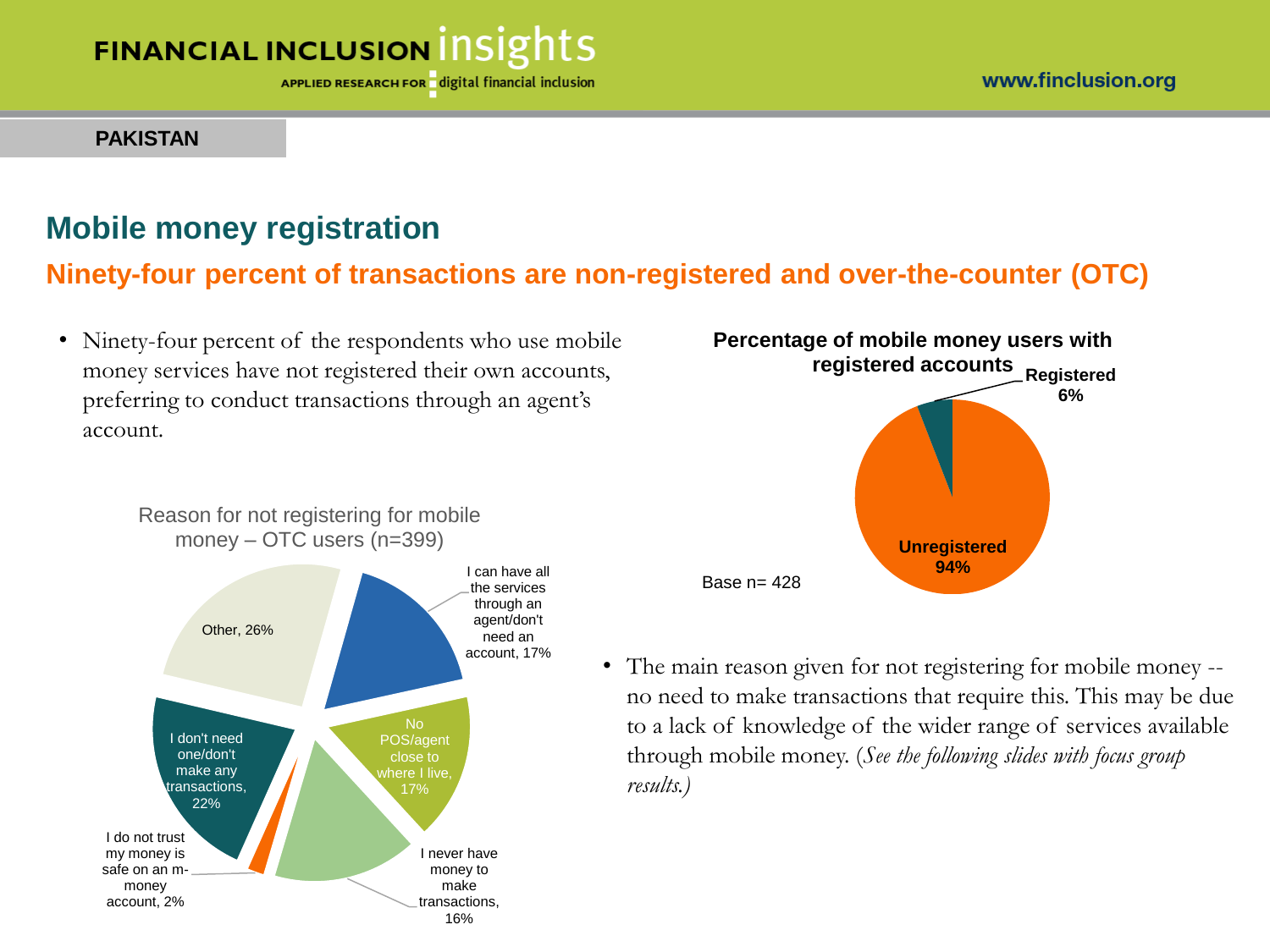APPLIED RESEARCH FOR digital financial inclusion

#### www.finclusion.org

#### **PAKISTAN**

### **Barriers to registration: why users choose OTC**

• **Lack of education** - Many customer interviewees said they were too "uneducated" or "illiterate," and were not confident they would be able to perform mobile money transactions without a mobile money agent present to guide them.

*"I'm not that educated, therefore, I don't understand the mobile menu. Also, I don't have enough money to first transfer it in my mobile and then send it."* (Male, shopkeeper, Karachi, urban)

**Agents agreed that most of their customers will not be able to conduct transactions independently.**

"They [users] don't know the correct procedure. They are at home and their account gets blocked, they forget the code. He is an illiterate person and he does not know how to contact or how to use. Then it is really hard." (Mobile money agent, male, Lahore, urban, multiple providers, four years of experience)

• **Lack of awareness about available services** - Some others said they are not registered because they need more information about what kinds of services can be used once an account is registered.

*"I use agent's account to send money because I don't have enough information about other methods of sending money."* (Male, age unknown, Kasur, rural)

• **Unfamiliar with options** - Several customers did not know that registering for an account was an option or what precisely registration entailed. They did not know of the processes, reasons, or need for registration. Agents agreed that customers knew little about registration.

"As I mentioned earlier, they do not know that this [registration] is even an option. Approximately 90 percent of the customers would not know that they can open *an account and transfer money."* (Mobile money agent, male, Karachi, urban)

• **OTC considered convenient enough** - Many don't see visiting the agent location as an inconvenience, especially when they are nearby.

'It was easy and accessible for me to reach the agent, since its location is quite close to my place of residence." (Male, 23, student, Lahore, urban) • **Safety and security concerns -** Customers say that conducting OTC transactions through an agent's account is safer because the agent can guarantee a successful transaction and can correct any errors that might occur.

• **Perceptions exist that accounts are for the rich** – A registered account is perceived as something for more "privileged" customers or those who use it to send large sums of money for their businesses.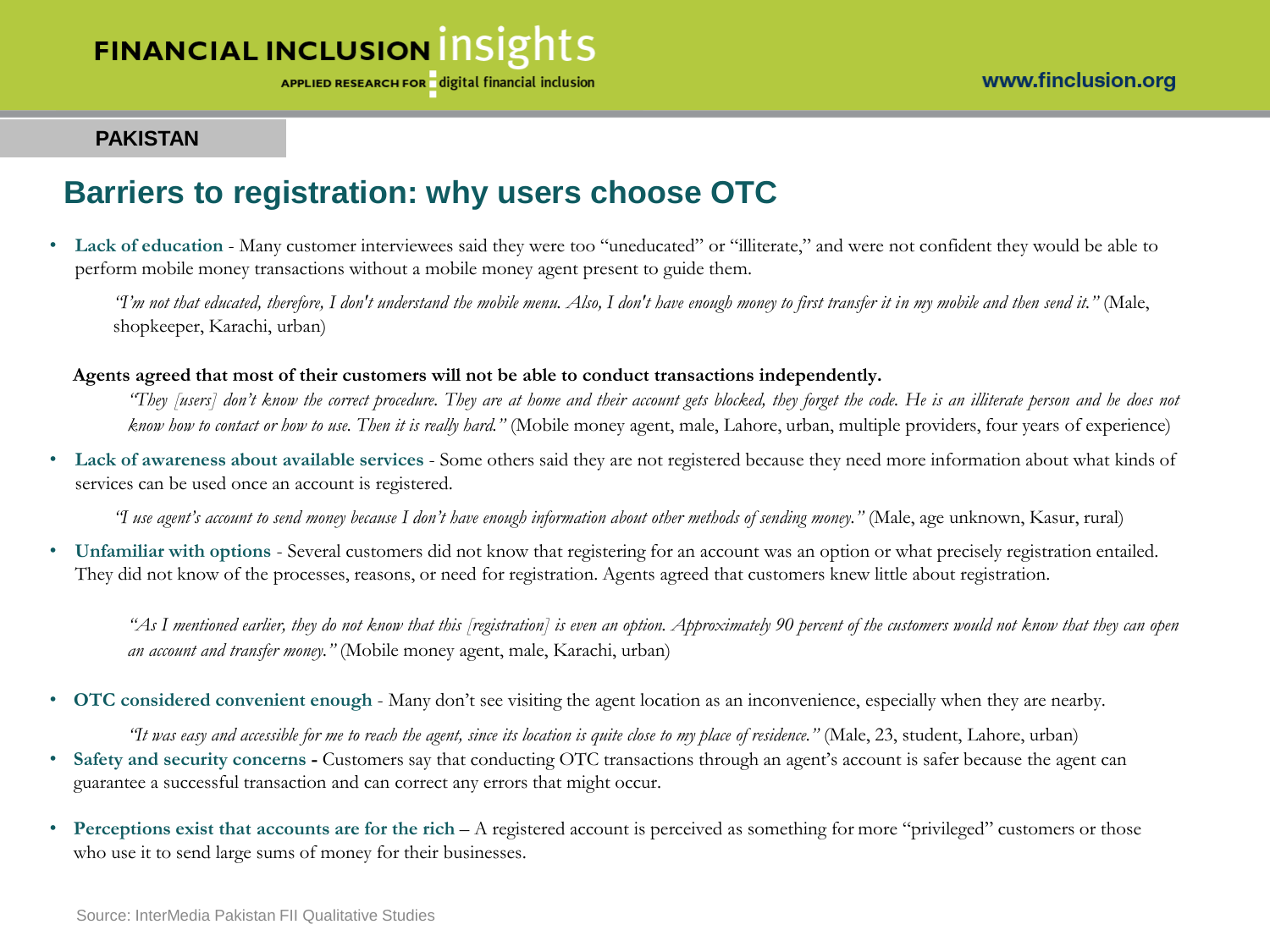APPLIED RESEARCH FOR digital financial inclusion

#### **PAKISTAN**

### **Barriers to registration: why agents choose OTC**

• Agents do not have the necessary equipment to register customers and many are not informed about registration – Very few agents have the ability to register customers because they do not have the special equipment needed to do so. In other cases, agents themselves know very little about registration, and, as a result, they cannot inform or assist customers. Many agents claimed they do not offer the registration service to new accounts and said registration can only be done through a special branch they can refer customers to. Many responses indicate that only UBL Omni allows agents to register customers.

"What do you mean by registered users?" (Mobile money agent, male, Hyderabad, rural, single provider, two years of experience)

"You mean mobile accounts. I don't have any customers with a mobile account." (Mobile money agent, male, Karachi, rural, multiple providers, one year of experience)

*"No I don't think any such process (registration process) exists."* (Mobile money agent, male, Kasur, rural, multiple provider, one year of experience)

"I do not have a lot of information regarding this hence I cannot guide a customer in this regard." (Mobile money agent, male, Kasur, rural, multiple providers, one year of experience)

• **Agents lack incentives to encourage registration –** Agents often perceive that the commissions they would get from registered account use would not be as high as the fees they receive from processing OTC transactions.

*"If the customer registers an account it would be very beneficial for him but less beneficial for the shopkeeper. For example, if I send Rs 2000 [\$19.78], the company gives me a profit of Rs 20 [\$0.20] but if I send it through the customer's account, the company will give me a profit of Rs 12 or Rs 13. So obviously my profit is less."* (Mobile money agent, male, Karachi, urban)

*"If a customer registers an account, we won't get profit and instead the company will. Companies encourage them to make accounts. However if they get themselves registered, then our commission will go down."* (Mobile money agent, male, Lahore, urban, multiple providers)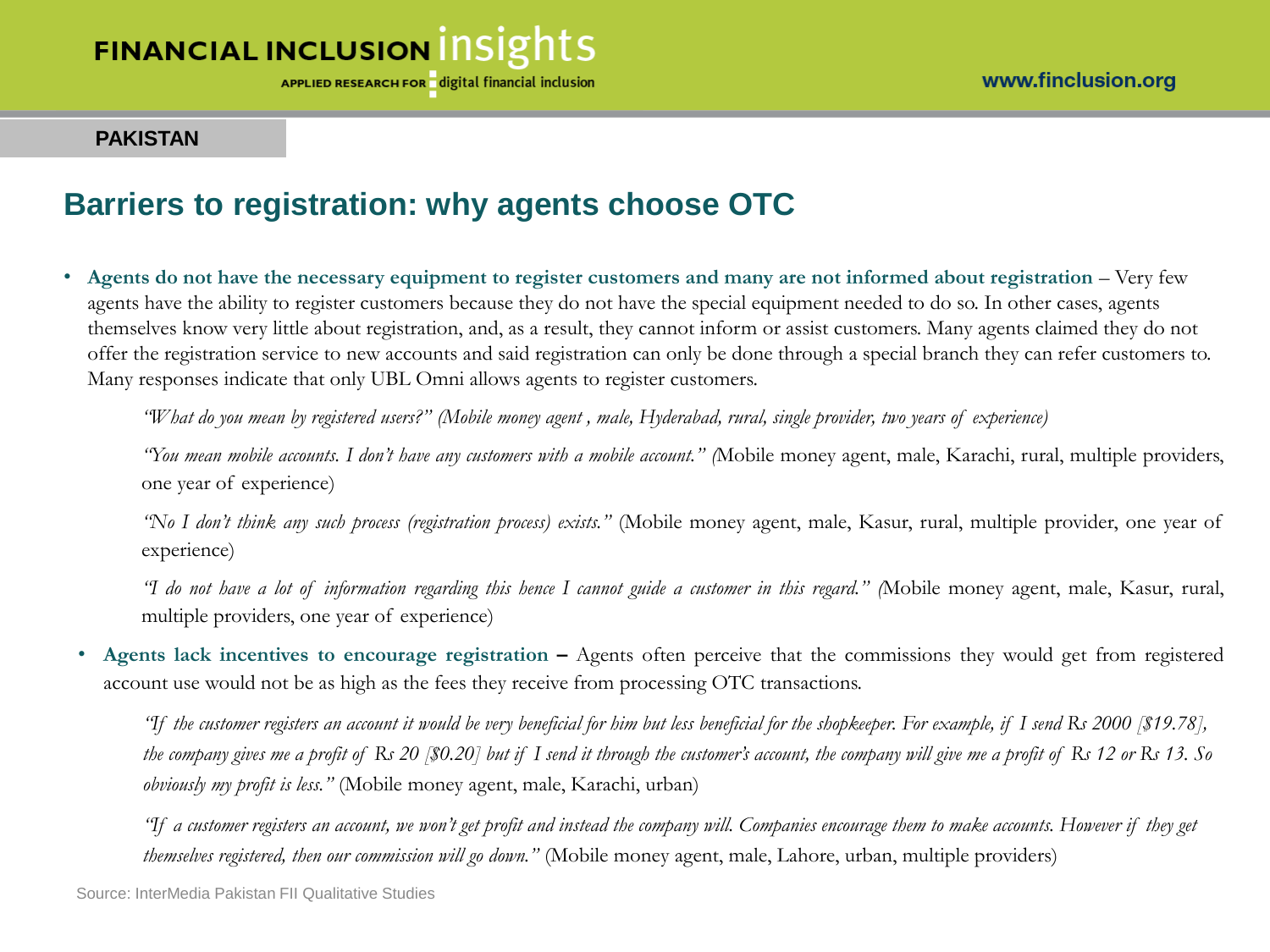### **PAKISTAN**

### **Mobile money Customer satisfaction is high with mobile money agents**

- **Efficient service**  Almost all customers say agents are knowledgeable and they can handle their transactions with speed and efficiency.
- **Repeat customers** Over half (54 percent) of those who have used mobile money, use the same agent all or most of the time; they were first made aware of this agent via a personal acquaintance.
- **Close by**  Most of these agents were within a kilometer of the respondent's abode, and it took less than 15 minutes of travel to get there. Most customers walked to the agent. Another 19 percent of mobile money users spend more than 15 minutes traveling to an agent; 21 percent use a motorcycle taxi or a minibus taxi.
- **Common problems with agents**  Very few mobile money users experienced any problems while attempting to work with an agent. The most common problems were: agent was absent (3 percent), mobile network was down (3 percent), and agent system was down (3 percent).
- **Capable agents**  Zero respondents reported encountering an agent that did not know how to perform the transaction. Furthermore, less than one percent (0.3) of respondents who have used mobile money reported being unable to complete a transaction through mobile money services in the past six months.
- **Areas for improvement -- more information**: Some customers commented they would like more information on products and value-added services, and would like to see pamphlets and other materials (including signage) on topics such as products and fees.

*"The transaction process was very smooth. As soon as I arrived the agent handed me the money after checking my ID card and text message and did not waste any time."* (Male, age unknown, Kasur, rural)



#### **Common issues faced by agents while conducting transactions**

- Limits on transaction amounts imposed by the central bank -- when customers have to send large amounts, agents have to turn away their business.
- Customers providing the wrong NIC number or mobile phone number of mobile money recipients can disrupt transactions.
- Occasional network failure.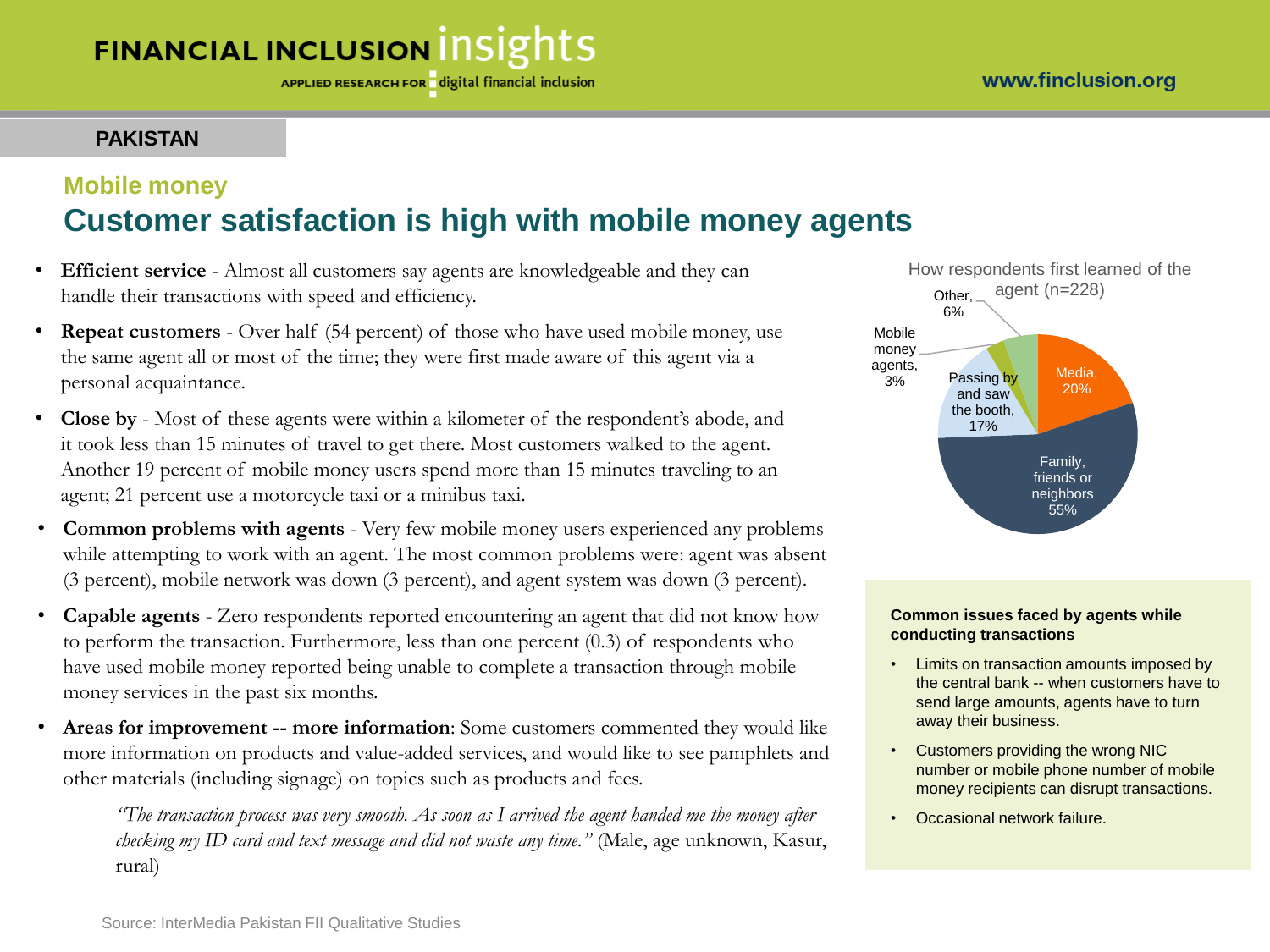APPLIED RESEARCH FOR digital financial inclusion

#### **PAKISTAN**

### **Mobile money**

### **Most unregistered users have continued to use the same access method since first using the service**

- Only one percent of unregistered mobile money users have even tried to register for a mobile money account.
- The top three reasons unregistered users gave for not trying to register an account were: I get all the services I need through an mobile money agent (42 percent); I don't have the money to pay for registration (16 percent); and I don't know where I can register (12 percent).
- A small percentage (5 percent) of the unregistered users indicated they would register for their own account if there was a dedicated agent to guide them through the process.



Unregistered mobile money users' starting path and current path of use (n=399)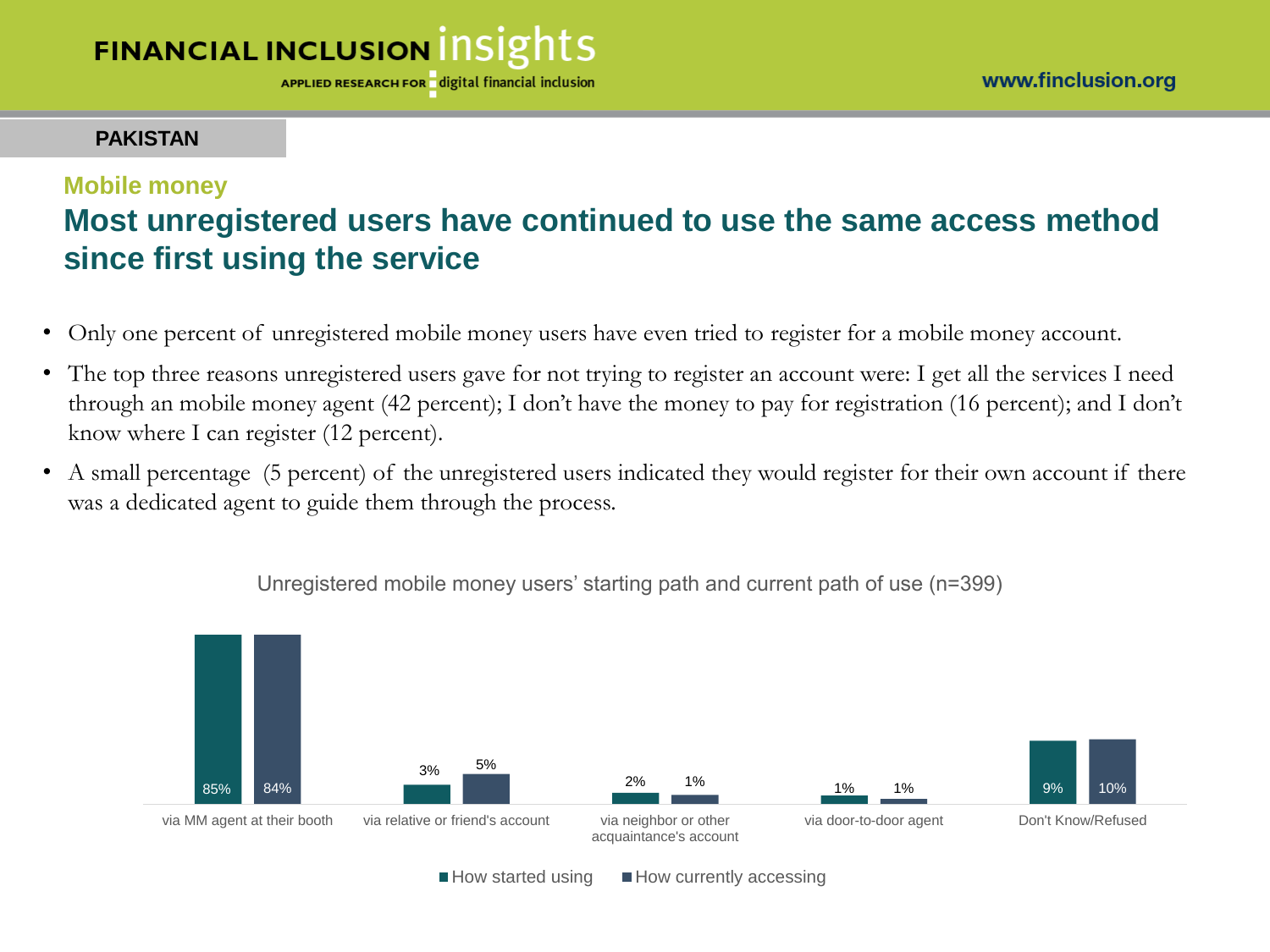APPLIED RESEARCH FOR digital financial inclusion

### **PAKISTAN**

### **Factors for choosing agents Trust is the most common reason users return to the same agents**

- **The top six agent locations** given by respondents, who used the same agent more than once were a mobile phone shop (37 percent), city market (22 percent), branchless banking shop (13 percent), general store (10 percent), grocery store (8 percent), or public call office (8 percent).
- **Trust is the most important factor:** This is the most important reason for returning to an agent.
- **Speed:** Doing their job quickly was also a highly valued characteristic.
- **Service offerings:** Customers go to a particular agent if they provide the particular mobile money service they need (e.g., the sender would tell the receiver to use a particular service provider available at a particular agent).

*"I received a text message from UBL Omni and I knew that this particular agent location provides UBL Omni services along with Easy Paisa and Mobilink cash so I directly came here."* (Male, age unknown, Kasur, rural)

• **Proximity:** The agent location is the only one in the village or the one most accessible from customers' residences. In urban areas, customers often choose agents because they happened to walk by their shops, or the agent is very close to where they live.

> *"…this is the only shop in our village/city. It's just this one shop so we use it the most. We are familiar with it as well. He does it quickly, if we are in a hurry."* (Male, 35, Hyderabad, rural, brick kiln owner)



#### **Main Reason for Using Same Agent (n=228)**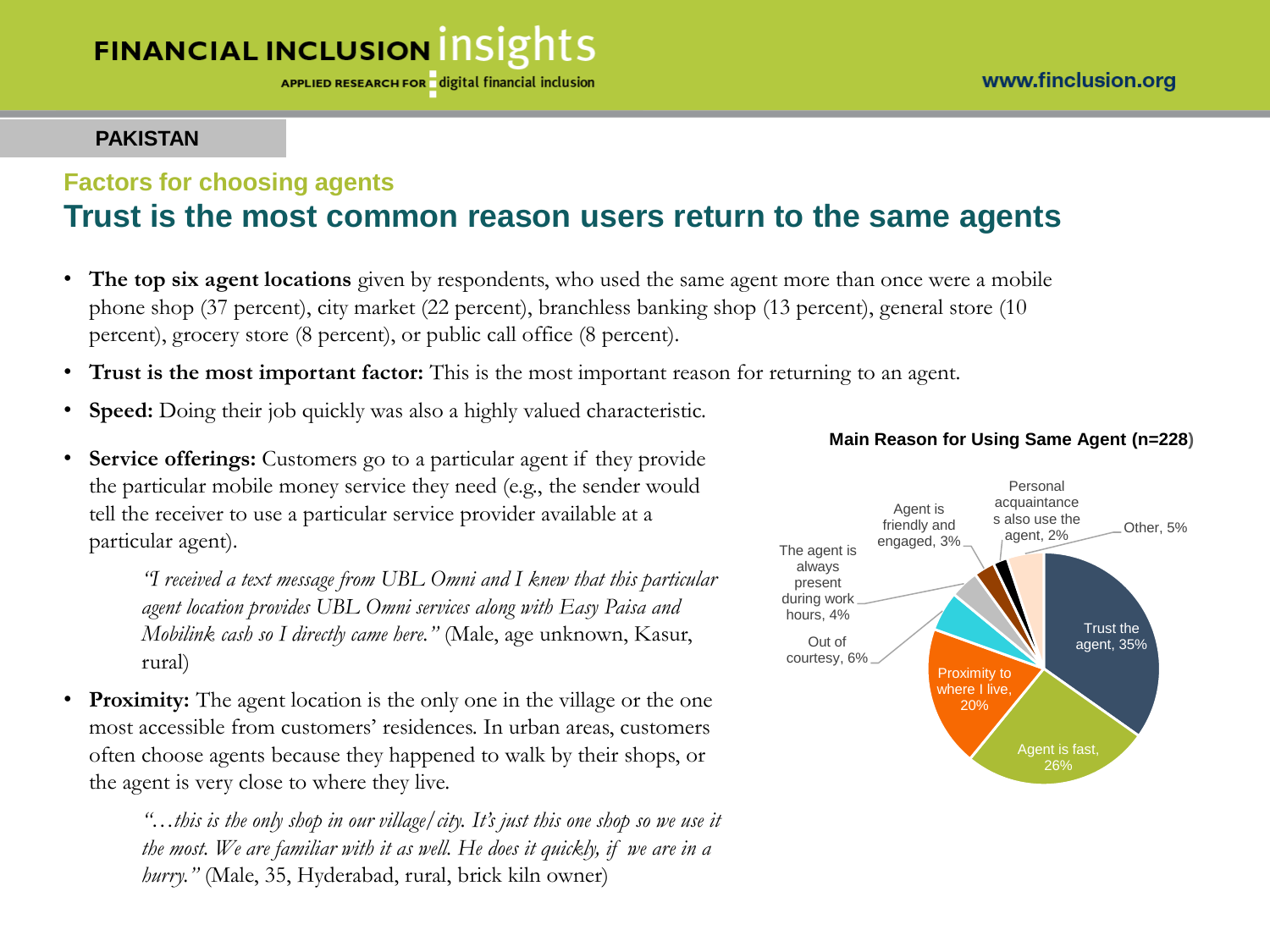

APPLIED RESEARCH FOR digital financial inclusion

**PAKISTAN** 

**DETAILED FINDINGS GENDER ISSUES**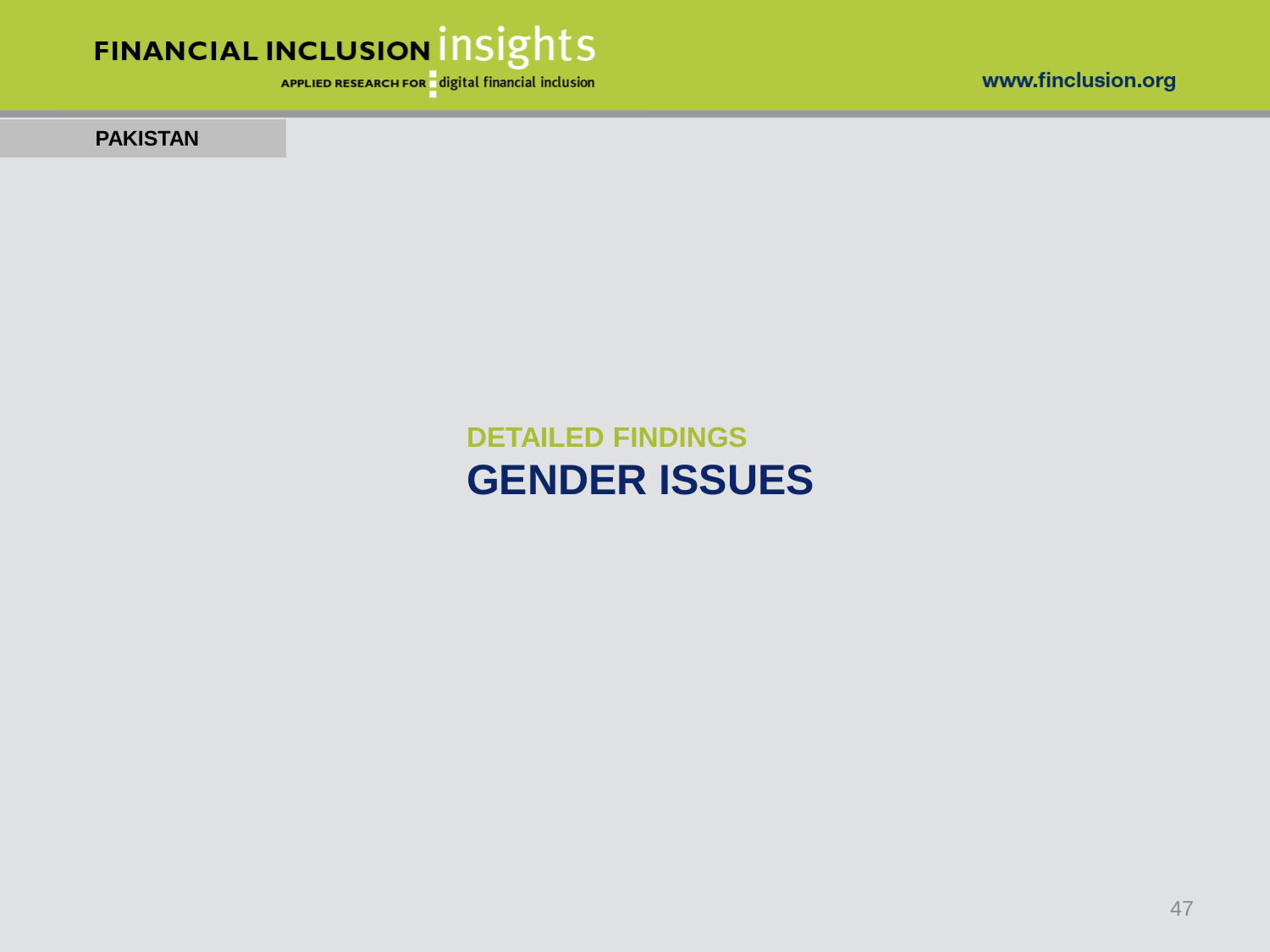APPLIED RESEARCH FOR digital financial inclusion

### **PAKISTAN**

### **Gender**

### **Women are less likely than men to have income-earning jobs and they have different payment patterns**

- Only 9 percent of women report having jobs that earn an income, compared with 84 percent of men. This is due to the cultural norm; the majority of women take care of the house and men work outside of the home to gain income.
- Women are also more likely to make payments for medical issues and retail purchases, while men make more payments to other parties such as to family members and utilities.
- Women make smaller transactions than men, as these tend to be the everyday purchases required for the household.

### **Pakistanis who currently have a job that earns income**





### **Median size of transactions**

Men: 1235 PKR (\$12.10) Women: 767 PKR (\$7.51)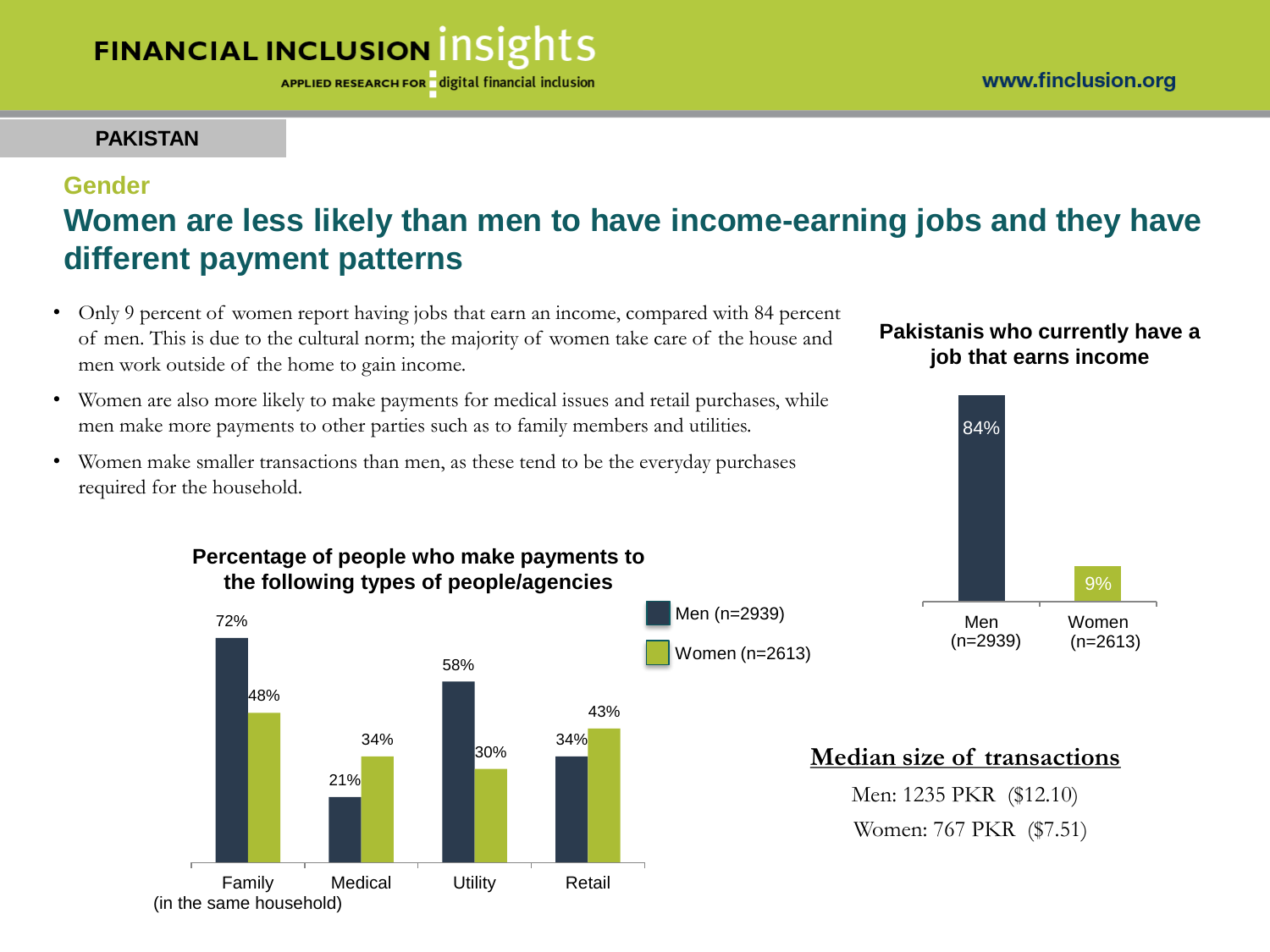### **PAKISTAN**

### **Gender The gender gap in mobile ownership and access is significant**

- Eighty percent of men own phones, compared with just 38 percent of women.
- However, among non-owners, women are more likely to borrow (52 percent) than men (43 percent), raising their total access to 70 percent.
- Many women, however, report they lack the required independence to simply own and operate a mobile phone, let alone use the phone to conduct financial activities.
- While virtually all mobile users make and receive calls, only 33 percent of women, versus 48 percent of men, send and receive text messages.

### Respondents with access to a phone who have sent a text in the past 90 days



#### **Mobile ownership & access**



### **Women's mobile phone usage is restricted**

Women have less individual access to phones. Even when they have their own phones they have to use it in a way that does not raise suspicions of inappropriate contact with men.

- *"My brothers or anyone living with us can use it [my phone]. You can't be too possessive about your phone or people might get suspicious."* (Female, user, urban, Punjab)
- *"Whenever a call comes, the name comes up. For example, my brother name is Rashid and if he calls then we see the name on the phone. We are not allowed to pick up any calls from random numbers."* (Female, nonuser, rural, Sindh)
- *"I don't have a mobile phone and only use my brother's phone. They put the phone on charging and if it rings, then we see the name of the person calling and tell my brother. If he allows, then we pick it up; if he doesn't, then we don't."* (Female, nonuser, rural, Sindh)

Source: InterMedia Pakistan FII Qualitative Studies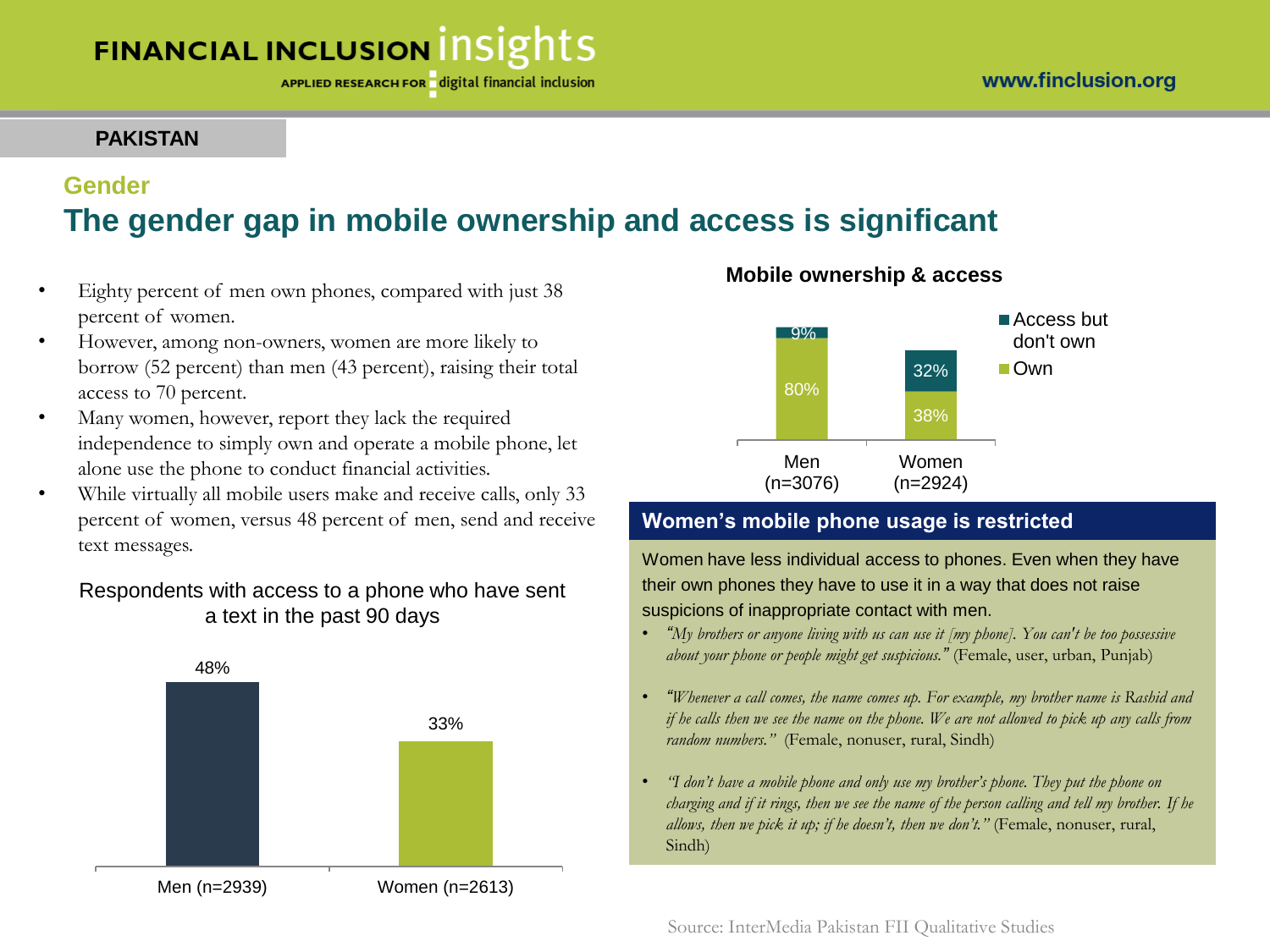APPLIED RESEARCH FOR digital financial inclusion

#### **PAKISTAN**

### **Gender**

### **Gender gaps in formal banking are relatively similar in urban/rural populations and at different poverty levels**

- Males are three times as likely to have bank accounts across different geographic and socioeconomic segments.
- The gender gap is largely similar in the rate of formal banking across geographic and socioeconomic segments, as males are approximately three times as likely to have bank accounts.
- The urban gender gap is the largest observed.



### **Portion of bank account holders (by gender)**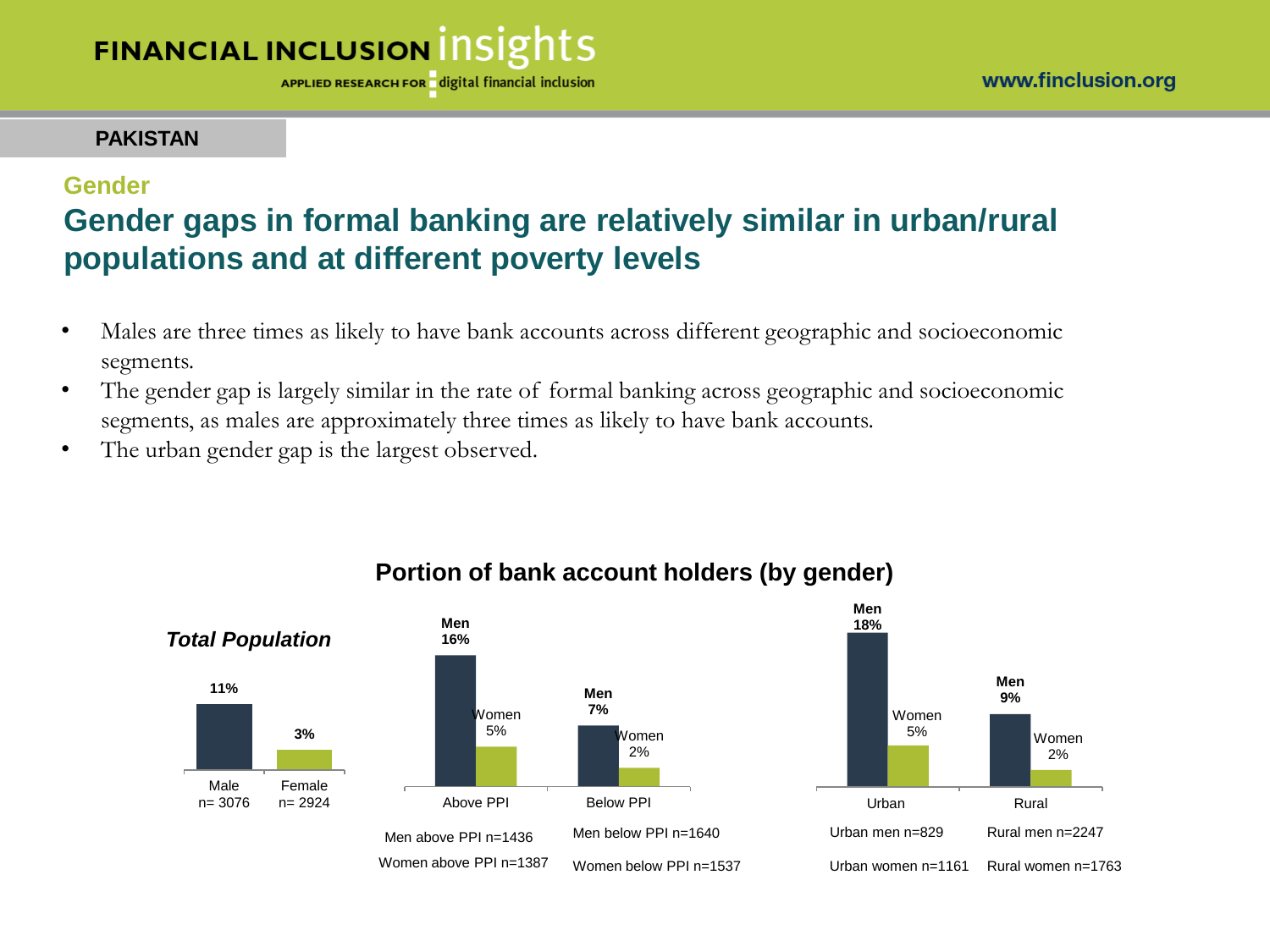### **PAKISTAN**

### **Gender Financial behavior patterns show gender-specific preferences**

- Women reportedly save more often than men, but borrow less frequently. This is likely due to the general household roles in which men are the income earners and women manage the household expenditures.
- Women and men choose different ways to save, which likely reflect these roles. Women are much more common users of ROSCAs (committees) as a method for savings. (See the earlier section on ROSCAs including the focus group study findings.)
- However, it should be noted that this survey was conducted (purposefully) on an individual, not on a household level, so many of the answers reflect actions that affect the livelihood of the whole household.

### **Percentage who save**







*Source: InterMedia Pakistan FII Tracker survey (N=6,000, 15+) November 2013-January 2014*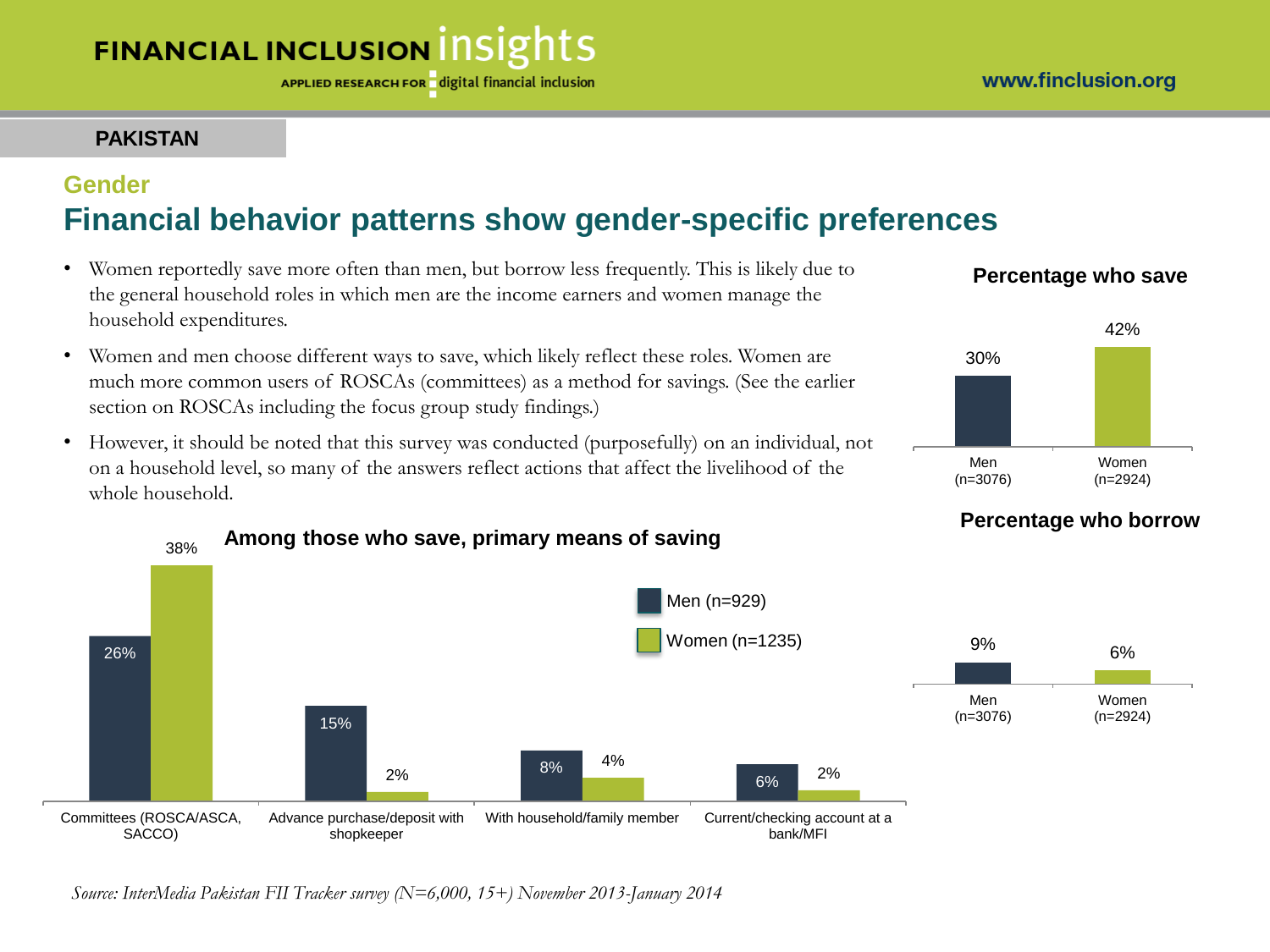APPLIED RESEARCH FOR digital financial inclusion

#### **PAKISTAN**

### **Gender ROSCAs/committees are a popular option for savings for women and can be facilitated through a mobile money service**

#### **Percentage who save through ROSCAs within each demographic**





• Mobile money could potentially extend the network capabilities of ROSCAs/committees

> *"It is much easy, now, to be part of a committee in another city. You can transfer the money every month using mobile money services. Like my friend's in Karachi are part of a committee here in Lahore. Also, some of our relatives live here and some live in Karachi. Initially, we used to ask them to give money on our behalf in a wedding or function. Now we don't need to do that. We can send them money and they can then give it on your behalf.*

(Female, user, urban, Punjab)

• As noted, ROSCAs/committees are popular savings tools for women and those who do not have jobs outside the home. Encouraging the use of mobile money to facilitate ROSCAs could extend the use of more formal financial services to some of Pakistan's more vulnerable and financially excluded groups.

Source: InterMedia Pakistan FII Qualitative Studies 2013-2014

*Source: InterMedia Pakistan FII Tracker survey (N=6,000, 15+) November 2013-January 2014*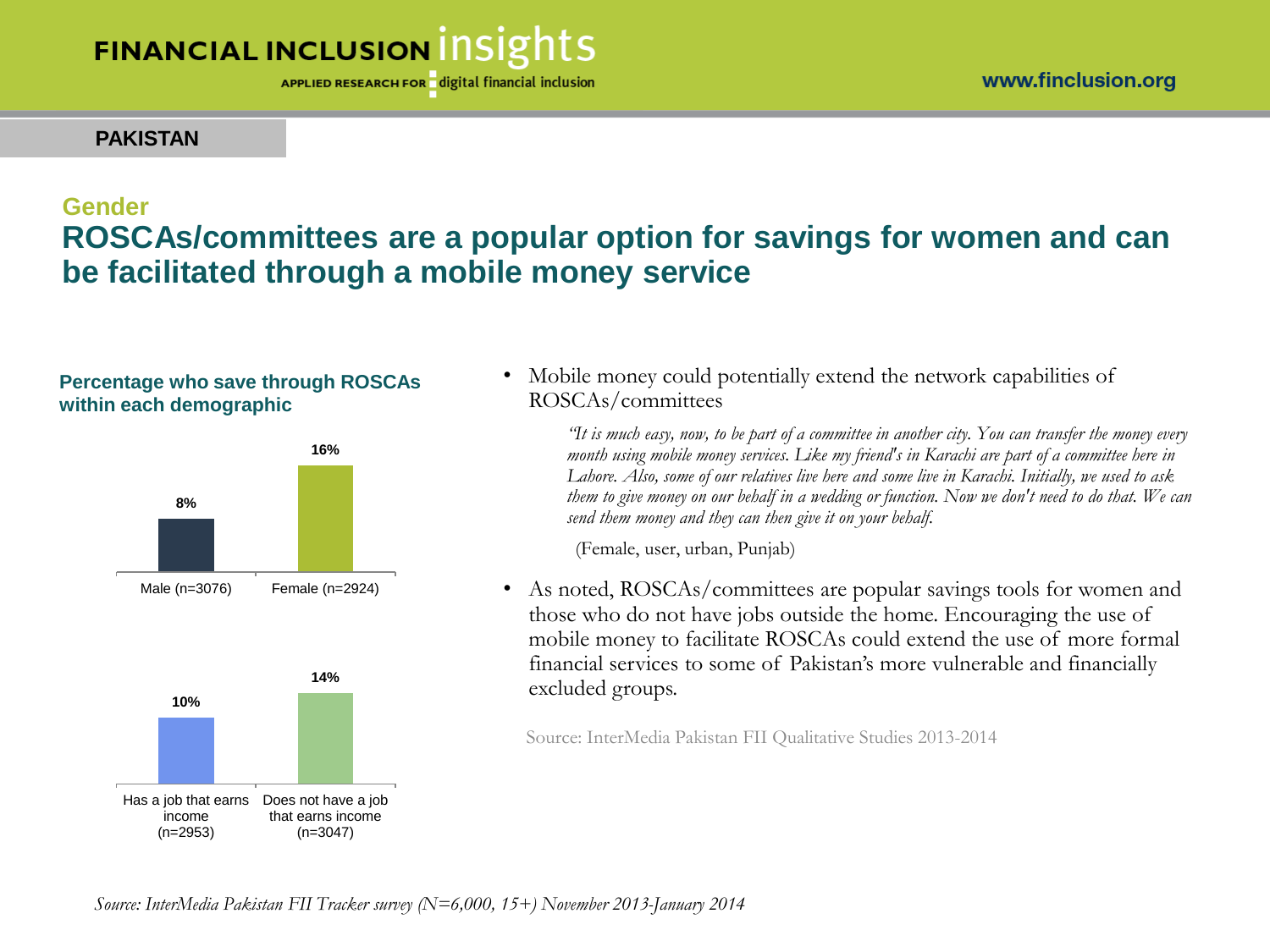APPLIED RESEARCH FOR digital financial inclusion

#### **PAKISTAN**

### **Gender**

### **Women are more likely to use mobile money through the account of a personal contact**



### **Why did you start using mobile money?**



• Women were much less likely than men to have initiated a mobile money account to send money, while they were more likely to be paying bills or sending money to the government.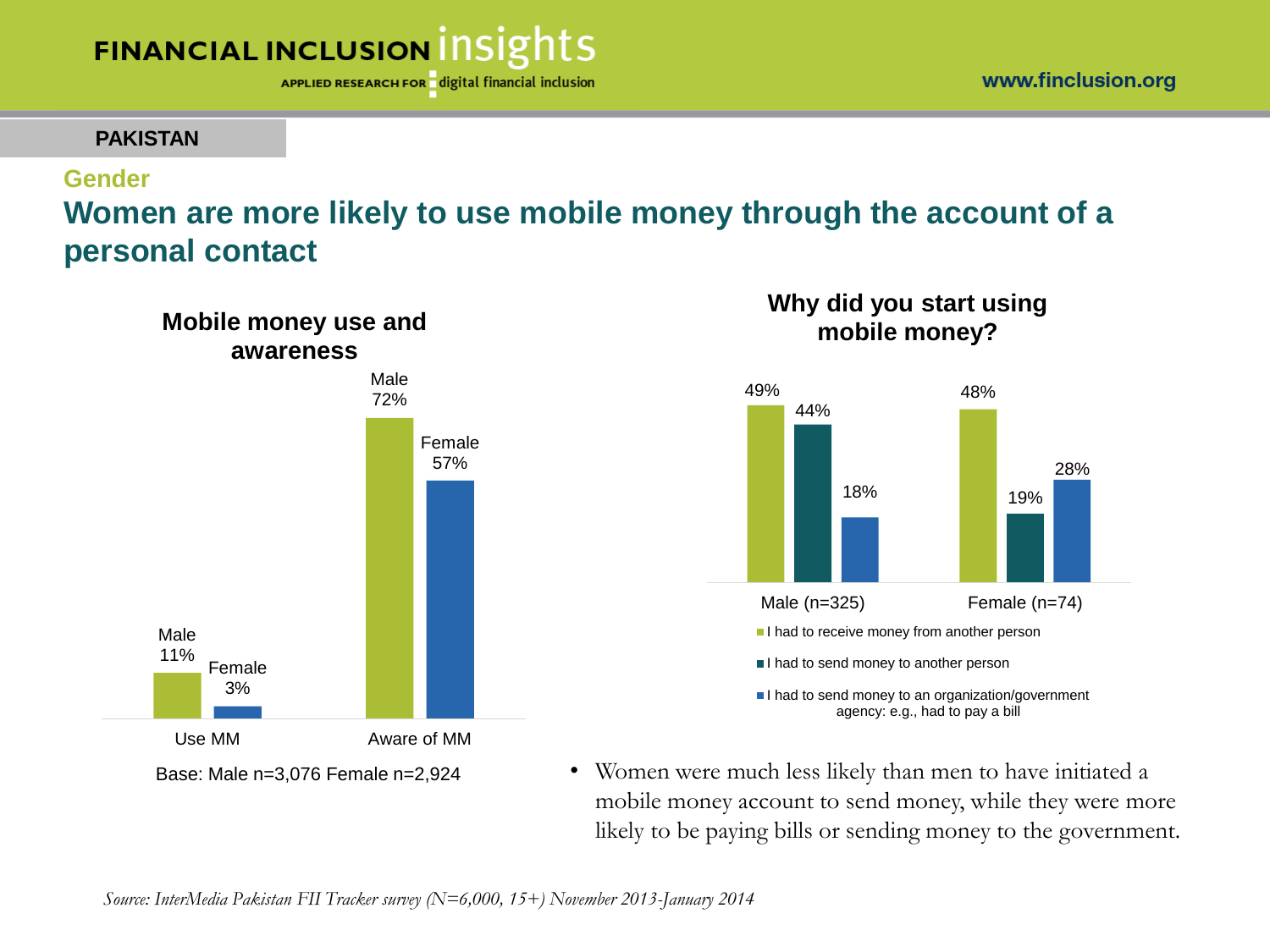



APPLIED RESEARCH FOR digital financial inclusion

**PAKISTAN** 

# **SAMPLING METHODS**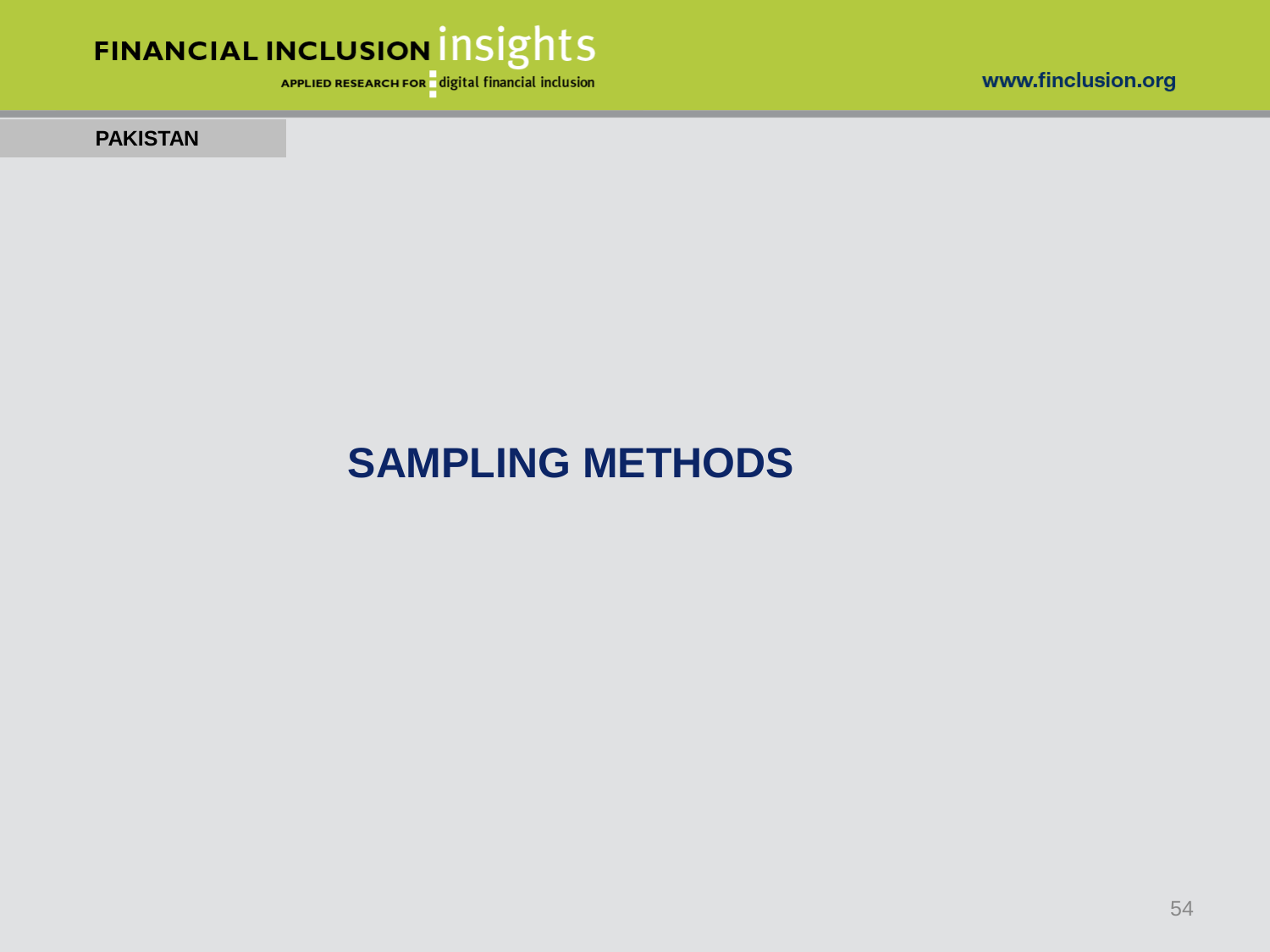APPLIED RESEARCH FOR digital financial inclusion

## **SAMPLING METHODS**

### **Sample size**

The sample size is 6,000 respondents.

### **Sampling frame**

• A nationally representative sample of adults (defined as those aged 15 or above) was developed using 2011-12 national population projections based on 1998 Census Data.

• The total sample was distributed proportionally to the size of the population within urban and rural strata in each of Pakistan's four provinces – excluding the federally administered tribal areas.

•The total population is further administratively divided into 5,000 census defined urban circles and 48,000 rural mouzas.

### **Primary sampling units (PSUs)**

•Within urban strata, census circles and within rural strata, mouzas were selected proportionally to their population size.

- •Ten interviews were conducted in each selected urban circle and mouza primary sampling unit.
- •For security reasons, PSUs were divided randomly between male and female interviewing teams.

### **Sampling start-points, households and respondents**

• The census circles and villages to which sampling points are assigned were mapped into blocks and a block was randomly selected. The household within the selected block from which interviewing commenced was selected by generating a random number between one and 10, and skipping that number of households from the first household that interviewers encounter when entering the block.

•After completing an interview at the randomly selected first household, subsequent households were selected using the righthand rule (every fifth household in urban areas and every third household in rural areas)

• One respondent from each household was selected using the Kish grid method, and relevant consent for eligible respondents under 18 years of age was obtained.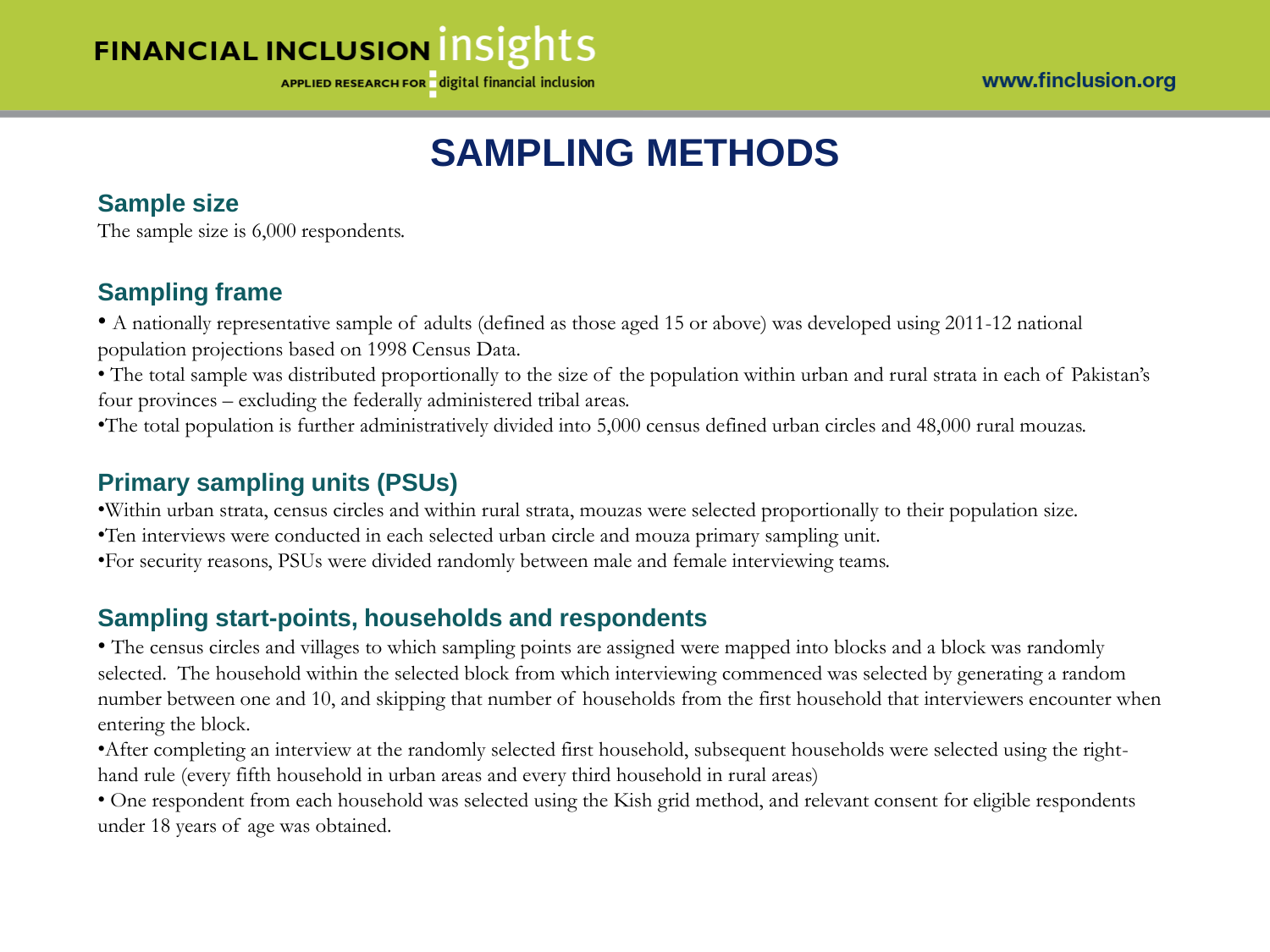APPLIED RESEARCH FOR digital financial inclusion

#### www.finclusion.org

#### **PAKISTAN**

### **Consumer Focus Groups Methodology**

#### **Objectives**

Twenty-four focus groups were conducted with users and nonusers of mobile money to:

- Provide insights into why and how they access mobile money.
- Understand why nonusers are not using mobile money services.
- Understand barriers to and triggers for uptake and use of mobile money.
- Understand participants financial behaviors and current pain points and identify potential for new digital services.
- Map common transactions to see where mobile money services can facilitate financial inclusion.

|                                      | Punjab             | <b>Sindh</b>       |
|--------------------------------------|--------------------|--------------------|
| Urban, OTC user, above<br><b>PPI</b> | 3 female<br>groups | 3 male groups      |
| Urban, OTC user, below<br><b>PPI</b> | 3 female<br>groups | 3 male groups      |
| Rural, nonuser, above<br><b>PPI</b>  | 3 male groups      | 3 female<br>groups |
| Rural, nonuser, below<br>PPI         | 3 male groups      | 3 female<br>groups |

- Only the provinces of Punjab and Sindh were selected because of ethnic differences between the four provinces, which might not have been accounted for given the number of focus groups. According to the FII survey, 77 percent of those with access to mobile money were from Punjab, while 22 percent were from Sindh.
- For urban FGDs, provincial capitals were selected for both provinces. The districts for rural FGDs are adjacent to the provincial capitals.
- The age group for all participants was 25-34.
- There were eight participants in each group.
- OTC user is defined as someone who had conducted a mobile money transaction using a mobile money agent in the last 90 days.
- **Progress out of Poverty Index (PPI)**  A poverty measurement tool from the Grameen Foundation wherein a set of country-specific questions are used to compute the likelihood that a household is living below the poverty line. PPI has been widely accepted in the sector of financial inclusion as the basic measure of poverty.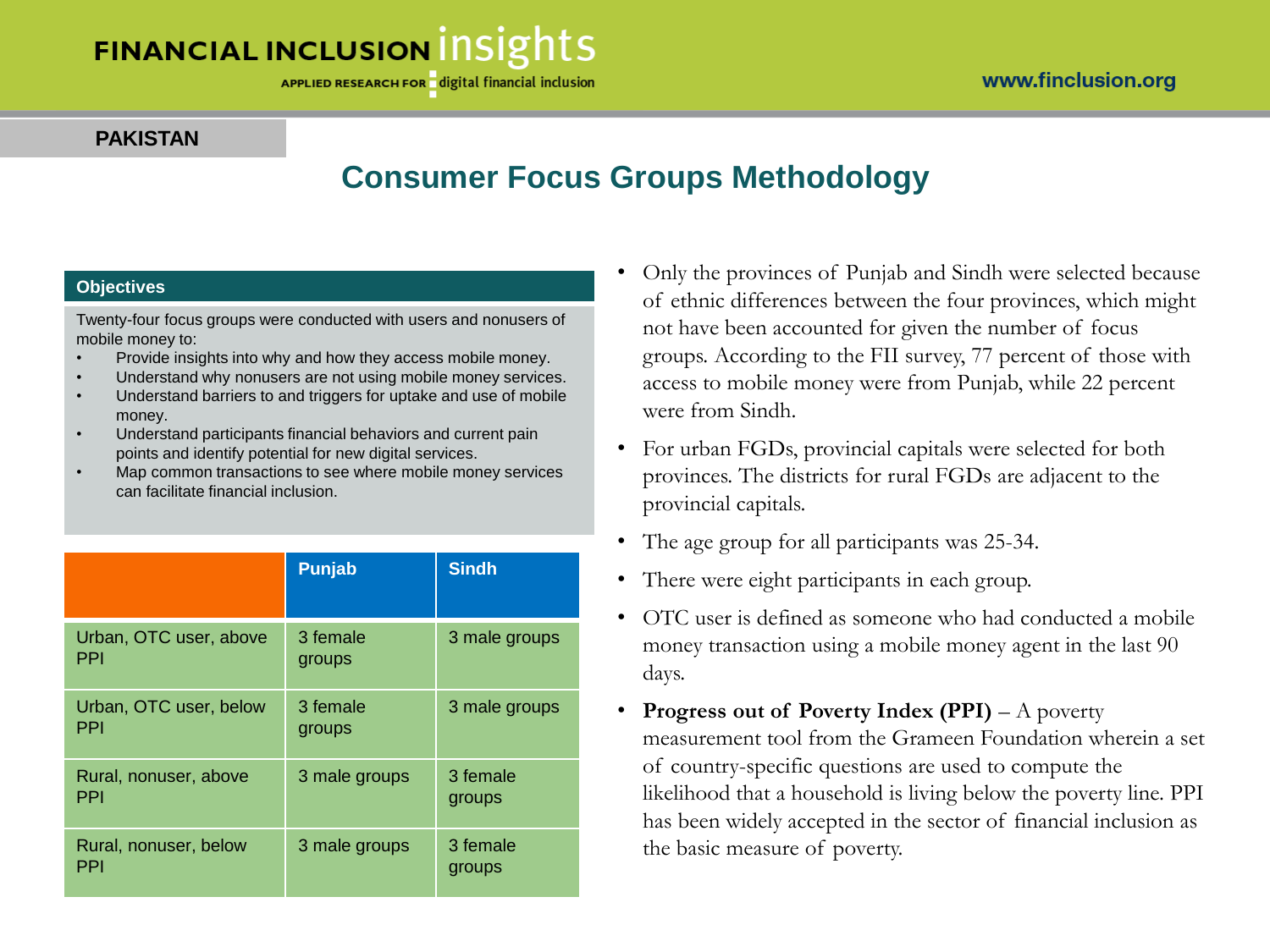#### **PAKISTAN**

### **Agents/Customer Duo Study Methodology**

#### **Objectives**

Thirty interviews with mobile money agents and 48 exit interviews were conducted with users of mobile money to:

- Provide insights into OTC transactions.
- Understand barriers to and triggers for uptake and use of mobile money.
- Understand the barriers to registration, from the perspectives of both users as well as nonusers.
- Problems faced by mobile money agents.

|              | <b>Punjab</b>                     |                                      | <b>Sindh</b>                      |                                  |  |
|--------------|-----------------------------------|--------------------------------------|-----------------------------------|----------------------------------|--|
|              | <b>Agent</b><br><b>Interviews</b> | <b>Exit</b><br><b>Interview</b><br>s | <b>Agent</b><br><b>Interviews</b> | <b>Exit</b><br><b>Interviews</b> |  |
| <b>Urban</b> | 10 (Lahore)                       | 15<br>(Lahore)                       | 10 (Karachi)                      | 10 (Karachi)                     |  |
| <b>Rural</b> | 5 (Kasur)                         | 10 (Kasur)                           | 5<br>(Hyderabad)                  | 10<br>(Hyderabad)                |  |

- Punjab and Sindh provinces were selected for this study. In each province one rural and one urban location was selected. These were Lahore (Urban) and Kasur (Rural) in Punjab and Karachi (Urban) and Hyderabad (Rural) in Sindh.
- Specific districts within the provinces were selected from the group of districts included in the FII national survey.
- Sixty percent of interviewed agents were those who could only do transactions, while 40 percent could register customers as well.
- Seventy percent of exit interviews were conducted with male customers, while 30 percent with female customers in both provinces.
- Seventy percent of the agents had been in the mobile money business for more than 12 months, and 30 percent had been in the business for 12 months or less.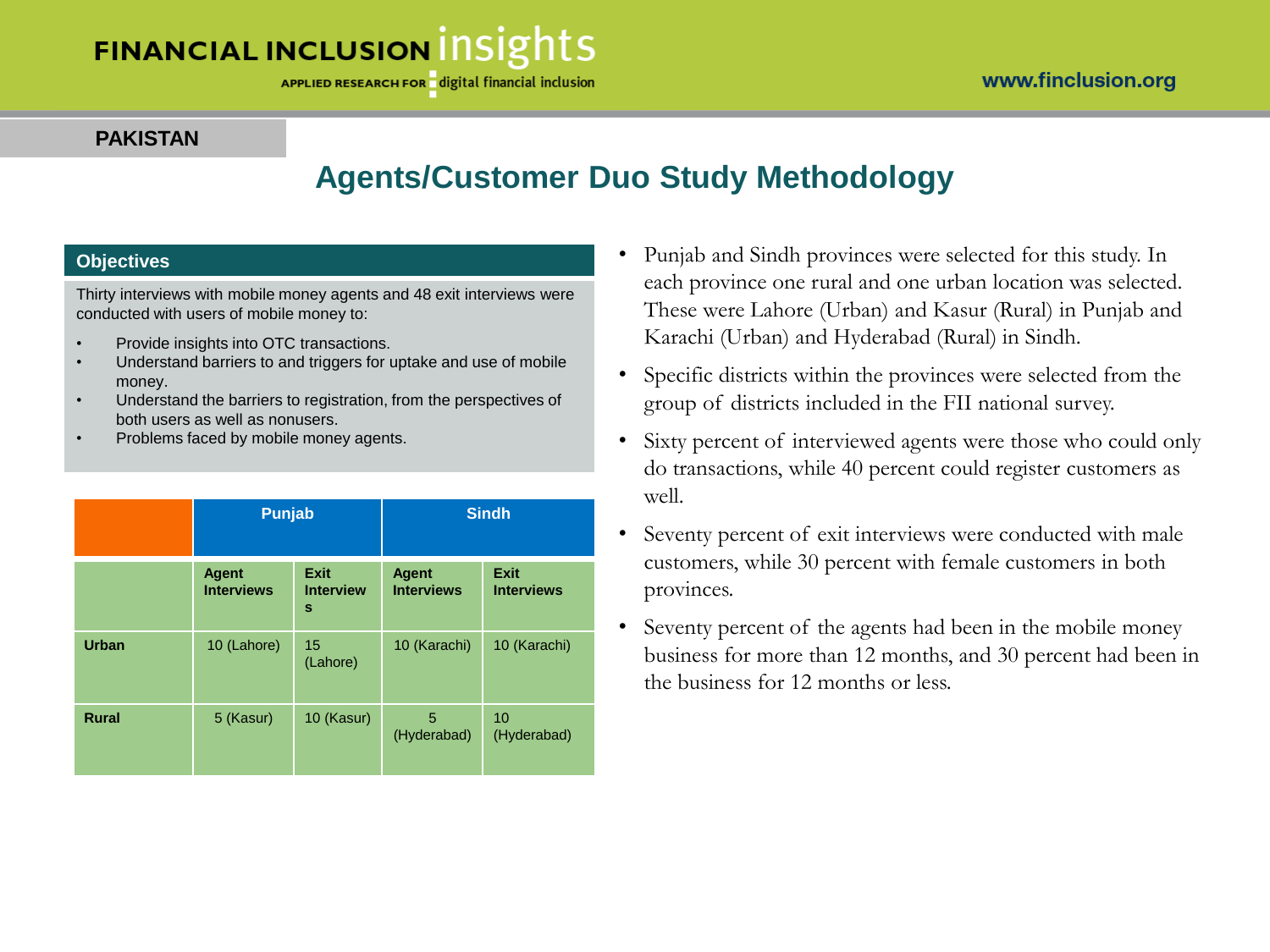

APPLIED RESEARCH FOR digital financial inclusion

# **GLOSSARY**

- **Access** to a bank account or mobile money account Access to one or both of these accounts means a respondent can use bank/mobile money services either via their own account or via an account of another person.
- **Active account holder** An individual who has a registered DFS account and has used it in the last 90 days.
- **Active user** An individual who has used any DFS for any type of transaction in the past 90 days via his/her own account or somebody else's account.
- **Adults with DFS Access** Adults who either own a DFS account or have access to someone else's account.
- **Agent** A person or business contracted by a DFS provider to provide services to DFS customers using their own bank or mobile money account.
- **Banked** An individual with a registered account at a formal financial institution.
- **Basic literacy** The ability of an individual to read and understand a short, simple statement with no or minimal help from another person.
- **Basic numeracy**  The ability to apply simple mathematical concepts. In the survey, basic numeracy refers to the ability of an individual to correctly answer at least two out of three simple arithmetic questions.
- **Below the Poverty Line**  In this particular study, adults living on less than \$2.50 per day (at 2005 purchasing power parity), as classified by the Grameen PPI.
- **Digital financial services (DFS)** Financial services that are provided through an electronic platform (mobile phones, electronic cards, the internet, etc.). **For this particular study, digital financial services include bank services and mobile money services**.
- **Digital stored-value account (DSVA)**  An account in which a monetary value is represented in a digital electronic format and can be retrieved/transferred by the owner of the account remotely, without him/her physically present at a branch of a financial institution providing the account. For this particular study, DSVAs include a bank card (debit or credit) and a mobile money account.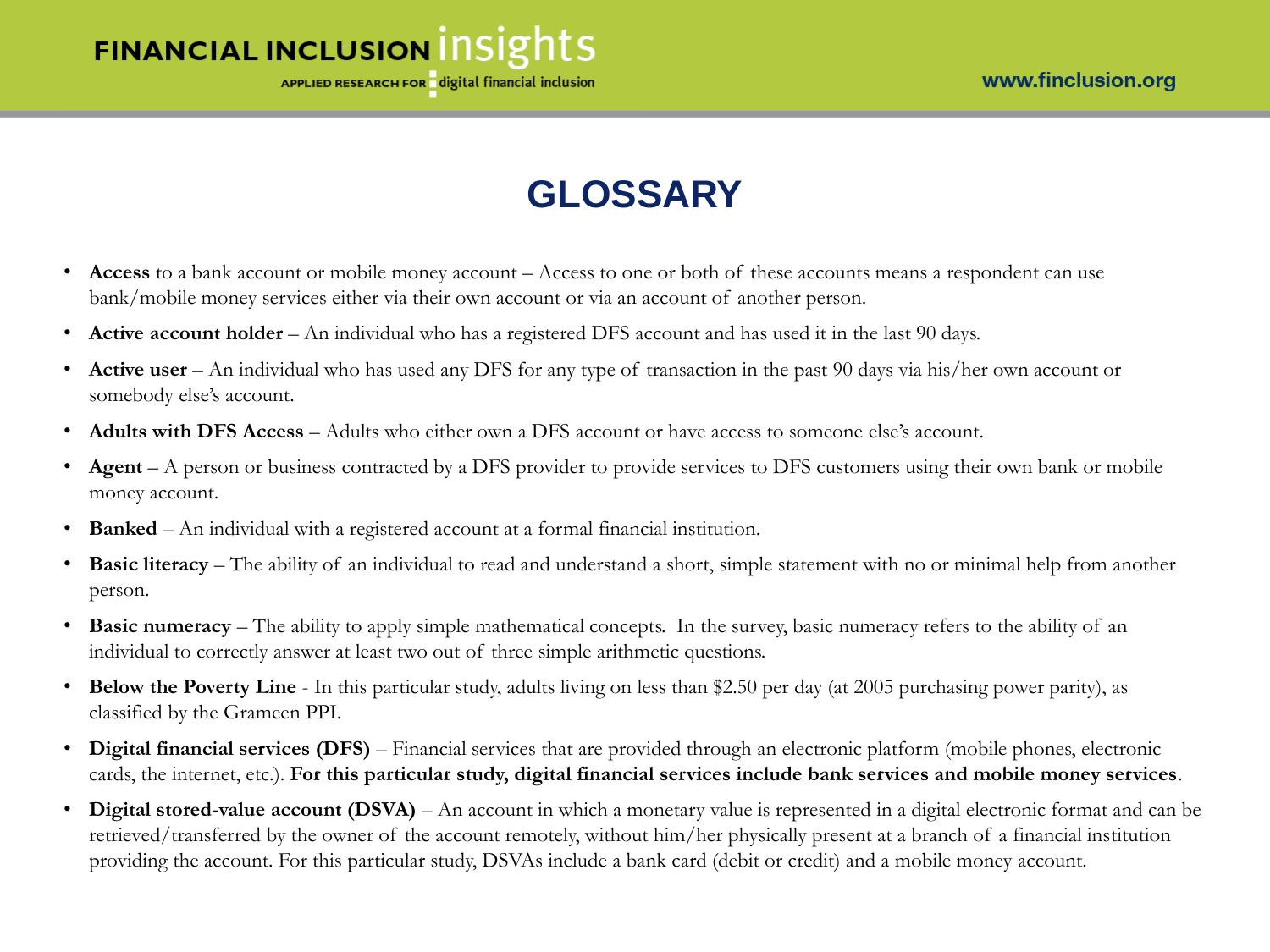### FINANCIAL INCLUSION INSIGHTS **APPLIED RESEARCH FOR digital financial inclusion**

# **GLOSSARY (cont.)**

- **Financial inclusion** A state in which all people who are able to use them have access to a full suite of quality financial services, provided at affordable prices, in a convenient manner, and with dignity for the clients.
- **Financially included**  An adult who owns or has access to digital financial services.
- **Grameen Progress out of Poverty Index (PPI)**  A poverty measurement tool from the Grameen Foundation wherein a set of country-specific questions are used to compute the likelihood that a household is living below the poverty line (less than \$2.50 per day).
- **Households** All those who satisfy at least two of the following three conditions: (1) share the same food pot, (2) share the same roof or (3) have a common decision maker.
- **Interoperability** The ability of users of different digital financial services (e.g., MTN Money and Airtel Money) to transact directly with each other without the use of intermediary organizations.
- Lapsed registered/non-registered user An individual who has used a DFS on their own or somebody else's account, but has not done so in the last 90 days.
- **Mobile money (MM)** A service in which a mobile phone is used to access financial services.
- **PKR –** The national currency of Pakistan
- **Registered active user** A person with a registered DFS account that has used it in the last 90 days.
- **Services beyond basic wallet**  DFS transactions that go beyond simple deposits, withdrawals, or money transfers.
- **SIM card**  A removable micro-card that contains a subscriber identity module that securely stores the electronic codes used to verify subscribers' identities on mobile phones and computers.
- **Unbanked** Individuals without a registered bank account.
- Urban/rural Urban and rural persons are defined according to their residence in urban or rural areas as prescribed by the national bureau of statistics.